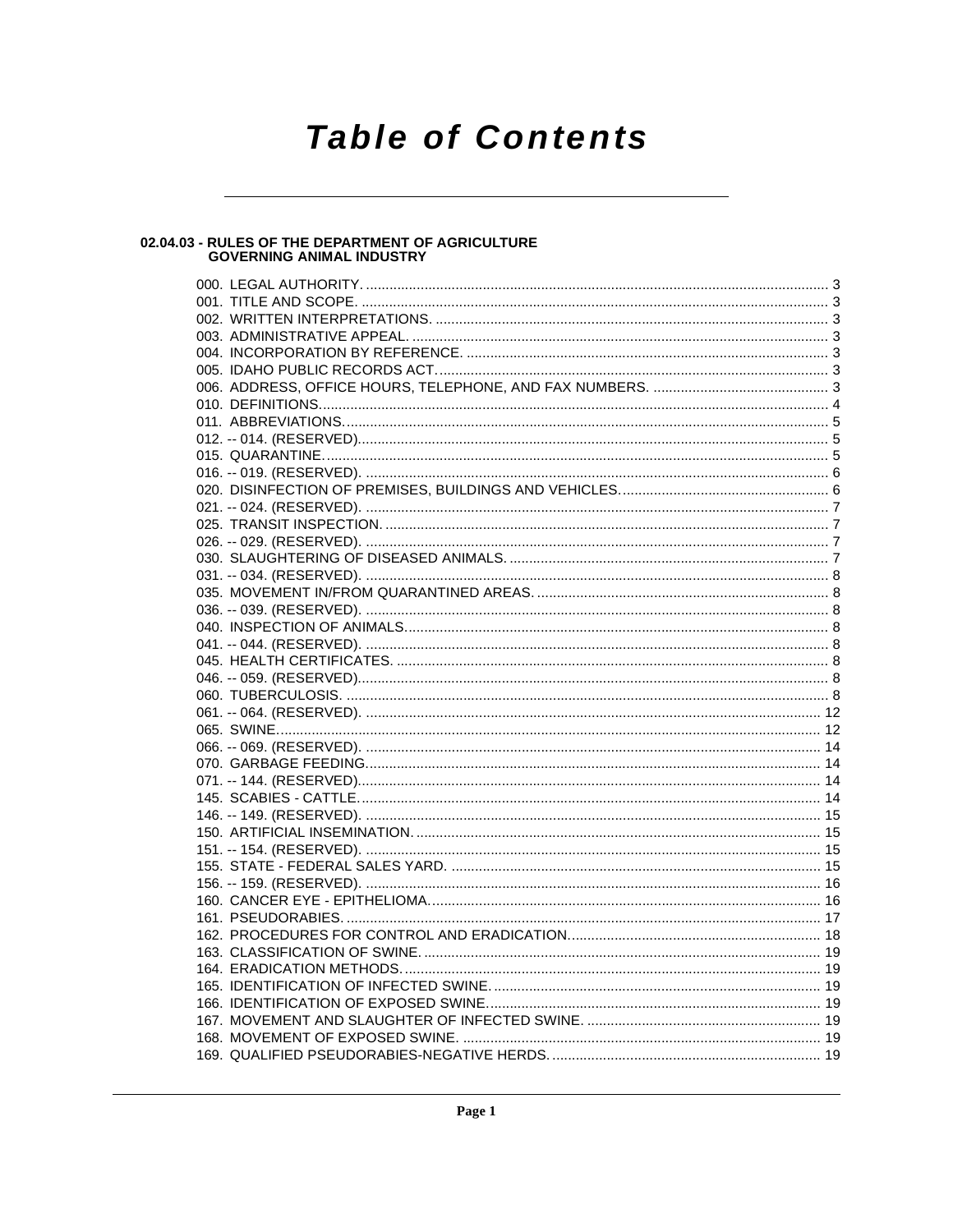# Table of Contents (cont'd)

| 200. EQUIDAE (HORSES, MULES, ASSES) - EQUINE INFECTIOUS ANEMIA (EIA) 23 |  |
|-------------------------------------------------------------------------|--|
|                                                                         |  |
|                                                                         |  |
|                                                                         |  |
|                                                                         |  |
|                                                                         |  |
|                                                                         |  |
|                                                                         |  |
|                                                                         |  |
|                                                                         |  |
|                                                                         |  |
|                                                                         |  |
|                                                                         |  |
|                                                                         |  |
|                                                                         |  |
|                                                                         |  |
|                                                                         |  |
|                                                                         |  |
|                                                                         |  |
|                                                                         |  |
|                                                                         |  |
|                                                                         |  |
|                                                                         |  |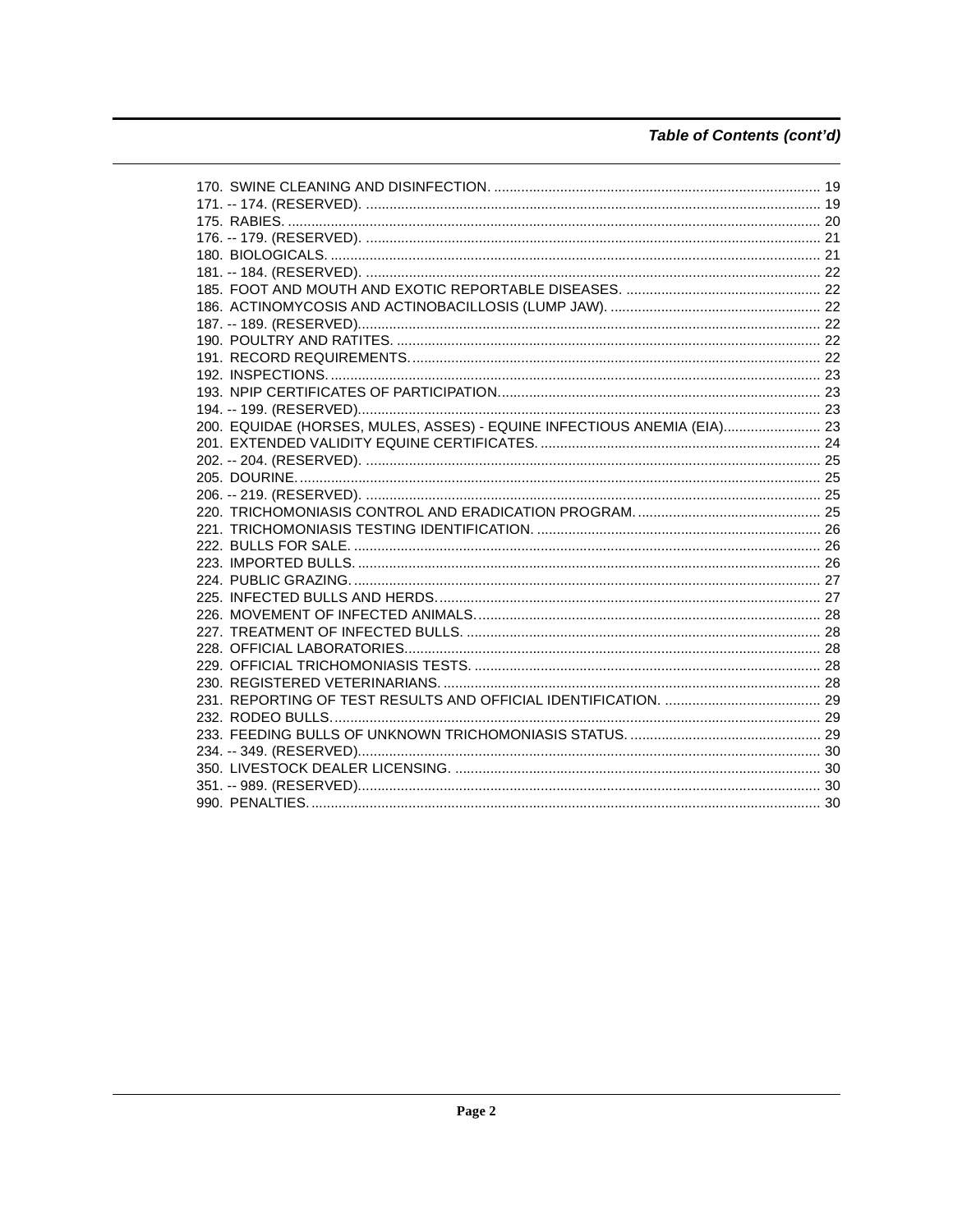#### **IDAPA 02 TITLE 04 CHAPTER 03**

# **02.04.03 - RULES OF THE DEPARTMENT OF AGRICULTURE GOVERNING ANIMAL INDUSTRY**

#### <span id="page-2-1"></span><span id="page-2-0"></span>**000. LEGAL AUTHORITY.**

This chapter is adopted under the legal authority of Title 25, Chapters 2, 3, 4, 6, and [37] 35, Idaho Code. (3-20-97)

#### <span id="page-2-2"></span>**001. TITLE AND SCOPE.**

**01.** Title. The title of this chapter is "Rules of the Department of Agriculture Governing Animal Industry". (1-10-94) Industry". (1-10-94)

**02. Scope**. This chapter has the following scope: These rules shall govern procedures for the prevention, control and eradication of diseases among the animals in the state of Idaho. The official citation of this chapter is IDAPA 02.04.03.000 et.seq. For example, this Section's citation is IDAPA 02.04.03.001. (1-10 chapter is IDAPA  $02.04.03.000$  et.seq. For example, this Section's citation is IDAPA  $02.04.03.001$ .

#### <span id="page-2-3"></span>**002. WRITTEN INTERPRETATIONS.**

There are no written interpretations of these rules. (1-10-94)

#### <span id="page-2-4"></span>**003. ADMINISTRATIVE APPEAL.**

| There is no provision for administrative appeals before the Department of Agriculture under this chapter. (1-10-94) |  |  |  |  |  |  |  |
|---------------------------------------------------------------------------------------------------------------------|--|--|--|--|--|--|--|
|                                                                                                                     |  |  |  |  |  |  |  |

# <span id="page-2-5"></span>**004. INCORPORATION BY REFERENCE.**

|                                                            | 01. | <b>Incorporated Documents.</b> IDAPA 02.04.03 incorporates by reference the following documents:                                                               | $(5-3-03)$  |  |  |
|------------------------------------------------------------|-----|----------------------------------------------------------------------------------------------------------------------------------------------------------------|-------------|--|--|
|                                                            | a.  | The USDA Pseudorabies Eradication State-Federal-Industry Program Standards, January 1, 1993.                                                                   | $(5-3-03)$  |  |  |
|                                                            | b.  | National Poultry Improvement Plan Dated, March 2002.                                                                                                           | $(5-3-03)$  |  |  |
|                                                            | c.  | Title 9, Parts 145, 147, and 161, CFR, January 1, 2002.                                                                                                        | $(5-3-03)$  |  |  |
|                                                            | d.  | Official Idaho Protocol for Culture of Trichomoniasis, August 1, 2002.                                                                                         | $(5-3-03)$  |  |  |
|                                                            | 02. | Availability Of Document. Copies of these documents may be obtained from the Idaho State<br>Department of Agriculture and the State Law Library.               | $(5-3-03)$  |  |  |
| 005.                                                       |     | <b>IDAHO PUBLIC RECORDS ACT.</b><br>These rules are public records available for inspection and copying at the department.                                     | $(2-28-02)$ |  |  |
| ADDRESS, OFFICE HOURS, TELEPHONE, AND FAX NUMBERS.<br>006. |     |                                                                                                                                                                |             |  |  |
|                                                            | 01. | <b>Physical Address.</b> The central office of the Idaho State Department of Agriculture is located at<br>2270 Old Penitentiary Road, Boise, Idaho 83712-0790. | $(2-28-02)$ |  |  |

<span id="page-2-7"></span><span id="page-2-6"></span>**02. Office Hours**. Office hours are 8 a.m. to 5 p.m., Mountain Time, Monday through Friday, except designated by the state of Idaho. (2-28-02) holidays designated by the state of Idaho.

**03.** Mailing Address. The mailing address for the central office is Idaho State Department of are, P.O. Box 790, Boise, Idaho 83701. (2-28-02) Agriculture, P.O. Box 790, Boise, Idaho 83701.

**04. Telephone Number**. The telephone number of the central office is (208) 332-8500. (2-28-02)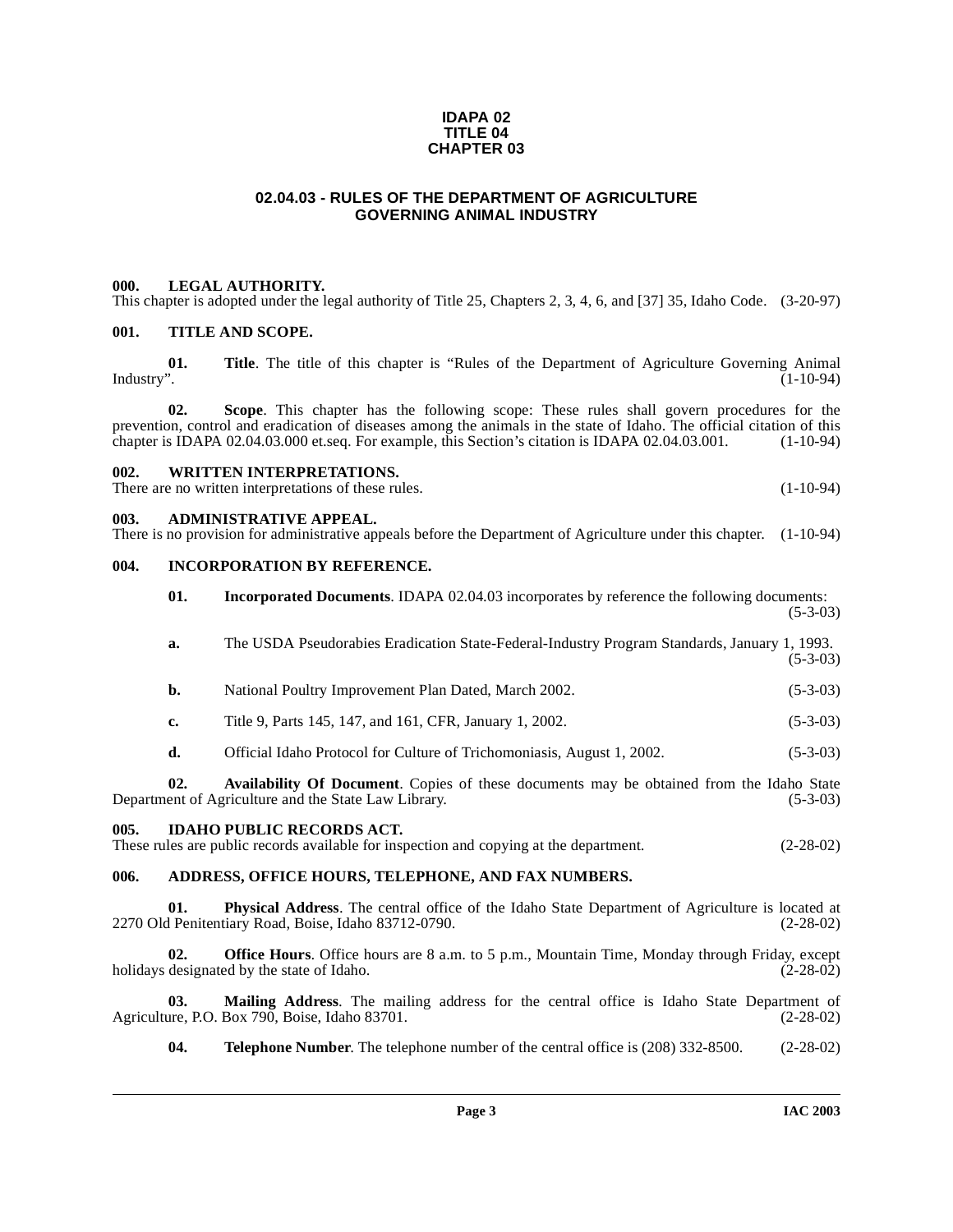<span id="page-3-1"></span><span id="page-3-0"></span>

|               | 05.                              | Fax Number. The fax number of the central office is (208) 334-2170.                                                                                                                                                                                    | $(2-28-02)$ |
|---------------|----------------------------------|--------------------------------------------------------------------------------------------------------------------------------------------------------------------------------------------------------------------------------------------------------|-------------|
| $007. - 009.$ |                                  | (RESERVED).                                                                                                                                                                                                                                            |             |
| 010.          |                                  | DEFINITIONS.<br>As used in these rules the following terms have the following meanings:                                                                                                                                                                | $(9-6-61)$  |
|               | 01.                              | Accredited Veterinarian. A veterinarian approved by the Administrator and USDA/APHIS/VS, in<br>accordance with provisions of Title 9, Part 161, Code of Federal Regulations, to perform functions of State-Federal<br>animal disease control programs. | $(5-3-03)$  |
|               | 02.                              | Administrator. The administrator of the Division of Animal Industries, Idaho State Department of<br>Agriculture or his designee.                                                                                                                       | $(5-3-03)$  |
|               | 03.                              | Bureau. Bureau of Animal Industry, Department of Agriculture.                                                                                                                                                                                          | $(9-6-61)$  |
|               | 04.                              | <b>Commissioner.</b> Commissioner of Agriculture of the state of Idaho.                                                                                                                                                                                | $(9-6-61)$  |
|               | 05.                              | <b>Department</b> . The Idaho State Department of Agriculture.                                                                                                                                                                                         | $(5-3-03)$  |
|               | 06.                              | Director. Director of Bureau of Animal Industry.                                                                                                                                                                                                       | $(9-6-61)$  |
| Industries.   | 07.                              | Division Of Animal Industries. Idaho State Department of Agriculture, Division of Animal                                                                                                                                                               | $(5-3-03)$  |
|               | 08.<br>animal health activities. | Federal Animal Health Official. An employee of USDA/APHIS/VS who is authorized to perform                                                                                                                                                              | $(5-3-03)$  |
|               | 09.                              | Federal Inspector. Any inspector of the United States Agriculture Research Service, United States<br>Department of Agriculture.                                                                                                                        | $(9-6-61)$  |
|               | 10.<br>Research Service.         | Federal Supervision. Under the supervision of an inspector of the United states Agriculture                                                                                                                                                            | $(9-6-61)$  |
|               | 11.                              | Free Area. The counties, areas or districts not quarantined by the Division of Animal Industries for<br>the specific contagious, infectious, or communicable animal diseases.                                                                          | $(5-3-03)$  |
| guineas.      | 12.                              | Gamebirds. Domesticated gallinaceous fowl such as pheasants, partridge, quail, grouse, and                                                                                                                                                             | $(5-3-03)$  |
|               | 13.                              | Hatching Eggs. Fertilized eggs.                                                                                                                                                                                                                        | $(5-3-03)$  |
|               | 14.                              | Interstate Movement. Movements of livestock and poultry from this state into any other state,<br>territory or the District of Columbia or from any other state, territory or the District of Columbia into this state.                                 | $(5-3-03)$  |
|               | 15.                              | Intrastate Movement. Movement of livestock and poultry from any county, area or district,<br>quarantined or otherwise, to another county, area or district, quarantined or otherwise, within the state.                                                | $(5-3-03)$  |
|               | 16.                              | Poultry. Domesticated fowl, including chickens, turkeys, waterfowl, and gamebirds.                                                                                                                                                                     | $(5-3-03)$  |
|               | 17.                              | Public Stockyards. Stockyards where trading in livestock is carried on, where yarding, feeding<br>and watering places are provided by the stockyards or transportation companies, or where livestock associations or                                   |             |

**18. Quarantined Area**. The counties, areas, or districts, portions thereof, quarantined by the Division al Industries for specific contagious, infectious, or communicable animal diseases. (5-3-03) of Animal Industries for specific contagious, infectious, or communicable animal diseases.

<span id="page-3-7"></span><span id="page-3-6"></span><span id="page-3-5"></span><span id="page-3-4"></span><span id="page-3-3"></span><span id="page-3-2"></span>similar companies maintain corrals for feeding, shearing, dipping and separating animals. (5-3-03)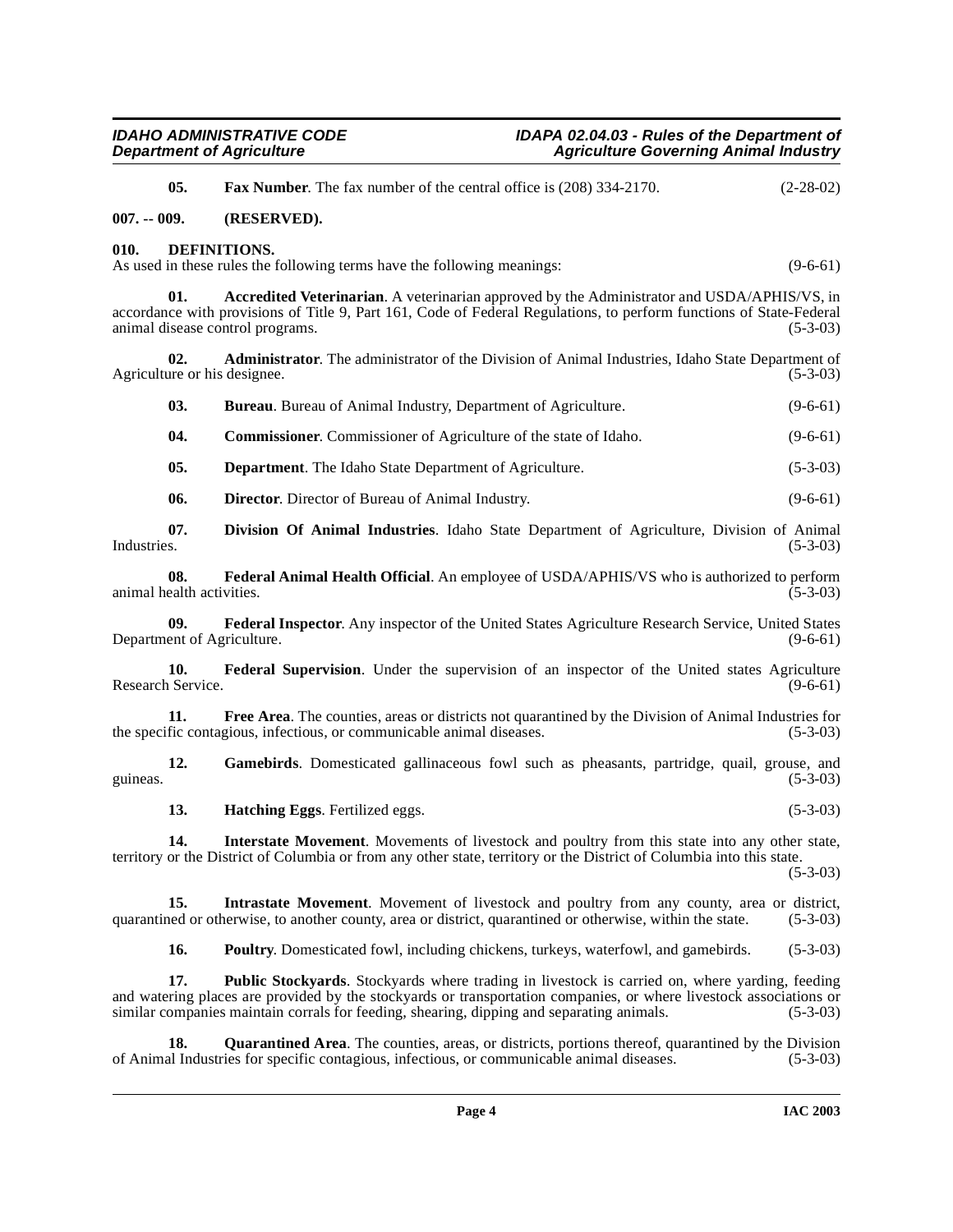19. Quarantined. Isolation of all animals diseased or exposed thereto, from contact with healthy animals and exclusion of such healthy animals from enclosures or grounds where said diseased or exposed animals are, or have been kept.  $(9-6-61)$ 

<span id="page-4-7"></span><span id="page-4-6"></span><span id="page-4-5"></span>**20. Ratites**. Large, non-flying birds such as ostriches, emus, cassowaries, rheas, etc. (5-3-03)

**21. Registered Veterinarians**. Veterinarians registered with, and approved by, the Division of Animal Industries to collect Trichomoniasis samples for official Trichomoniasis culture testing. (5-3-03)

**22. State Animal Health Official**. The Administrator, or his designee, responsible for disease control and eradication programs. (5-3-03)

<span id="page-4-8"></span>**23.** State Inspector. A deputy veterinarian or livestock investigator of the Division of Animal Industries. (5-3-03) Industries. (5-3-03)

**24.** State Supervisors. Under the supervision of a veterinarian or livestock inspector of the Bureau of ndustry of the state of Idaho. (9-6-61) Animal Industry of the state of Idaho.

- <span id="page-4-9"></span>**25.** Waterfowl. Domesticated fowl that normally swim such as ducks and geese. (5-3-03)
- **26.** Wildfowl. Wild gallinaceous fowl, turkeys, and waterfowl. (5-3-03)

#### <span id="page-4-0"></span>**011. ABBREVIATIONS.**

| 01. | <b>APHIS.</b> Animal Plant Health Inspection Service. | $(5-3-03)$ |
|-----|-------------------------------------------------------|------------|
| 02. | <b>AVIC.</b> Area Veterinarian in Charge.             | $(5-3-03)$ |
| 03. | <b>CFR.</b> Code of Federal Regulations.              | $(5-3-03)$ |
| 04. | <b>NPIP.</b> National Poultry Improvement Plan.       | $(5-3-03)$ |
| 05. | <b>USDA.</b> United States Department of Agriculture. | $(5-3-03)$ |
| 06. | VS. Veterinary Services.                              | $(5-3-03)$ |
|     |                                                       |            |

# <span id="page-4-1"></span>**012. -- 014. (RESERVED).**

# <span id="page-4-4"></span><span id="page-4-2"></span>**015. QUARANTINE.**

<span id="page-4-3"></span>**01. Authorization**. When the bureau shall have determined the fact that any domestic livestock in any county or district are infected with any contagious, infectious or communicable disease, for which a quarantine shall be established, the Bureau shall be authorized, and a written or printed notice will be given of the establishment of such quarantine, to the owners or agents and to any railroad or other transportation company doing business in, or through the state, and such notice shall be published in a newspaper having a general circulation in the section where said quarantine is established, and for such length of time as, by the Bureau, may be deemed necessary, and proof of the mailing of such written notice, and of the newspaper publication thereof, shall be deemed conclusive evidence of notice of the establishment of such quarantine, and rules will be issued governing the county, area or district, or any portion thereof, in which the disease exists and these rules will either absolutely prohibit the movement of livestock from or into the quarantined area, or will indicate the rules under which animals may be moved, trailed or disposed of.  $(9-6-61)$ 

<span id="page-4-10"></span>**02. Temporary Quarantine**. The representatives of the Bureau, and all state and federal inspectors are hereby authorized to quarantine temporarily any animals where found, or in any convenient place nearby affected or infected with or exposed to any contagious, infections or communicable disease, the establishment of any such temporary quarantine shall immediately be communicated to the bureau; and the bureau will there-upon make such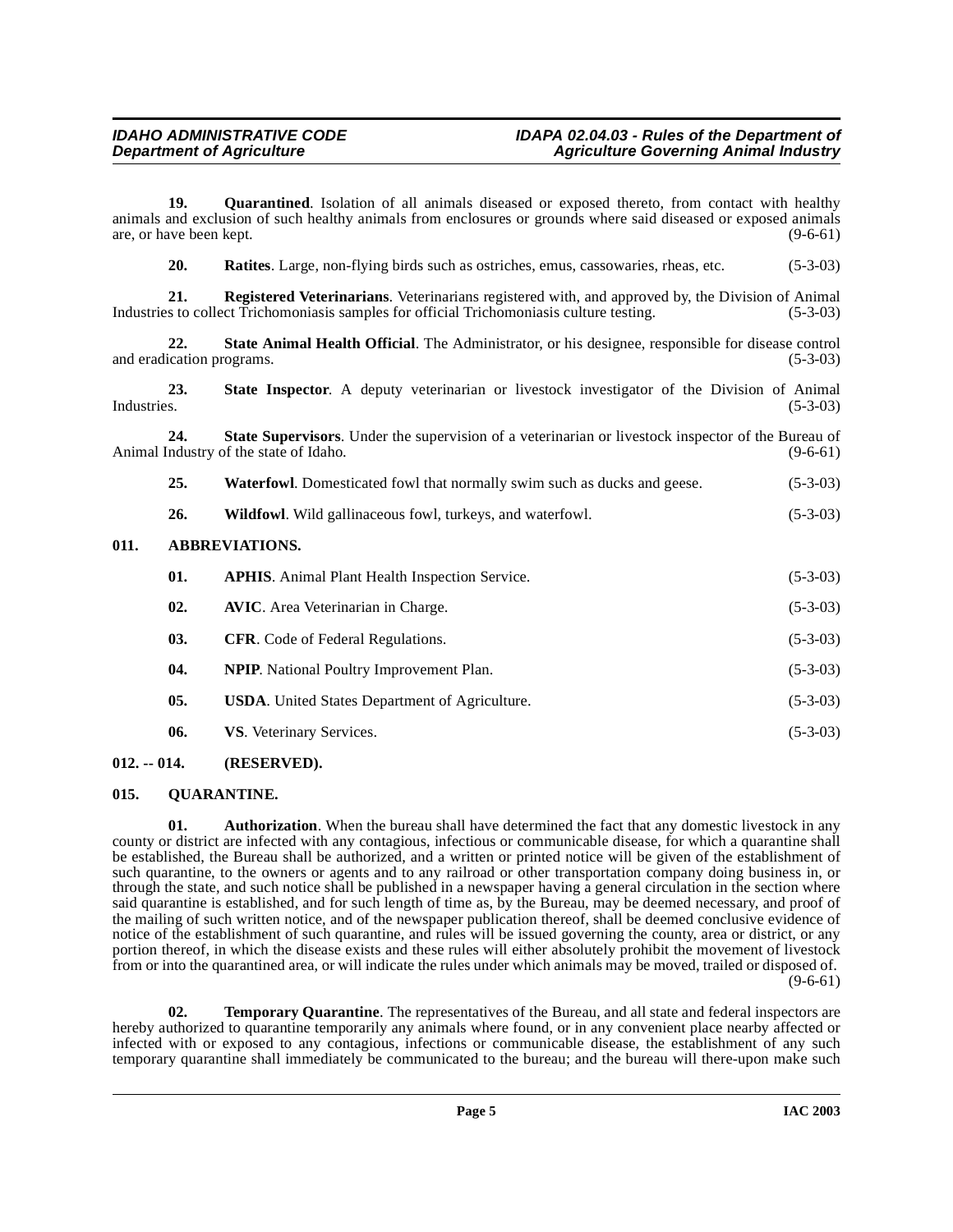orders as are necessary and in conformity with law and these rules, for handling and disposition of the quarantined animals, and removal of the same. The person so temporarily quarantining animals shall give written notice of such quarantine to the owner or person in charge of the quarantined animals, who shall acknowledge service of such notice by signing the duplicate thereof; and the signature of the owner or custodian thereon shall be conclusive evidence of the establishment of such quarantine; and it shall be unlawful to move, treat, dip or dispose of such animals except in accordance with the rules herein provided or the specific orders of the bureau. (9-6-61)

<span id="page-5-5"></span>**03. Moving**. It shall be unlawful to move animals from or into any quarantined area except in ce with the rules herein provided. (9-6-61) accordance with the rules herein provided.

<span id="page-5-4"></span>**04. Moving Infected Animals**. Animals affected with brucellosis (bang's), scabies, epithelioma, tuberculosis, cholera, swine plague, dourine, glanders, lip and leg ulceration, anthrax, actinomycosis (lump jaw), pseudorabies, or any other contagious, infectious or communicable disease shall not be shipped, transported or moved except as indicated in the rules under which movements may be made, but must be quarantined, treated, tested, condemned, appraised, slaughtered and destroyed or otherwise disposed of as provided in the law and these rules.

 $(9-6-61)$ 

<span id="page-5-8"></span>**05. Transportation**. It shall be unlawful for any railroad company or other transportation company to receive for transportation, or to transport from the quarantined area of this state, into or through an unquarantined area of this state or receive for transportation, or transport within the quarantined area of this state any diseased animals, or as a connecting carrier knowingly receive without the quarantined area animals from the quarantined area, and transport the same within the state, except as hereinafter provided; nor shall any person, firm or corporation deliver for such transportation, to any railroad company or other common carrier any animals from a quarantined area, except as herein provided, nor shall any person, company or corporation drive on foot or cause to be driven on foot or transport in private conveyances or otherwise move within the quarantined area, any animals except as hereinafter provided.  $(9-6-61)$ 

# <span id="page-5-0"></span>**016. -- 019. (RESERVED).**

# <span id="page-5-2"></span><span id="page-5-1"></span>**020. DISINFECTION OF PREMISES, BUILDINGS AND VEHICLES.**

<span id="page-5-7"></span>**01. Supervision Of Cleaning And Disinfection**. Barns, sheds, stockyards, railroad cars, ferryboats and other vehicles, feed yards, stable, pens, corrals, lanes and premises which have been used in confining, trailing or transporting any animals affected or infected with any contagious, infectious or communicable diseases, shall be cleaned and disinfected under state or federal supervision in accordance with these rules, and the owner of such premises or convevances of such final carriers, shall be responsible for such cleaning and disinfecting. (9-6 premises or conveyances of such final carriers, shall be responsible for such cleaning and disinfecting.

<span id="page-5-3"></span>**02. Moving Contaminated Vehicle**. Except as hereinafter provided in these rules, cars, ferryboats, and other vehicles which have contained cattle, swine or other livestock affected with any contagious, infectious or communicable disease, shall not be moved for any purpose until said cars, boats and other vehicles shall have been thoroughly cleaned and disinfected under state or federal supervision in accordance with these rules. If car in which diseased animals have been moved is removed from an unloading point without cleaning and disinfecting in accordance with these rules the final carrier shall, upon receiving notice from a state or federal inspector that such car has contained diseased animals, locate said car on its own or other lines, and have the same moved to a point where bureau or federal inspection is maintained and proper facilities are provided for cleaning and disinfecting cars, and shall then clean and disinfect such car under state or federal supervision. (9-6-61) shall then clean and disinfect such car under state or federal supervision.

<span id="page-5-6"></span>**Receiving Contaminated Vehicle**. Transportation companies which have received cars or any other vehicles that have contained cattle, swine or other animals affected with contagious, infectious or communicable diseases that have moved from a point at which such animals were last unloaded therefrom without being cleaned and disinfected in accordance with these rules, shall furnish to the bureau when requested, the complete car-movement record of such cars, and shall keep the bureau informed as to the location of said car until the same has been so cleaned and disinfected. (9-6-61)

<span id="page-5-9"></span>**04. Yards And Other Premises**. Yards and other premises which have contained cattle, swine or other livestock affected with any contagious, infectious or communicable disease shall not be used in connection with the movement of healthy animals until the said yards and premises have been cleaned and disinfected under state or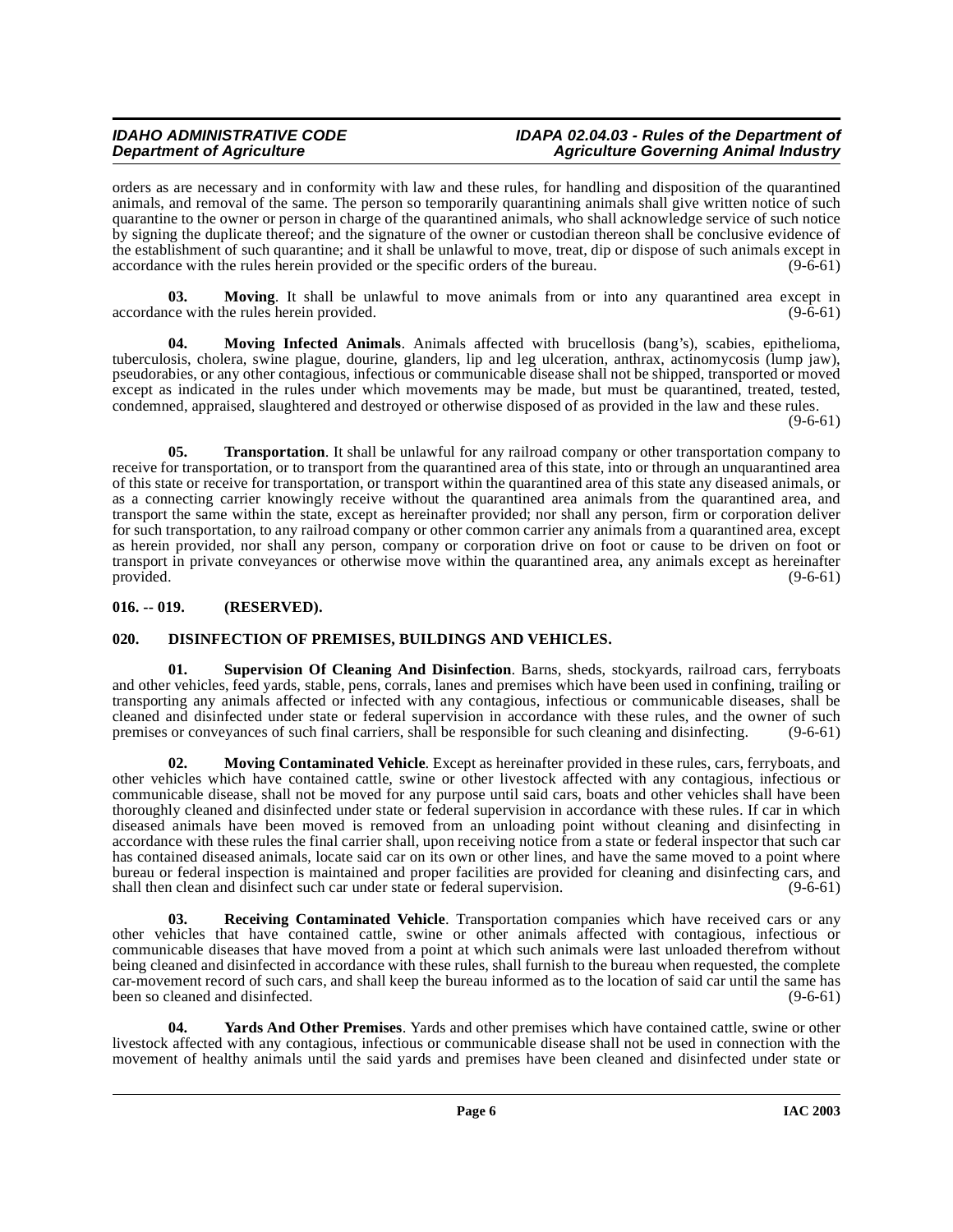federal supervision in accordance with these rules. (9-6-61)

<span id="page-6-5"></span>**05. Cleaning Specifications**. Cars or boats or any other vehicles required by these rules to be cleaned and disinfected shall be treated in the manner specified in these rules under state or federal supervision by the final carrier at destination as soon as possible after unloading and before the same are moved from such final destination for any purpose, except as otherwise hereinafter provided. The transportation company may, upon permission first secured from the state or federal bureau, seal, bill and forward the cars to a point where proper facilities are provided, and clean and disinfect said cars under state or federal supervision. (9-6-61) and clean and disinfect said cars under state or federal supervision.

<span id="page-6-8"></span>**Disinfecting Vehicles**. Cars or any other vehicles required by these rules to be cleaned, washed and disinfected shall be treated in the following manner; Remove all litter and manure from all portions of the cars, including the ledges and frame work outside; clean and wash the exterior and interior of the cars and saturate the entire interior surface, including the inner surfaces of the car doors, and outside ledges, with a permitted disinfectant.  $(9-6-61)$ 

<span id="page-6-6"></span>**07. Disinfecting Boats**. Boats required by these rules to be cleaned and disinfected shall be treated in the following manner; Remove all litter from the decks, stalls and all other parts of the boat occupied or traversed by the diseased animals, and from the portable chutes or other appliances or fixtures used in loading or unloading same, and saturate the entire surface of the decks, stalls or other parts of the boat occupied or traversed by such animals or with which they may have come in contact or which have contained litter or manure, with a permitted disinfectant.

 $(9-6-61)$ 

<span id="page-6-9"></span>**08. Disinfecting Yards, Pens And Alleys**. Yards, pens, chutes and alleys required by these rules to be disinfected should be treated in the following manner; Empty all troughs, racks or other feeding or watering facilities; remove all litter and manure from the floors, posts or other parts and saturate the entire surface of the fencing, troughs, chutes, floors, walls and other parts with a permitted disinfectant. (9-6-61)

<span id="page-6-7"></span>**09. Disinfecting Substances**. The substances permitted for use in disinfecting cars, boats and other are as follows: (9-6-61) premises are as follows:

**a.** A compound solution of cresol U.S.P. at a dilution of at least four (4) fluid ounces to one (1) gallon (9-6-61) of water.  $(9-6-61)$ 

**b.** Liquified carbolic acid at a dilution of at least six (6) fluid ounces to one (1) gallon of water.

(9-6-61)

**c.** Any permitted disinfectant approved by the U.S. Department of Agriculture, Agriculture Research n a dilution as recommended. (9-6-61) Service in a dilution as recommended.

# <span id="page-6-0"></span>**021. -- 024. (RESERVED).**

# <span id="page-6-12"></span><span id="page-6-1"></span>**025. TRANSIT INSPECTION.**

When deemed necessary, movements of livestock will be stopped in transit for inspection, if found infected with any contagious, infectious or communicable disease, all persons and corporations having control of the transportation or movement of such livestock shall cease the movement of the animals upon receipt of an order from state or federal inspector, and animals shall thereafter be handled in accordance with these rules. inspector, and animals shall thereafter be handled in accordance with these rules.

# <span id="page-6-2"></span>**026. -- 029. (RESERVED).**

# <span id="page-6-11"></span><span id="page-6-3"></span>**030. SLAUGHTERING OF DISEASED ANIMALS.**

**01. Authorized By Law**. When, in order to prevent the spread of contagious, infectious or communicable disease, it becomes necessary to slaughter any diseased or exposed livestock, the purchase of such livestock by the state is authorized by law, and an appropriation is available therefor, the value of the livestock shall be ascertained and compensation made therefor in accordance with the rules hereinafter provided. (9ascertained and compensation made therefor in accordance with the rules hereinafter provided.

<span id="page-6-10"></span><span id="page-6-4"></span>**02.** Not Authorized By Law. When, in order to prevent the spread of or to eradicate any contagious,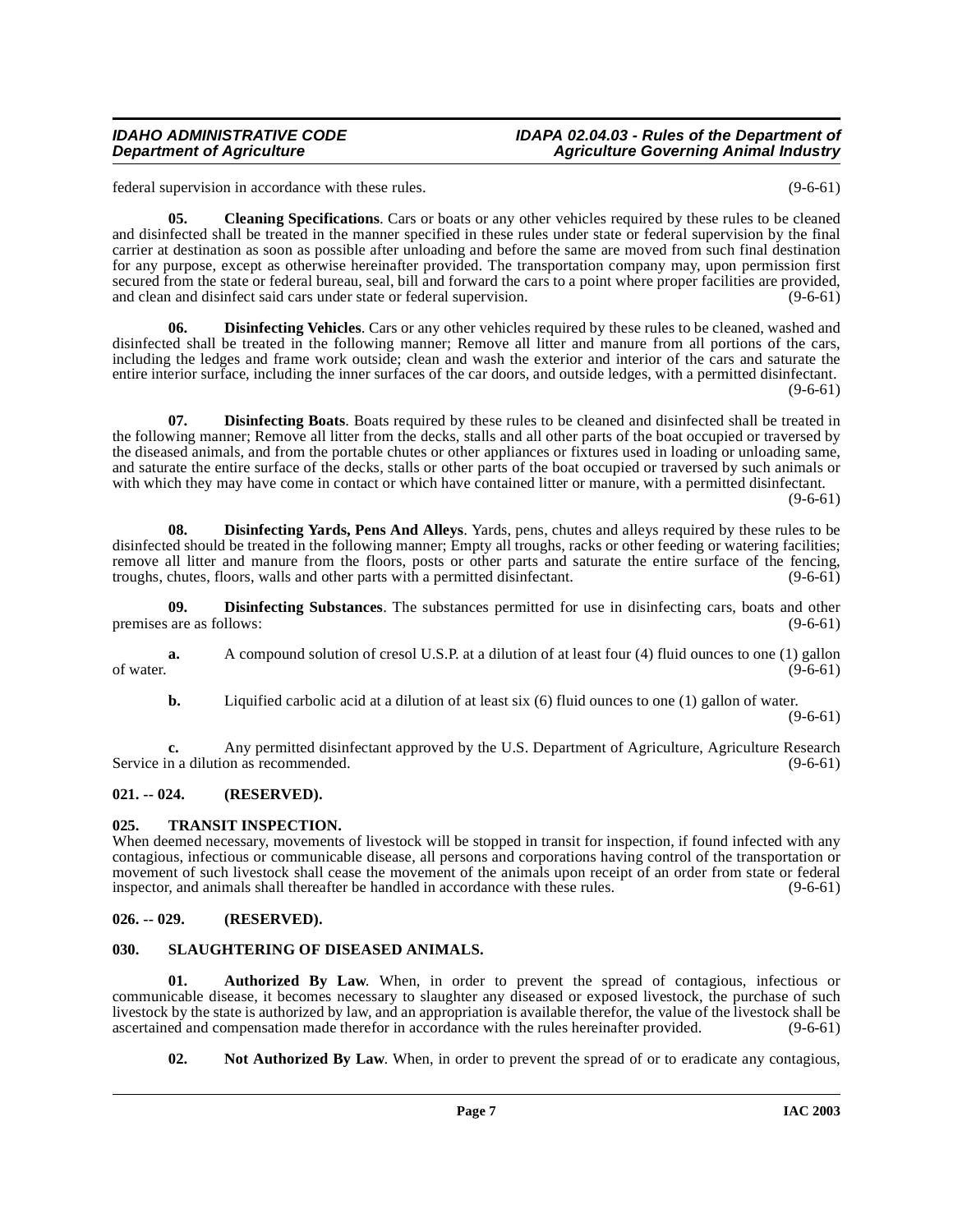infectious or communicable disease among any animals of this state, it becomes necessary to slaughter or destroy any diseased or exposed animals, and the purchase of such animals by the state is not authorized, and an appropriation not available therefore, the said animals shall be slaughtered under federal meat inspections rules and regulations, or destroyed and disposed of in accordance with Subsection 050.02. (9-6-61)

# <span id="page-7-0"></span>**031. -- 034. (RESERVED).**

# <span id="page-7-12"></span><span id="page-7-1"></span>**035. MOVEMENT IN/FROM QUARANTINED AREAS.**

No animal or livestock shall be shipped, trailed, driven or hauled in private conveyance from quarantined areas in any county or district to free area in any other county or district and subsequently delivered to a transportation company for shipment to any other county or district without complying with all state rules pertaining to such movements.

 $(9-6-61)$ 

#### <span id="page-7-2"></span>**036. -- 039. (RESERVED).**

# <span id="page-7-10"></span><span id="page-7-3"></span>**040. INSPECTION OF ANIMALS.**

When animals are being inspected and certified to by a state or federal inspector, proper facilities for restraining them and assistance shall be provided by the owner in order that a careful inspection may be made, and the inspector while making the inspection shall not be interfered with in any manner. (9-6-61)

### <span id="page-7-4"></span>**041. -- 044. (RESERVED).**

### <span id="page-7-8"></span><span id="page-7-5"></span>**045. HEALTH CERTIFICATES.**

A copy of certificates issued by a state or federal inspector covering the movement of livestock shall in all cases accompany the livestock to destination, and a copy of same mailed to the BUREAU OF ANIMAL INDUSTRY, (P.O. Box 790) Boise, Idaho. Where certificates covering the movement of livestock are provided for in these rules, the certificates shall become the property of the transportation company and shall be filed with the billing for future reference.  $(9-6-61)$ 

#### <span id="page-7-6"></span>**046. -- 059. (RESERVED).**

#### <span id="page-7-7"></span>**060. TUBERCULOSIS.**

#### <span id="page-7-13"></span><span id="page-7-9"></span>**01. Herds**. (9-6-61)

**a.** A tuberculosis-free accredited herd is one in which no reactors have been found on at least two (2) annual tuberculin tests and physical examination. Herds in which infection occurs shall be quarantined and must successfully pass at least two  $(2)$  tuberculin tests and physical examinations, with the first to be given in not less than sixty  $(60)$  days, (unless the cervical test is applied), and the last test between five  $(5)$  and six  $(6)$  months following the date infection was disclosed, in order to be released from quarantine. To qualify for accreditation or reaccredition, the herd must pass another, or third test in not less than six (6) months following release from quarantine. Such physical examinations and tuberculin tests shall be applied by a veterinarian regularly employed by the state or federal bureau of animal industry, or by an accredited veterinarian under the supervision of a veterinarian regularly employed by the state or federal bureau of animal industry. (9-6-61)

**b.** A herd with no evidence of recent infection in which reactors are disclosed as a result of the tuberculin test may be reaccredited following a sixty-days (60) negative retest if no visible lesions or skin lesions only are disclosed on post-Morton examination of the reactors found. (9-6-61)

**c.** Strict compliance with these methods and rules shall entitle the owner of tuberculosis-free herds to a certificate, "TUBERCULOSIS FREE ACCREDITED HERD," to be issued by this bureau and the U.S. Agriculture Research Service, said certificate shall be good for one year from date of test, unless revoked at an earlier date.

 $(9-6-61)$ 

<span id="page-7-11"></span>**02. Modified Accredited Areas**. Modified accredited areas are those in which all or percentage wise of the cattle have been tested for tuberculosis in accordance with the uniform rules and regulations of the U.S. Livestock Sanitary Association and the percentage of reactors was found to be one half percent (1/2%) and the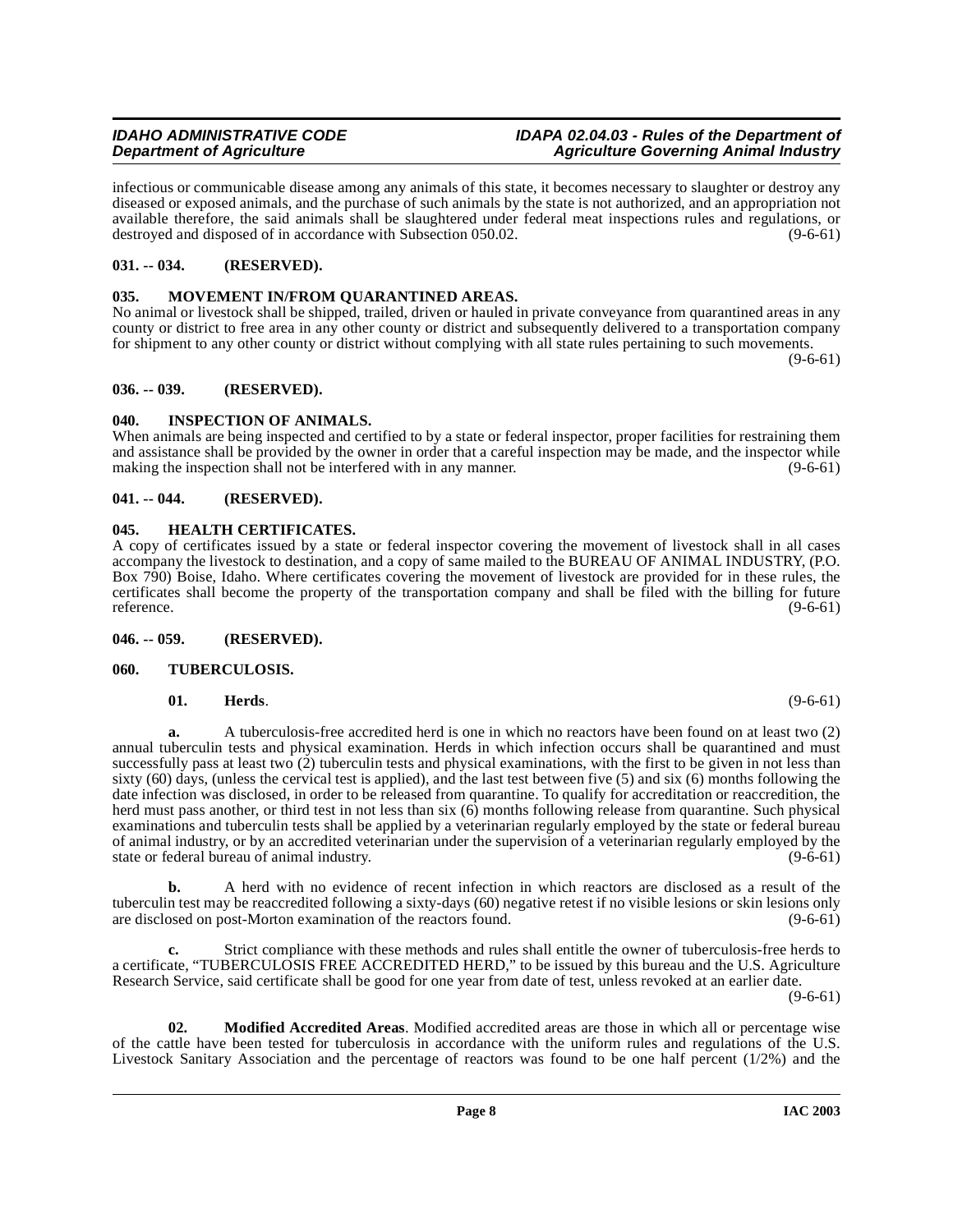percentage of reactors was found to be one half of one percent (0.5%). (9-6-61)

<span id="page-8-4"></span>**03. Injection Of Tuberculin**. It shall be unlawful for any person, except the representatives of this bureau, or the inspectors of the U.S. Agriculture Research Service, to inject any tuberculin into any bovine animal in this state without first having applied to and received written or telegraphic permission to do so from this bureau, and then only in accordance with the rules of this bureau as hereinafter provided. (9-6-61)

<span id="page-8-8"></span>**04. Unauthorized Veterinarians**. Veterinarians other than state deputies and federal veterinarians are hereby directed not to inject tuberculin into any bovine animal in this state except as PROVIDED, that a permit may be granted, to qualified licensed veterinarians who are approved by the chief of the U.S. Agriculture Research Service, to apply such test under direction of this Bureau, when deemed necessary by the bureau. (9-6-61)

<span id="page-8-0"></span>**05. Authorized Veterinarians**. Authority of state and federal veterinarians and other veterinarians approved by this bureau, and the U.S. Agriculture Research Service, shall be authorized and empowered to test, in the manner herein provided, with tuberculin any bovine animals kept or herded within the state, according to the rules herein prescribed, and the rules and regulations of the U.S. Agriculture Research Service, as provided in co-operative agreement with this bureau in the eradication of tuberculosis, which agreement provides that when such bovine animal is found by the officer making the test, to give what the bureau shall have prescribed by its rules to be a clearly defined reaction to such test, and said animal shall be deemed affected with bovine tuberculosis. (9-6-61)

<span id="page-8-5"></span>**06. Intrademic Test**. The official tuberculin test shall be the intradermic test. The intradermic injection shall be a measured amount of tuberculin, not less than one-tenth (0.1) cc. for routine testing nor less than two-tenths (0.2) cc. for testing known infected herds. The intradermic injection of tuberculin in the cervical area shall be made only in infected herds, and then only upon approval by state and federal cooperating officials. The intradermic test shall be observed at the end of the seventy-second hour. (9-6-61)

<span id="page-8-2"></span>**07. Disposition Of Bovine Tuberculosis Inspected Animals**. When such diseased bovine animal is found by the officer making the test and is deemed affected with bovine tuberculosis the said test shall be final and said animal shall be slaughtered within fifteen (15) days from date of appraisal, and the carcass disposed of in accordance with these rules and the meat inspection regulations of the U.S. Department of Agriculture and the owner indemnified in accordance with the cooperative agreement between this bureau and the U.S. Agriculture Research<br>(9-6-61) Service. (9-6-61)

<span id="page-8-1"></span>**08. Brand And Tag**. All reactors to the tuberculin test shall be marked by branding the letter "T" on the left jaw. Not less than two (2) nor more than three (3) inches high and tagged with a metal tag, in the left ear, bearing a serial number and the inscription U.S. ADE T.B. Reactor or a similar reactor tag. Passed tags shall be used for identification purposes on all cattle tested for interstate movement, such tags shall be securely placed in the right ear fairly close to the head, preferably in the upper edge. The tag numbers shall be clearly recorded on the Official Health Certificate I.T. form 2, and forwarded to the Director for approval. Furthermore, when any tuberculin test is conducted on any cattle, a complete record of such test and its results along with the identification of the animals tested, shall be made on Form ADE 6-22, or similar form, and a copy of such shall be immediately forwarded to the federal or state office in Boise, Idaho. (9-6-61)

<span id="page-8-7"></span>**09. Tuberculosis Appraisal**. Animals affected with tuberculosis shall be appraised by a representative of the bureau or a representative of the U.S. Agriculture Research Service, and in the appraisal due consideration shall<br>(9-6-61) (9-6-61) be given to their dairy and breeding value as well as to their meat value. be given to their dairy and breeding value as well as to their meat value.

<span id="page-8-3"></span>**10. Indemnity Payment**. Irrespective of the amount of appraisal of any reactor animal the amount of indemnity payment will be limited to not exceed twenty-five dollars  $(\hat{\Sigma} \hat{z})$  for a pure-bred animal and twelve dollars and fifty cents (\$12.50) for a grade animal, in accordance with federal regulations governing the maximum in their cooperative agreement. (9-6-61) cooperative agreement.

<span id="page-8-6"></span>**11. Owner Responsibility**. Each owner of tuberculosis cattle which have been appraised shall market or destroy the cattle within fifteen (15) days and if marketed shall obtain from the purchaser a report on a form similar to ADE 1-24 certifying as to the amount of money actually paid for each individual and the animal shall be identified<br>by the reactor tag numbers.  $(9-6-61)$ by the reactor tag numbers.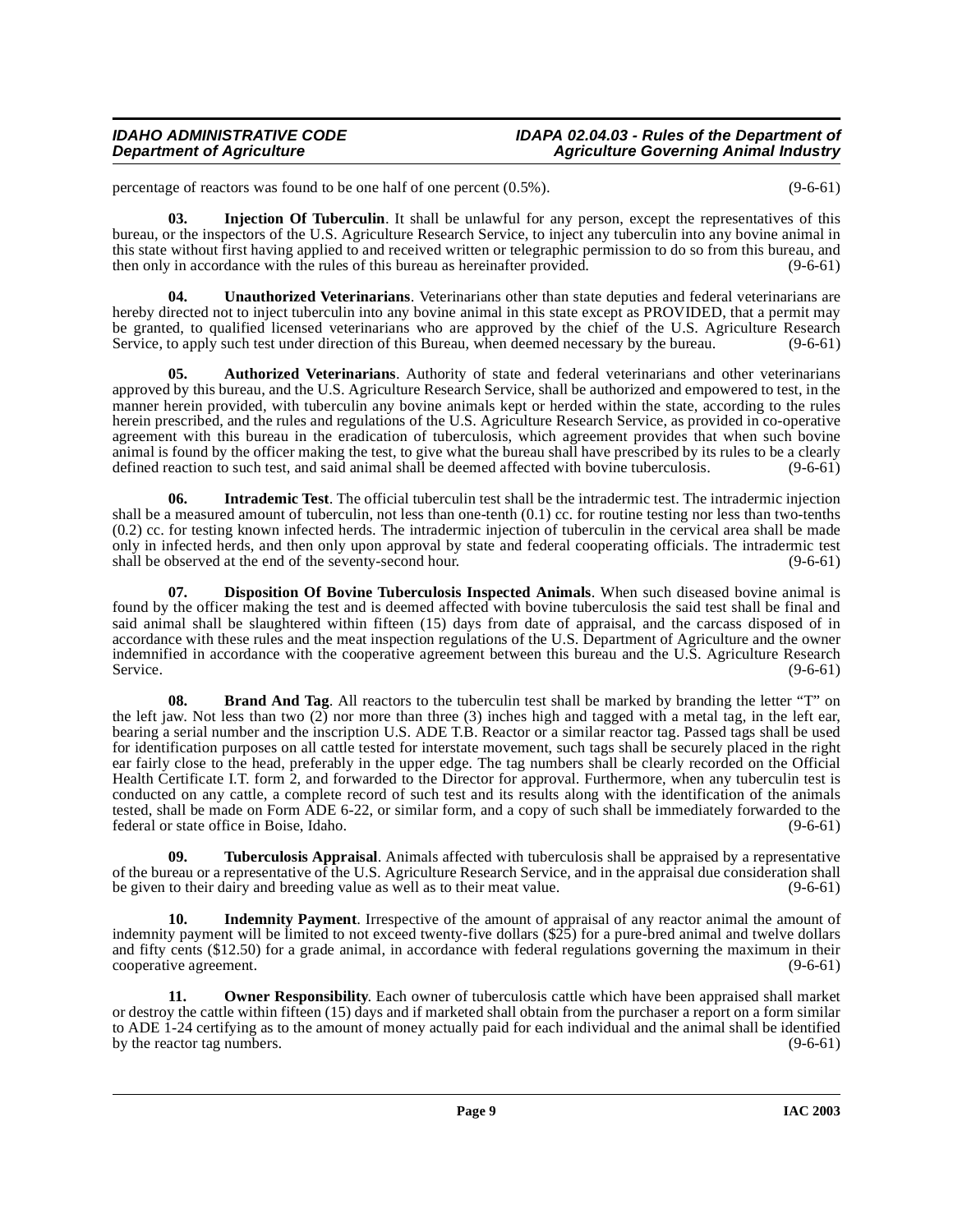<span id="page-9-3"></span>**12. Reports**. Reports of appraisals, of animals under this rule shall be rendered on forms furnished by the Agriculture Research Service, (ADE, Form-23) and shall show the number of animals, the value of each per head, or the weight and value per pound, and shall be signed by the owner and the appraiser or appraisers, and approved by the U.S. Agriculture Research Service representative. (9-6-61)

**13.** Other Appraisals. When the appraised cattle have been slaughtered and the amount of salvage ascertained and reported, as provided in Subsection 060.11 of this section, the same shall be entered on the appraisal form ADE 1-23 covering such animals, and the difference between the appraisal and the salvage thereof shall be shown. The form ADE 1-23 shall be rendered in triplicate showing the amounts to be paid by the state, the amounts to be paid by the federal government, such amounts shall not exceed one-third  $(1/3)$  the difference between the appraised value and the value of the salvage thereof to be paid by the state and one-third (1/3) to be paid by the federal government. One (1) copy of this report duly signed by the owner, state and federal representatives, shall be attached to state form voucher in which indemnity is claimed, two (2) copies to be furnished to the federal government through its local representative. (9-6-61)

<span id="page-9-2"></span>**14. "Pure-Bred" Animal Appraisal**. In the appraisal of "pure-bred" animals, the bureau's interpretation of the phrase "pure-bred" animal is one that is registered, or one whose sire and dam are registered in the books of one of the recognized pure-bred cattle breeding associations and a certificate issued for same. When such animal is to be appraised on account of having been found affected with tuberculosis, the registration papers must be submitted for cancellation before indemnity papers are approved, and the information should be conveyed to the secretary of the pure-bred association to which the animal belongs. (9-6-61)

<span id="page-9-1"></span>**15. Payment For Destroyed Animal**. If it appears to be necessary, for the control and eradication of tuberculosis in animals of this state, to destroy animals affected with this disease, and an appropriation is available to indemnify the owner for such animals destroyed, the director of this bureau is authorized, and has within his discretion agreed, to a cooperative plan on the part of the state bureau of animal industry with the U.S. Agriculture Research Service, to pay, not to exceed, one-third (1/3) of the difference between the appraised value of each animal so destroyed, and the value of the salvage thereof; PROVIDED, however, that in no case shall the state pay more than twelve dollars and fifty cents (\$12.50) for a grade animal nor more than twenty-five (\$25) dollars for a registered pure-bred animal. (9-6-61)

<span id="page-9-0"></span>**16.** No Payment. No payment shall be made for any cattle destroyed in the following cases:  $(9-6-61)$ 

**a.** If the owner does not disinfect premises, etc., as directed by the state or federal bureaus. (9-6-61)

**b.** For any animal destroyed where the owner has not complied with all lawful quarantine rules.

(9-6-61)

**c.** Animals reacting to a test not approved by the state or federal bureaus. (9-6-61)

**d.** Animals belonging to the state of Idaho or the United States government, or a county or ality. (9-6-61) municipality. (9-6-61)

**e.** Animals brought into the state in violation of the state laws and rules. (9-6-61)

**f.** Animals which the owner knew to be diseased, or had notice thereof, at the time they came into his (9-6-61) possession. (9-6-61)

**g.** Animals which had the disease for which they were slaughtered, or which were destroyed by reason ure to the disease, at the time of their arrival in the state. (9-6-61) of exposure to the disease, at the time of their arrival in the state.

**h.** Animals which have not been within the state of Idaho for a period of at least one hundred and twenty (120) days prior to the discovery of the disease. (9-6-61)

**i.** Where the owner has failed to submit the necessary reports as required by this act. (9-6-61)

**j.** Where the entire herd of any owner is not under state and federal supervision for the eradication of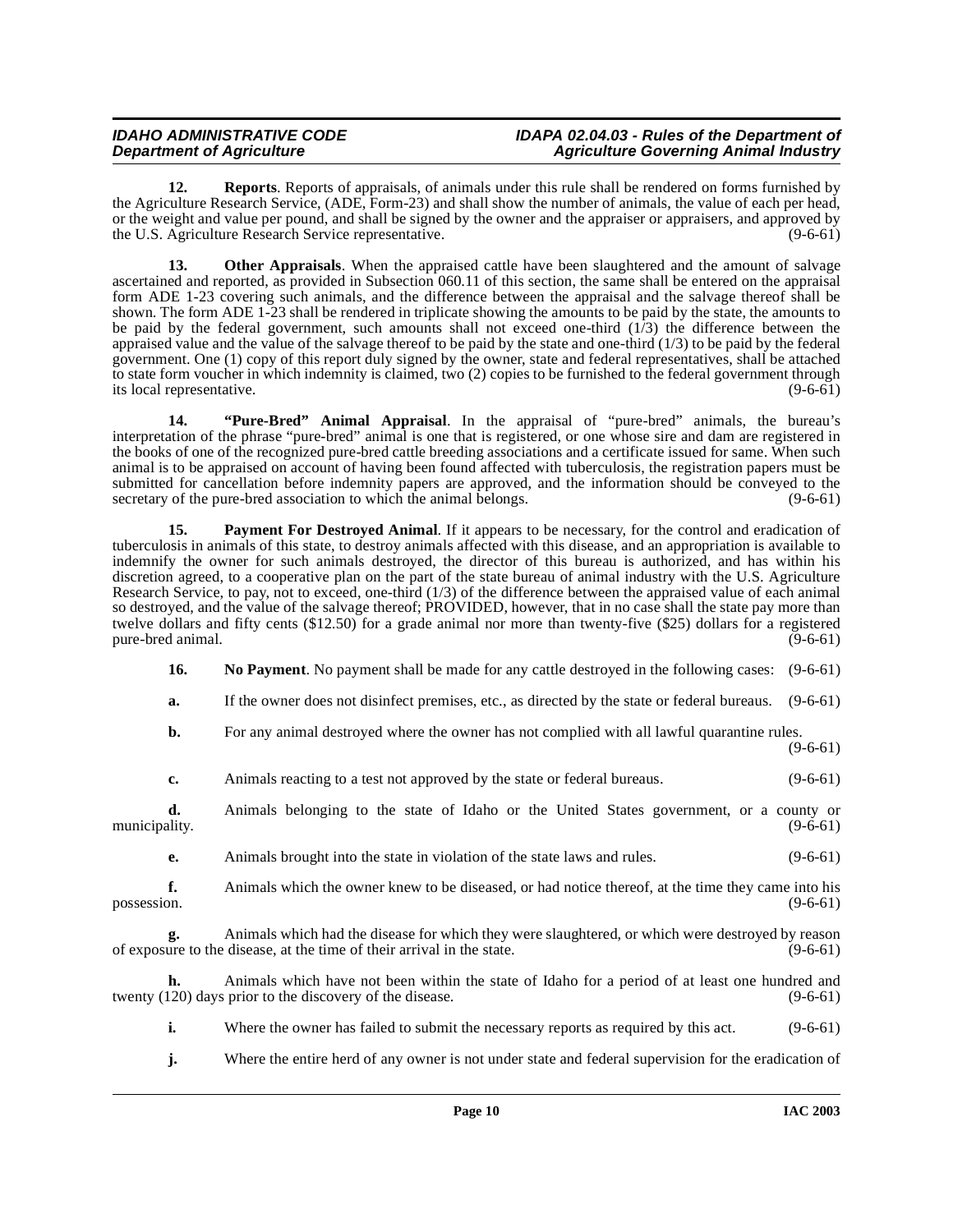tuberculosis. (9-6-61)

**k.** Where the federal government refuses to pay a like amount, for reasons specified in U.S. Bureau of Animal Industry Order 282, Regulation 7. (9-6-61)

# <span id="page-10-3"></span>**17. Tagging And Forms For Tuberculosis Cattle**. (9-6-61)

**a.** Cattle which react to the tuberculin test must not be moved interstate or intrastate, until they are branded and tagged. (9-6-61) properly branded and tagged.

**b.** Cattle found to be affected with tuberculosis must not be moved interstate until form ADE 1-27 has ed pertaining to such movement. (9-6-61) been issued pertaining to such movement.

Form ADE 1-27 should be rendered in quadruplicate, one (1) copy mailed to the inspector in charge at the point to which the cattle are consigned to reach him before the cattle reach their destination, one (1) copy shall accompany the shipment, one (1) copy to the inspector in charge in the state of origin, and one (1) copy to be retained<br>in the book.  $(9-6-61)$ in the book.  $(9-6-61)$ 

**d.** Reactors must be shipped only to public stock yards, or establishments where federal meat inspection is maintained, and must be slaughtered under such inspection. (9-6-61)

**e.** Tuberculosis cattle must not be shipped with healthy cattle or hogs unless such cattle or hogs are for immediate slaughter, or the diseased animals are partitioned off from the healthy animals. (9-6-61) intended for immediate slaughter, or the diseased animals are partitioned off from the healthy animals.

# <span id="page-10-4"></span>**18.** Transportation Of Tuberculosis Cattle. (9-6-61)

**a.** One (1) copy of the ADE 1-27 must be attached to the billing of tuberculosis cattle. (9-6-61)

**b.** The transportation company shall plainly write or stamp on the face of the way bills, conductor's manifest or memoranda pertaining to the shipment of tuberculosis cattle the words, "TUBERCULOUS CATTLE" and a statement to the effect that the car or compartment of the boat or vehicle in which the cattle have been transported, must be cleaned and disinfected. (9-6-61)

**c.** All conveyances in which tuberculous cattle have been transported interstate must be cleaned and disinfected by the owner at his expense, under the supervision of the federal or state authorized inspector at destination. (9-6-61) destination. (9-6-61)

<span id="page-10-5"></span>**19. Tuberculin Tests For Cattle Herds**. The entire herd, or any cattle in the herd, shall be tuberculin tested and retested at such time as is considered necessary by the federal and state authorities. (9-6-61)

<span id="page-10-6"></span>**20. Tuberculosis Quarantine**. When a deputy state veterinarian making a test of any bovine animal for an interstate shipment and such animal is found by the officer making the test to give a clearly defined reaction to such test, the said animal shall be quarantined, ear tagged with a metal "reactor" tag and branded "T" as provided by Subsection 060.17 of these rules and kept segregated from susceptible animals, and disposed of same in accordance with Subsection 060.07. (9-6-61) with Subsection 060.07.

<span id="page-10-2"></span>**21. Milk From Infected Animal**. Milk from animals reacting to the test and affected with tuberculosis as disclosed by such test shall not be used for food purposes for man or beasts except as provided by pasteurizing as designated in these rules. (9-6-61)

<span id="page-10-1"></span>**22. Disposal Of Infected Cattle**. All cattle affected with tuberculosis as disclosed by physical examination, tuberculin test or by any other means, shall be disposed of in accordance with these rules. (9-6-61)

<span id="page-10-0"></span>**23. Compliance**. Failure on the part of owners to comply with the letter or spirit of these methods and rules shall be considered sufficient cause for immediate cancellation of cooperation with them by the state and federal officials. (9-6-61) officials.  $(9-6-61)$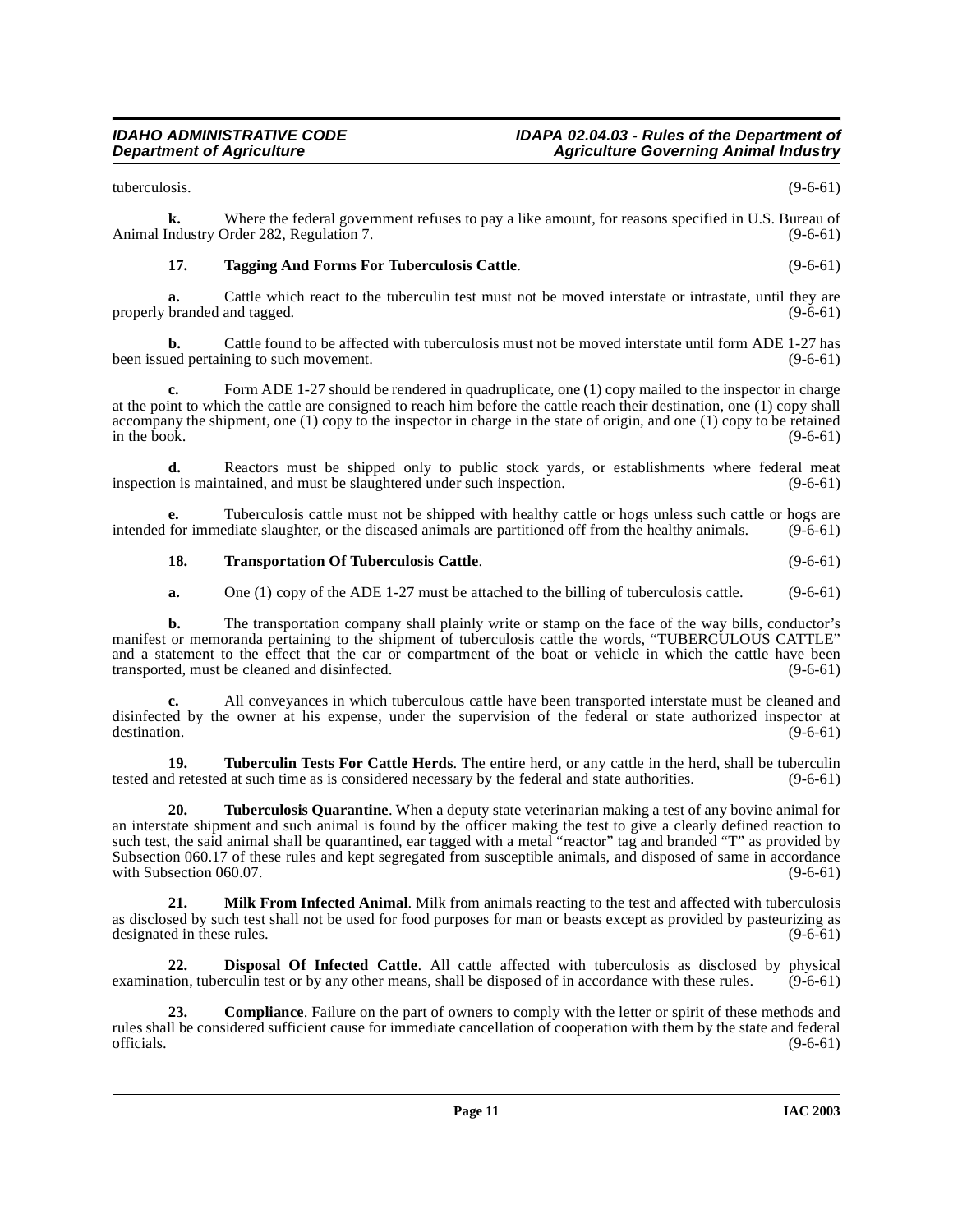<span id="page-11-5"></span>**24. Sanitary Measures**. All reasonable sanitary measures and other recommendations by the state and federal authorities for the control of tuberculosis shall be complied with. (9-6-61)

<span id="page-11-2"></span>**25. Cleansing Of Conveyances And Premises**. Stockyards, pens, cars, vessels, chutes and other conveyances and premises shall be cleaned and disinfected, whenever necessary for the eradication of tuberculosis by the owners thereof, at their expense, under the supervision of state or federal employees; the owner must also be responsible for expense of care and feed of reactor animals quarantined and held pending slaughter or other disposition. (9-6-61) disposition. (9-6-61)

<span id="page-11-3"></span>**26. Herd Quarantine**. Herds in which reactors to the tuberculin test are found shall be placed under quarantine until they have passed a negative test in not less than sixty (60) days from the prior test, and if there is an indication of well established infection in one (1) or more reactors, a second negative test in not less than sixty (60) days from the prior negative test shall be applied before releasing herd from quarantine. All herds in which reactors are found shall be retested in not less than twelve (12) nor more than fifteen (15) months following the first negative test before the herd may qualify as a clean herd. (9-6-61)

# <span id="page-11-0"></span>**061. -- 064. (RESERVED).**

### <span id="page-11-7"></span><span id="page-11-1"></span>**065. SWINE.**

<span id="page-11-6"></span>**01. Shipping Prohibitions**. All serum manufacturers, persons, firms or corporations are hereby prohibited from shipping or otherwise bringing into the state of Idaho any virulent blood, or modified live-virus vaccine or clear hog cholera virus or hog cholera serum, except on a permit issued by this bureau, and then only under the following conditions: (9-6-61) (9-6-61)

**a.** All anti-hog cholera serum, modified live-virus vaccine and virus manufactured, distributed or sold within the state or imported into the state of Idaho for sale, distributing or use shall be produced under license issued by the United States Department of Agriculture. (9-6-61)

**b.** No hog-cholera virus shall be shipped into the state, sold, used or distributed within the state of Idaho unless consigned, sold or distributed to this department, to deputy state veterinarians, or to licensed veterinarians or other persons within the state to whom a permit has been granted by this bureau to handle same.

(9-6-61)

**c.** All serum manufacturers, person, firms, or corporations permitted to manufacture within the state, ship or otherwise bring into the state of Idaho anti-hog cholera serum, modified live-virus vaccine and virus are required to furnish the Idaho Bureau of Animal Industry, Boise, Idaho, a monthly statement of the amount of serum, vaccine and virus manufactured, distributed, or shipped, and the name and address of the party to whom the shipment in the state is made. (9-6-61)

**d.** Serum companies under government license may secure a permit to ship anti-hog cholera serum, hog cholera virus and modified live-virus vaccine into the state of Idaho by applying to the state bureau of animal industry, Boise, Idaho. (9-6-61)

<span id="page-11-4"></span>**02. Possession, Sale And Disposal Prohibitions**. No person, firm, corporation, or association shall manufacture, import, have in his possession, or keep, sell, or offer for sale, barter, exchange, give away, use or otherwise dispose of virulent hog cholera virus in this state except for the following purposes: (9-6-61)

When used for the production of anti-hog cholera serum, virulent, or avirulent hog cholera vaccine or the testing of such products when under the supervision of the control agency of the United States Department of Agriculture, and then only when authorized by special permit, issued by the director, bureau of animal industry, Idaho Department of Agriculture. (9-6-61)

**b.** For research purposes when authorized by special permit, issued by the director, bureau of animal Idaho Department of Agriculture. (9-6-61) industry, Idaho Department of Agriculture.

**c.** For emergency disease control procedure when authorized by special permit, issued by the director,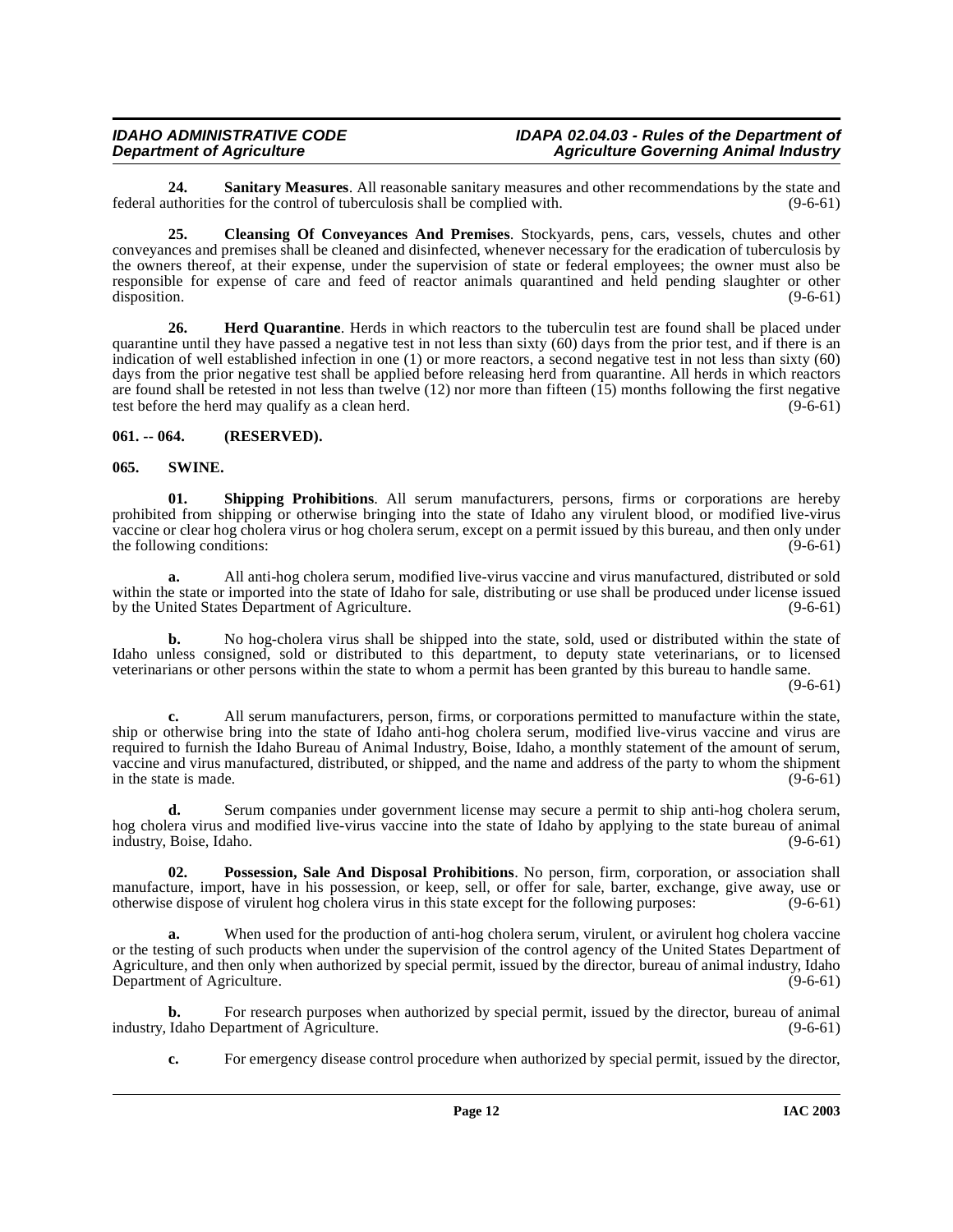bureau of animal industry, Idaho Department of Agriculture. (9-6-61)

<span id="page-12-5"></span>**03. Swine Entrance Into Idaho**. Breeder and/or Feeder swine may enter the state of Idaho, provided, they are accompanied by an official health certificate attesting they have been inspected within fifteen  $(15)$  days of date of shipment, and that they are free from evidence of all infectious, contagious or communicable diseases or known exposure thereto during the preceding sixty (60) days and that they have not been fed raw garbage, and provided, the swine comply with Subsections 065.03.a. through 065.03.c. (12-15-65) provided, the swine comply with Subsections  $065.03.a$ . through 065.03.c.

Swine Brucellosis. All breeding swine over six (6) months of age shall be negative to a test for brucellosis at a dilution of one to twenty-five (1:25) within thirty (30) days of entry or originate in a validated brucellosis free herd. (12-15-65)

**b.** Swine Erysipelas. Purebred swine shall be immunized by a protective dose of Swine Erysipelas Serum not more than fifteen (15) days prior to date of importation or with serum and culture treatment not less than thirty (30) days prior to importation. (12-15-65)

**c.** Hog Cholera and Hog Cholera Vaccination. Swine vaccinated with Live Virus and Serum, modified live virus or swine treated with serum alone are prohibited entry into the state of Idaho for feeding and/or breeding. Swine vaccinated with modified live virus and serum may be imported into the state, provided: (12-15-65)

- i. Vaccinated more than twenty-one (21) days prior to entry; and (12-15-65)
- ii. Permit received from the Bureau prior to entry; and (12-15-65)

iii. Swine shall be placed under permanent quarantine on the ranch or premises until sold for slaughter. (12-15-65)

**d.** Inactivated Hog Cholera vaccine or killed Hog Cholera vaccine or Hog Cholera tissue vaccine. All swine imported into the state of Idaho for breeding and/or feeding are required to be vaccinated with a killed, or inactivated, or Hog Cholera tissue vaccine prepared under a license issued by the Secretary of Agriculture, United States Department of Agriculture and administrated in accordance with the recommendations on the vaccine label not less than twenty-one (21) days nor more than six (6) months prior to the date of importation. Except as provided, however, that swine which have not been officially vaccinated as required in this paragraph may be imported if such swine originate from states that have been designated by the Secretary of Agriculture, United States Department of Agriculture as Hog Cholera Eradication states or Hog Cholera Free states. (12-15-65)

<span id="page-12-3"></span>**Importation For Slaughter**. Swine may be imported into the state of Idaho for immediate slaughter without inspection provided that said swine will not be diverted enroute and provided they are billed direct to a designated slaughtering center, and the way bills marked "for immediate slaughter". (9-6-61)

<span id="page-12-4"></span>**05.** Quarantine Authorization. The representatives of this bureau or inspectors or agents of the U.S. Agriculture Research Service shall be authorized to place under quarantine any swine affected with or exposed to hog cholera or any other infectious, contagious or communicable disease, also to quarantine any field, feed yard, corral, barn, shed, stable, railroad car, stockyards or any other premises that may have contained any swine affected or infected with or exposed to hog cholera or other infectious, contagious or communicable disease. (9-6-61) infected with or exposed to hog cholera or other infectious, contagious or communicable disease.

<span id="page-12-2"></span>**06. Hog Quarantine**. Hogs placed under quarantine for hog cholera shall remain under quarantine until at least twenty-one (21) days from date of last death and no hogs shall be permitted to be moved except the director of animal industry may at his discretion permit the removal of fat hogs for immediate slaughter under state or federal supervision. (9-6-61) federal supervision.

**Disposal Of Swine**. Any firm, person or corporation owning or having charge of any swine which have died of hog cholera or other contagious, infectious or communicable disease shall within twenty-four (24) hours of the death of such animals dispose of the carcass of such animals by burning or by deep burial and animals shall be covered by lime. (9-6-61) covered by lime.

<span id="page-12-1"></span><span id="page-12-0"></span>**08. Disinfection Of Swine Premises**. The representatives of this bureau, or inspectors or agents of the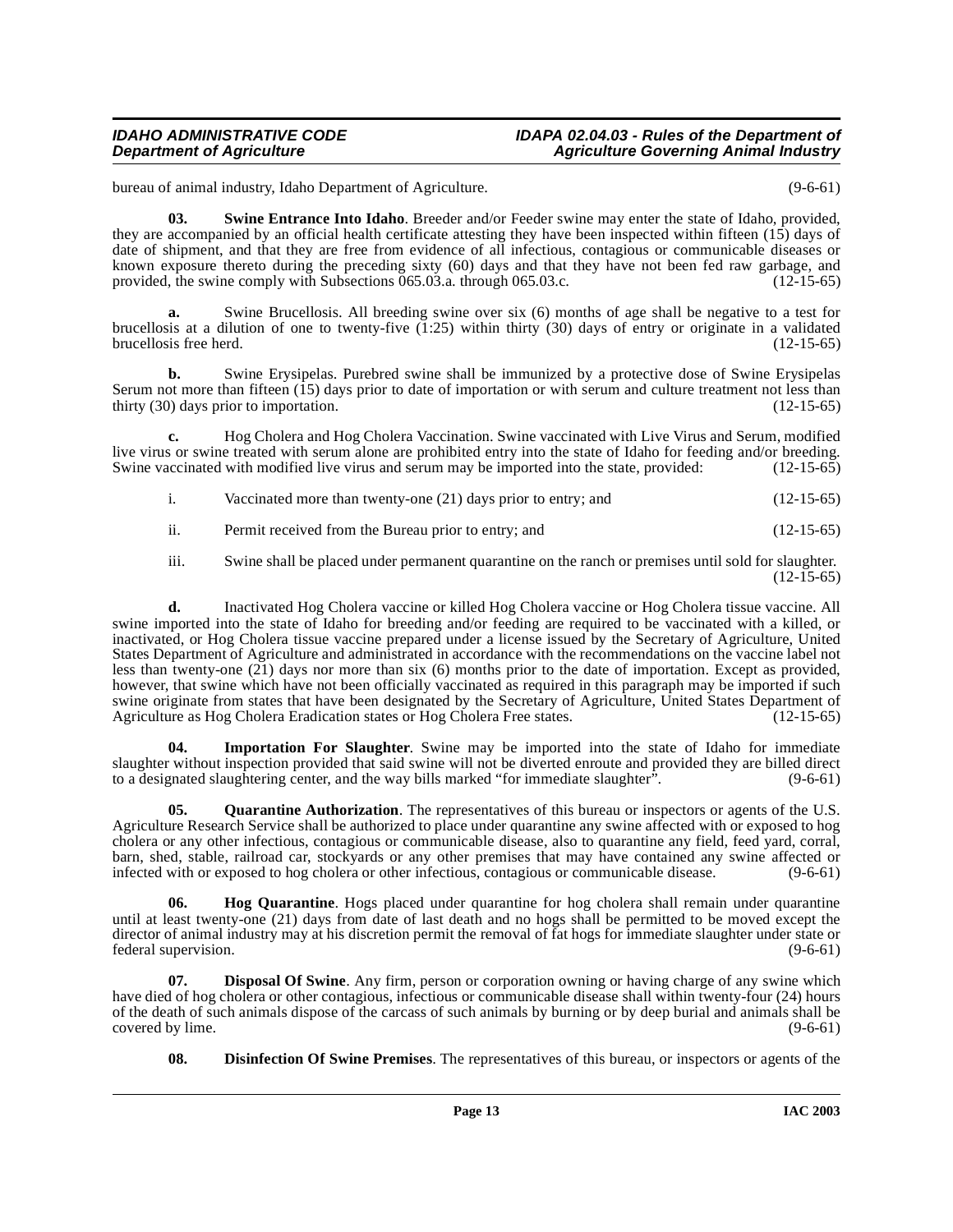U.S. Agriculture Research Service shall be authorized and empowered to clean and disinfect any barn, feed yard, corral, shed, stable, railroad car, or any other premises that may have contained swine affected or infected with or exposed to hog cholera or other contagious, infectious or communicable disease; such disinfecting shall be done at the expense of the owner and under the supervision of this bureau or the U.S. Agriculture Research Service with an approved disinfecting agent. (9-6-61)

<span id="page-13-0"></span>**066. -- 069. (RESERVED).**

# <span id="page-13-7"></span><span id="page-13-1"></span>**070. GARBAGE FEEDING.**

**01. Definition**. Garbage means putrescible animal and vegetable waste containing animal parts from the handling, preparation, processing, cooking or consumption of foods. (9-6-61) resulting from the handling, preparation, processing, cooking or consumption of foods.

<span id="page-13-9"></span><span id="page-13-8"></span><span id="page-13-6"></span>**02. Feeding To Swine**. No person shall feed garbage to swine. (9-6-61)

**03. Household Wastes**. Subsection 070.02 shall not apply to private household wastes not removed premise where produced. (9-6-61) from the premise where produced.

**04. Inspection And Investigation**. A representative of the Department shall have the power to enter upon any private or public property for the purpose of inspecting and investigating conditions relating to the (illegal) feeding of garbage to swine. (9-6-61)

# <span id="page-13-2"></span>**071. -- 144. (RESERVED).**

### <span id="page-13-14"></span><span id="page-13-3"></span>**145. SCABIES - CATTLE.**

<span id="page-13-12"></span>**01. Notice**. Whenever any cattle become affected or infected with scabies or whenever symptoms of scabies shall have developed in any cattle, notice shall be given in writing or telegraph to the bureau, by the owner or agent in charge of such cattle. (9-6-61) agent in charge of such cattle.

<span id="page-13-11"></span>**02. Moving**. No cattle affected with, or exposed to scabies shall be shipped, trailed, driven or otherwise moved for any purpose except as hereinafter provided. (9-6-61)

<span id="page-13-10"></span>**03. Movement From Quarantine Area**. No cattle shall be shipped, trailed, or moved from the area quarantined for the disease of scabies in cattle except as hereinafter provided. (9-6-61) (9-6-61)

**Quarantine**. Cattle found to be infected with scabies shall be quarantined where found or at some convenient place nearby where feed and water may be obtained, and shall be dipped twice, ten (10) to fourteen (14) days apart, in a permitted dipping solution under the supervision of a state or federal inspector. (9-6-61)

<span id="page-13-15"></span>**05. Scabies**. Cattle found to be exposed to scabies shall be quarantined and shall be dipped in a permitted solution, under the supervision of a state or federal inspector. (9-6-61)

<span id="page-13-16"></span>**06. Slaughter**. Cattle affected with scabies, which have been dipped once in a permitted dip under the supervision of a state or federal inspector within ten (10) days of the date of movement, or cattle which have been exposed to scabies, may be moved to a recognized slaughtering center for immediate slaughter, providing that a permit is first obtained from this bureau. (9-6-61)

<span id="page-13-5"></span>**07. Exposure**. Cattle shall be considered exposed upon coming in contact with scabby cattle, or by using cars, feed yards, or quarantined ranges or other premises where scabby cattle have been kept within ninety (90) days. (9-6-61) days. (9-6-61)

<span id="page-13-13"></span>**08. Permitted Dips**. Those dips approved and used as recommended by the Idaho Bureau of Animal Industry and/or the U.S.D.A. (9-6-61)

<span id="page-13-4"></span>**09. Dip Time**. All cattle classed as infected with scabies shall be kept in the dip between two (2) and three (3) minutes, exposed cattle at least one (1) minute. When a spray box is used the animals must remain in the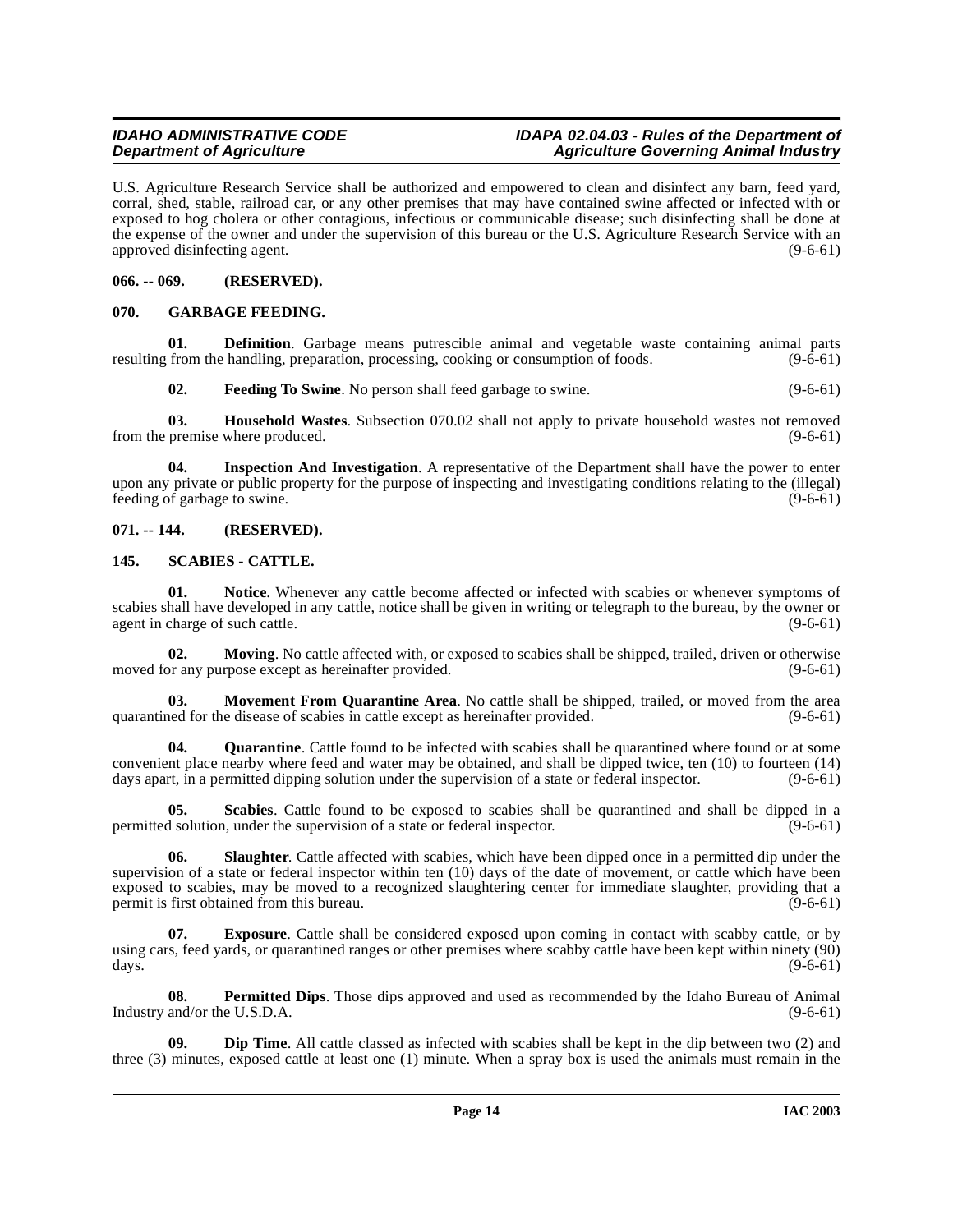spray until thoroughly wet. (9-6-61)

<span id="page-14-5"></span>**10. Cleaning And Disinfection**. Cars and other vehicles, yards, pens, sheds, chutes, or other premises which have contained cattle on which scabies is found, shall be cleaned and disinfected in accordance with Subsections 020.06, 020.07, and 020.08. (9-6-61) (9-6-61)

### <span id="page-14-0"></span>**146. -- 149. (RESERVED).**

### <span id="page-14-7"></span><span id="page-14-4"></span><span id="page-14-1"></span>**150. ARTIFICIAL INSEMINATION.**

**01. License Application**. Any person desiring to practice artificial insemination shall file an application for a license on an application form furnished by the bureau of animal industry, and such application shall<br>be accompanied by a license fee of twenty-five (\$25) dollars. (9-6-61) be accompanied by a license fee of twenty-five (\$25) dollars.

<span id="page-14-15"></span>**02. Training**. Each applicant shall be required to take a course of training in artificial insemination at and time designated by the members of the artificial insemination board.  $(9-6-61)$ the place and time designated by the members of the artificial insemination board.

**03. Examination**. Each applicant shall be examined in writing and in the arts and skill of artificial insemination.  $(9-6-61)$ 

<span id="page-14-10"></span>**04. Passing Examination**. No applicant shall be granted a license who shall fail to answer correctly five percent (75%) of all questions asked. seventy-five percent  $(75\%)$  of all questions asked.

<span id="page-14-14"></span>**05. Temporary License**. Temporary license to practice artificial insemination under the direct supervision of a licensed inseminator or veterinarian may be granted by the members of the artificial insemination board, until such time as the next insemination course and examination is given. (9-6-61)

<span id="page-14-8"></span>**06.** License Expiration. Licenses expire on the 30th day of June of each year, and all persons holding are entitled to renew and shall renew their license on or before the 1st day of July of each year. (9-6-61) a license are entitled to renew and shall renew their license on or before the 1st day of July of each year.

<span id="page-14-9"></span>**07. License Renewal**. Each license holder shall make application for renewal of license to the bureau of animal industry, and the application shall be accompanied by a renewal license fee of five dollars (\$5). (9-6-61)

**08. Renewal Delinquency**. Any license holder who does not renew his license by the 1st day of following the date of delinquency shall have his license canceled. (9-6-61) October following the date of delinquency shall have his license canceled.

<span id="page-14-13"></span><span id="page-14-11"></span><span id="page-14-6"></span>**09.** Issuance Denial. The bureau may refuse to issue or renew a license for cause. (9-6-61)

# <span id="page-14-2"></span>**151. -- 154. (RESERVED).**

#### <span id="page-14-3"></span>**155. STATE - FEDERAL SALES YARD.**

**01. Inspection**. No cattle shall be released from a state-federal approved sales yard unless a clinical inspection has been made by the inspector assigned to the yard and a release is furnished the owner, showing that the animals meet the health requirements for movement to the point of destination. (9-6-61) animals meet the health requirements for movement to the point of destination.

**02. Requirement Compliance**. A quarantine pen or pens shall be provided at all sales yards, and the pen or pens shall be so marked, such pens to be used to hold only animals that have reacted to the brucellosis or tuberculosis test or animals suspected of being affected with a contagious or infectious disease and the pens shall comply with the following requirements: (9-6-61) comply with the following requirements:

<span id="page-14-12"></span>

| а. | Hard surfaced with concrete or similar impervious material in good repair. | $(9-6-61)$ |
|----|----------------------------------------------------------------------------|------------|
|----|----------------------------------------------------------------------------|------------|

**b.** Provided with separate feed and water facilities. (9-6-61)

**c.** Identified with the word "QUARANTINE" painted in red letters not less than four (4) inches high on the gate. (9-6-61) on the gate.  $(9-6-61)$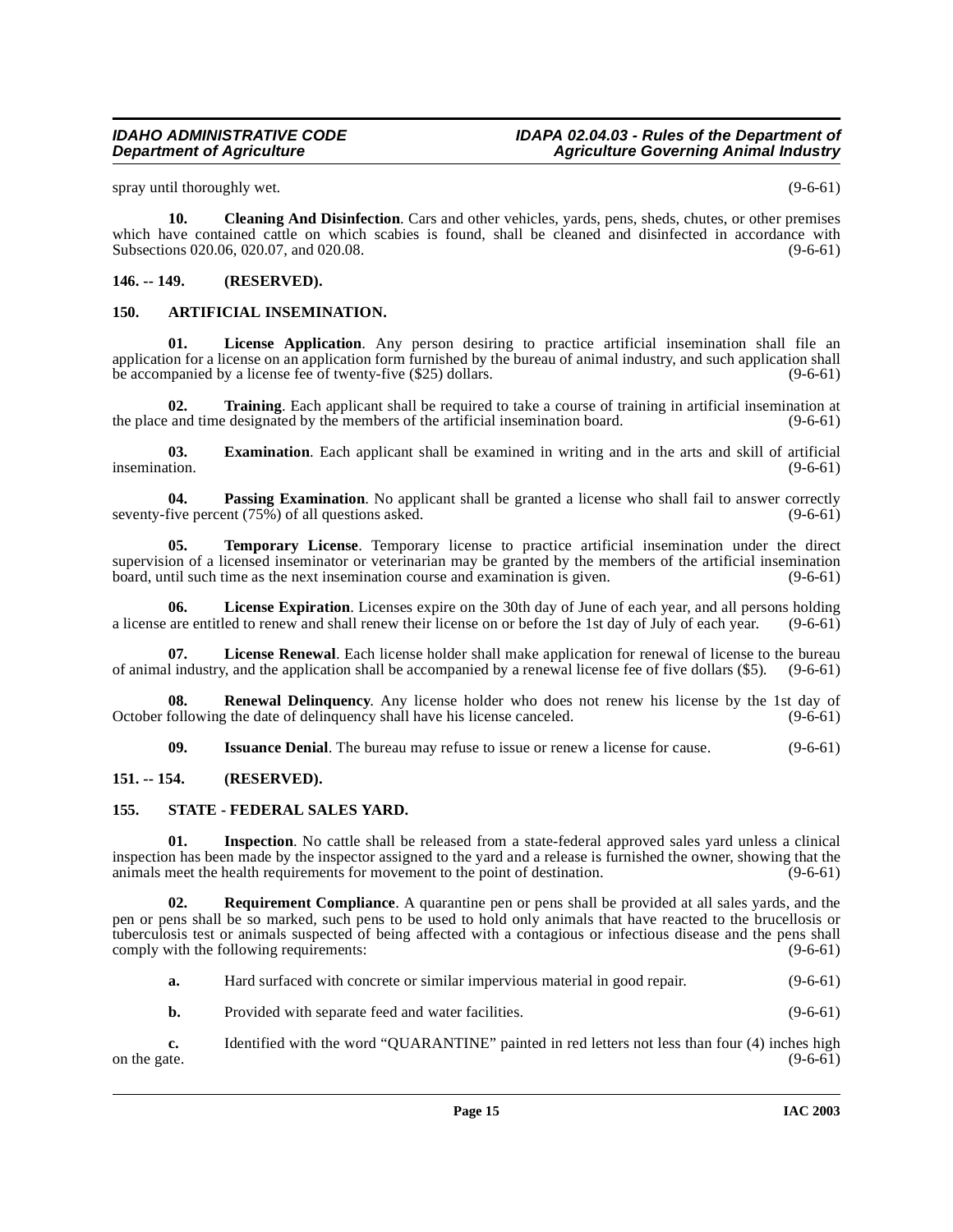<span id="page-15-3"></span><span id="page-15-2"></span><span id="page-15-1"></span><span id="page-15-0"></span>

|                                                                                                                                                                                                                                                                                                                                                                                                                                                                                                                                                                                               | d.                                                                                                                                                                                    | Cleaned and disinfected not later than the day following date of sale.                                                                                                                                                                                          | $(9-6-61)$ |  |  |  |
|-----------------------------------------------------------------------------------------------------------------------------------------------------------------------------------------------------------------------------------------------------------------------------------------------------------------------------------------------------------------------------------------------------------------------------------------------------------------------------------------------------------------------------------------------------------------------------------------------|---------------------------------------------------------------------------------------------------------------------------------------------------------------------------------------|-----------------------------------------------------------------------------------------------------------------------------------------------------------------------------------------------------------------------------------------------------------------|------------|--|--|--|
|                                                                                                                                                                                                                                                                                                                                                                                                                                                                                                                                                                                               | e.                                                                                                                                                                                    | Tight board fence five and one-half (5 1/2) feet high.                                                                                                                                                                                                          | $(9-6-61)$ |  |  |  |
|                                                                                                                                                                                                                                                                                                                                                                                                                                                                                                                                                                                               | f.                                                                                                                                                                                    | Drainage shall not be into adjoining pens or alleys.                                                                                                                                                                                                            | $(9-6-61)$ |  |  |  |
|                                                                                                                                                                                                                                                                                                                                                                                                                                                                                                                                                                                               | 03.                                                                                                                                                                                   | <b>Sanitary Condition.</b> All pens, alleys, troughs, and run ways shall be kept in a sanitary condition<br>and shall be cleaned and disinfected under the supervision of a state or federal inspector whenever requested by a<br>representative of the bureau. | $(9-6-61)$ |  |  |  |
| $156. - 159.$                                                                                                                                                                                                                                                                                                                                                                                                                                                                                                                                                                                 |                                                                                                                                                                                       | (RESERVED).                                                                                                                                                                                                                                                     |            |  |  |  |
| 160.                                                                                                                                                                                                                                                                                                                                                                                                                                                                                                                                                                                          |                                                                                                                                                                                       | CANCER EYE - EPITHELIOMA.                                                                                                                                                                                                                                       |            |  |  |  |
|                                                                                                                                                                                                                                                                                                                                                                                                                                                                                                                                                                                               | 01.                                                                                                                                                                                   | Definitions.                                                                                                                                                                                                                                                    | $(9-6-61)$ |  |  |  |
|                                                                                                                                                                                                                                                                                                                                                                                                                                                                                                                                                                                               | a.                                                                                                                                                                                    | Epithelioma. Cancer or tumor.                                                                                                                                                                                                                                   | $(9-6-61)$ |  |  |  |
|                                                                                                                                                                                                                                                                                                                                                                                                                                                                                                                                                                                               | b.                                                                                                                                                                                    | Orbital Region. The bony cavity containing the eye and surrounding bones.                                                                                                                                                                                       | $(9-6-61)$ |  |  |  |
|                                                                                                                                                                                                                                                                                                                                                                                                                                                                                                                                                                                               | c.                                                                                                                                                                                    | Neoplastic Tissue. New growth or tissue associated with a tumor.                                                                                                                                                                                                | $(9-6-61)$ |  |  |  |
|                                                                                                                                                                                                                                                                                                                                                                                                                                                                                                                                                                                               | d.                                                                                                                                                                                    | Suppuration. The formation of pus.                                                                                                                                                                                                                              | $(9-6-61)$ |  |  |  |
|                                                                                                                                                                                                                                                                                                                                                                                                                                                                                                                                                                                               | e.                                                                                                                                                                                    | Necrosis. Death of tissue.                                                                                                                                                                                                                                      | $(9-6-61)$ |  |  |  |
| f.<br>Cachexia. Weakness and emaciation caused by a serious disease such as tuberculosis or cancer.<br>$(9-6-61)$                                                                                                                                                                                                                                                                                                                                                                                                                                                                             |                                                                                                                                                                                       |                                                                                                                                                                                                                                                                 |            |  |  |  |
| 02.<br>Section I. Any animal offered for sale and found to be affected with Epithelioma of the eye and of<br>the orbital region in which the eye has been destroyed or obscured by neoplastic tissue and which shows extensive<br>infection, suppuration and necrosis, usually accompanied with foul odor, or any animal affected with epithelioma of<br>the eye or the orbital region which, regardless of extent, is accompanied with cachexia shall not be sold for slaughter<br>for human consumption and shall be sold or disposed of for immediate slaughter directly to:<br>$(9-6-61)$ |                                                                                                                                                                                       |                                                                                                                                                                                                                                                                 |            |  |  |  |
|                                                                                                                                                                                                                                                                                                                                                                                                                                                                                                                                                                                               | a.                                                                                                                                                                                    | Animal rendering plant; or                                                                                                                                                                                                                                      | $(9-6-61)$ |  |  |  |
| <b>or</b>                                                                                                                                                                                                                                                                                                                                                                                                                                                                                                                                                                                     | b.                                                                                                                                                                                    | Fur or mink farm or such other establishment as approved by the Idaho Bureau of Animal Industry;                                                                                                                                                                | $(9-6-61)$ |  |  |  |
|                                                                                                                                                                                                                                                                                                                                                                                                                                                                                                                                                                                               | c.                                                                                                                                                                                    | Licensed packing plant having tanking facilities and for tanking only.                                                                                                                                                                                          | $(9-6-61)$ |  |  |  |
|                                                                                                                                                                                                                                                                                                                                                                                                                                                                                                                                                                                               | 03.                                                                                                                                                                                   | <b>Section II.</b>                                                                                                                                                                                                                                              | $(9-6-61)$ |  |  |  |
|                                                                                                                                                                                                                                                                                                                                                                                                                                                                                                                                                                                               | Any animal so affected, as described in Subsection 160.02, entering Public Livestock Markets shall<br>а.<br>be held only in the quarantine pen and sold only therefrom.<br>$(9-6-61)$ |                                                                                                                                                                                                                                                                 |            |  |  |  |

<span id="page-15-5"></span><span id="page-15-4"></span>**b.** Idaho Deputy State Veterinarians shall place under quarantine animals so affected, as described in Subsection 160.02, that are offered for sale or disposition as outlined in Subsections 160.02.a., 160.02.b., or 160.02.c. (9-6-61)

**04. Section III**. Any animal being offered for sale or disposition which is affected with epithelioma of the eye or of the orbital region to a lesser extent than in Subsection 160.02 shall be sold directly to: (9-6-61)

<span id="page-15-6"></span>**a.** Packing plant operating under federal or state meat inspection supervision; or (9-6-61)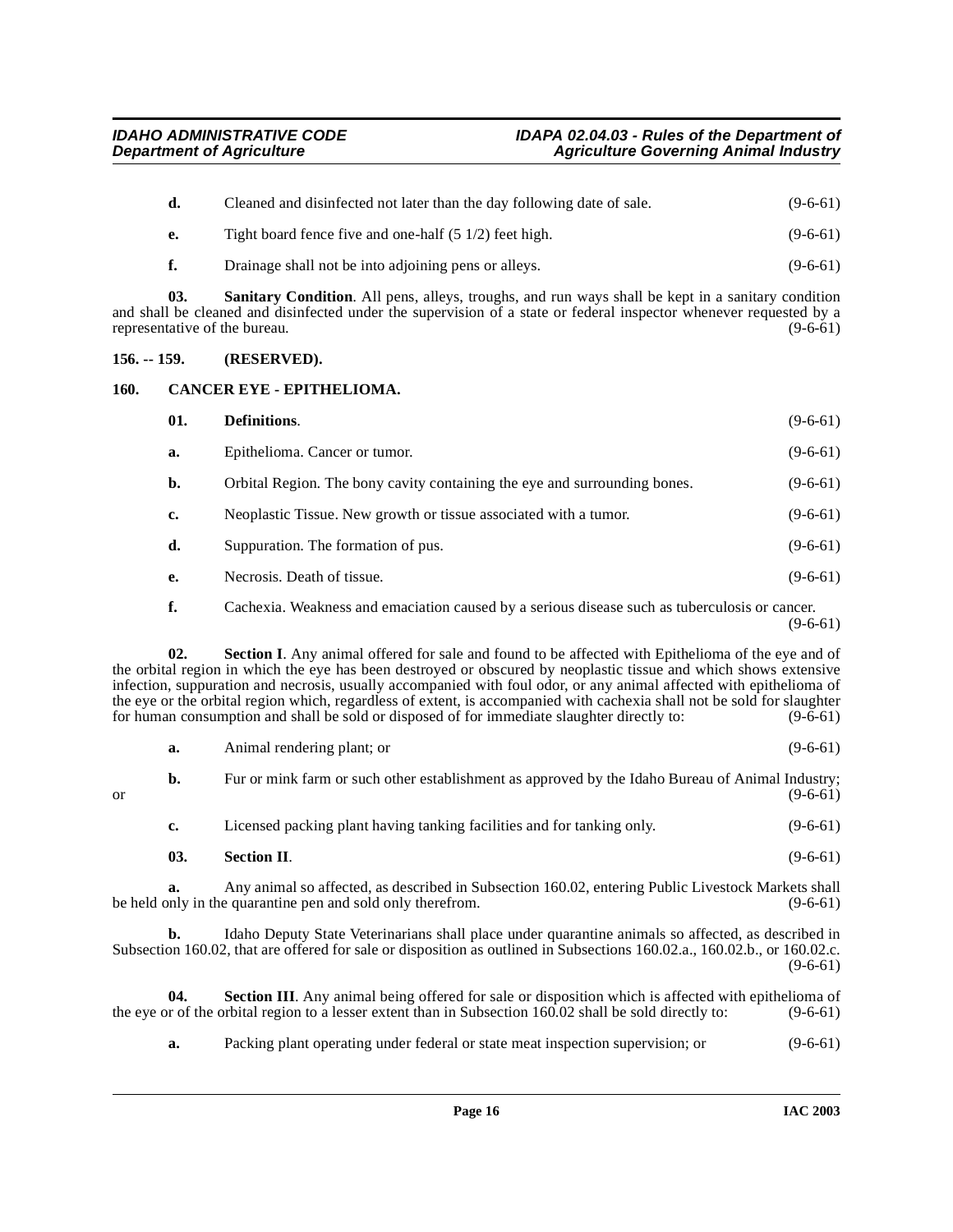**b.** To a livestock sales yard or auction market in another state if that state so permits; or (9-6-61)

<span id="page-16-1"></span>**c.** May be returned to the ranch of the original owner under quarantine for operation or treatment. (9-6-61)

**05. Infected Animals**. It shall be unlawful for any person, persons, firm or corporation, or its agent or employees to bring or cause to be brought, in any manner whatsoever, into this state any animal affected with the disease of epithelioma of the eye, commonly known as, "Cancer Eye". (9-6-61) disease of epithelioma of the eye, commonly known as, "Cancer Eye".

### <span id="page-16-0"></span>**161. PSEUDORABIES.**

### <span id="page-16-2"></span>**01. Definitions**. (1-10-94)

**a.** Pseudorabies. Pseudorabies is the contagious, infectious, and communicable disease of livestock and other animals also known as Aujeszky's disease, mad itch or infectious paralysis. (1-10-94)

**b.** Swine. Swine shall include all breeds of domestic porcine and all wild and exotic porcine. (1-10-94)

**c.** Livestock. For the purpose of this rule, livestock shall include swine, cattle, sheep, goats and other cally raised animals. (1-10-94) domestically raised animals.

**d.** Herd. A herd is any group of livestock maintained on common ground for any purpose, or two (2) or more groups of livestock under common ownership or supervision, geographically separated, but which have an interchange or movement of animals without regard to whether the animals are infected with or exposed to pseudorabies.

**e.** Known Infected Herd. Any herd in which any livestock has been determined to be infected with pseudorabies by an official pseudorabies test or diagnostic procedure, or diagnosed by a veterinarian as having pseudorabies.

**f.** Infected Livestock. Any livestock determined to be infected with pseudorabies by an official objects tor diagnostic procedure, or diagnosed by a veterinarian as having pseudorabies. (1-10-94) pseudorabies test or diagnostic procedure, or diagnosed by a veterinarian as having pseudorabies.

**g.** Exposed Swine. Any swine that have been in contact with an animal infected with pseudorabies, including all swine in an infected herd. (1-10-94)

**h.** Exposed Livestock. Any livestock that have been in contact with an animal infected with pseudorabies, including all livestock in a known infected herd. Livestock, other than swine, that have not been exposed to a clinical case of the disease for a period of ten (10) consecutive days shall no longer be considered to be exposed livestock.

**i.** Feedlot. A premise designed and used exclusively for the finish feeding of swine, from which the swine will be moved directly to slaughter. (1-10-94)

Official Pseudorabies Test. Any test for the diagnosis of pseudorabies that has been approved by d conducted by a state/federal approved laboratory. (1-10-94) USDA/APHIS and conducted by a state/federal approved laboratory.

**k.** Positive. An animal that has been tested and found positive with official pseudorabies test es and is considered infected with pseudorabies. (1-10-94) procedures and is considered infected with pseudorabies.

**l.** Negative. An animal that has been tested with official pseudorabies test procedures and is found to be negative. (1-10-94) be negative.  $(1-10-94)$ 

**m.** Suspect. An animal that has some response to an official pseudorabies test, but the response is not t to call the animal infected. (1-10-94) sufficient to call the animal infected.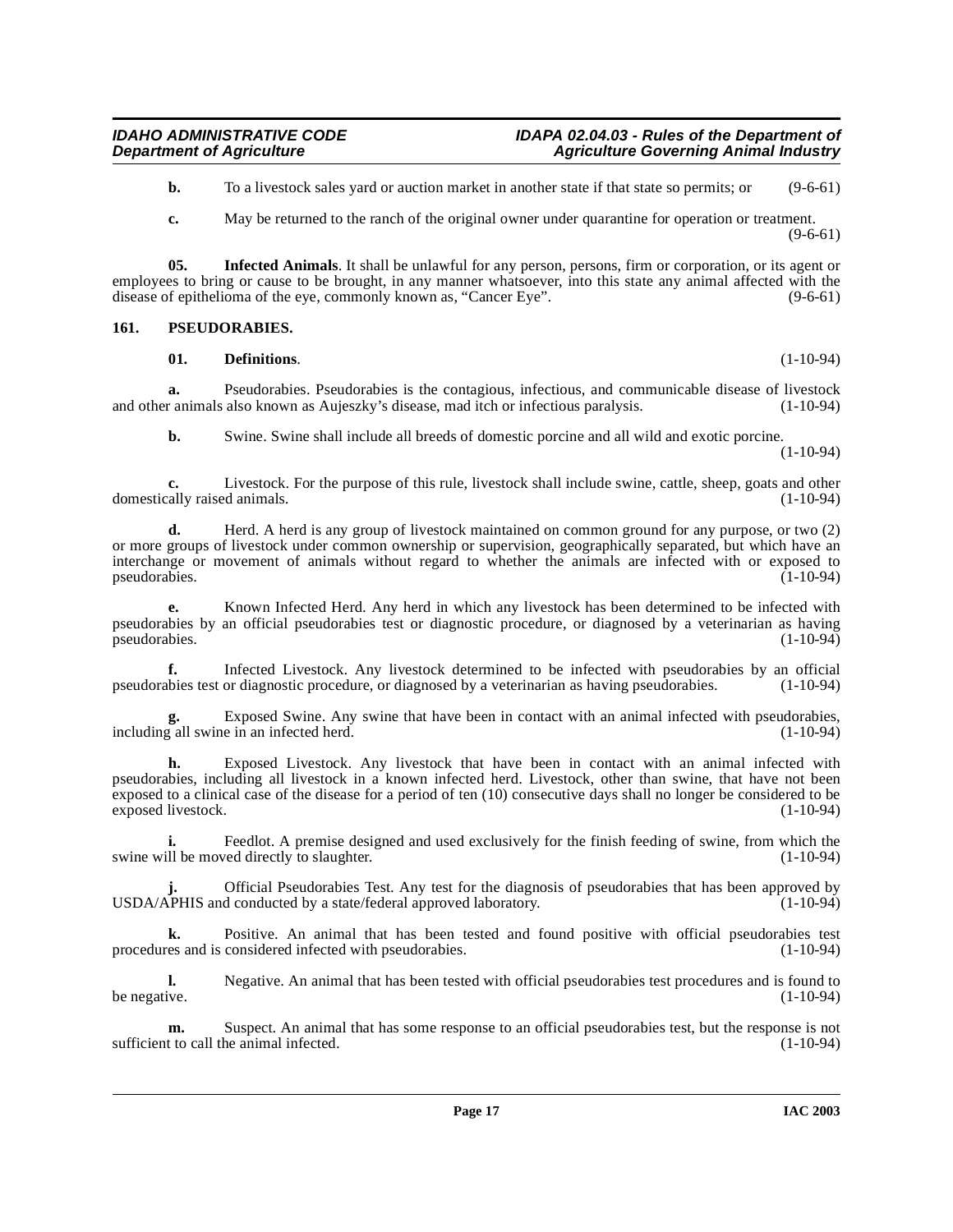# **IDAHO ADMINISTRATIVE CODE IDAPA 02.04.03 - Rules of the Department of**

**n.** USDA program standards. The USDA Pseudorabies Eradication State-Federal-Industry Program Standards, January 1, 1993, as amended, which standards are hereby incorporated by reference. Copies of the standards are on file at the Division of Animal Industry offices located at 2270 Old Penitentiary Road, Boise, Idaho and through the Department of Administration, Office of Administrative Rules, located at 650 West State Street, Boise, Idaho 83720. (1-10-94)

### <span id="page-17-1"></span><span id="page-17-0"></span>**162. PROCEDURES FOR CONTROL AND ERADICATION.**

**01. Laboratories**. Blood, serum tissues or other samples are to be tested only by state/federal approved laboratories or by such persons as may be authorized by the Idaho Division of Animal Industries to conduct such testing. All samples initially tested at other than cooperating state/federal laboratories shall be promptly submitted and confirmed at the state/federal laboratory.

**Reporting**. Pseudorabies testing and diagnostic procedures conducted privately or as part of the pseudorabies control and eradication effort must be reported immediately to the Division of Animal Industries. (1-10-94)

**03. Supervision**. Pseudorabies control and eradication efforts shall be supervised by full-time state or federal veterinarians. (1-10-94)

#### <span id="page-17-3"></span><span id="page-17-2"></span>**04. Quarantines**. (1-10-94)

**a.** Any herd in which any livestock has been determined to be infected with Pseudorabies by an official Pseudorabies test or diagnosed by a veterinarian as having Pseudorabies shall be placed under official state quarantine for Pseudorabies. (1-10-94)

**b.** All swine on pseudorabies infected premises shall be confined to the premises until the swine herd is free of pseudorabies or is sold for slaughter under permit. Two (2) negative herd blood tests are required prior to release of the quarantine, unless the swine herd is depopulated. (1-10-94) release of the quarantine, unless the swine herd is depopulated.

**c.** Livestock, other than swine, on pseudorabies infected premises shall be confined to the premises for a period of ten (10) days after the swine herd is free of pseudorabies or is sold for slaughter. Livestock, other than swine can, under permit, be moved to a separate holding area and be released from quarantine after a period of ten (10) days, if no signs of pseudorabies occur in the animals. (1-10-94)  $(10)$  days, if no signs of pseudorabies occur in the animals.

### <span id="page-17-4"></span>**05. Vaccination**. (1-10-94)

**a.** An approved vaccine is any pseudorabies vaccine produced under current USDA license and intended for immunizing swine against pseudorabies. (1-10-94)

**b.** No person, firm, corporation, or association shall import into Idaho, possess, use, keep, buy, sell, offer for sale, barter, exchange, give away, or otherwise dispose of any pseudorabies vaccine without written permission from the Idaho Division of Animal Industries. (1-10-94)

**c.** The use of pseudorabies vaccine in this state is prohibited except when used by a licensed and accredited veterinarian with: written permission from the Division of Animal Industries, and; used as prescribed by the Division of Animal Industries. (1-10-94)

**d.** No person, firm, corporation, or association shall import into Idaho any swine which have been vaccinated for pseudorabies, by any method, without a special permit issued by the Division of Animal Industries.  $(1-10-94)$ 

**e.** Swine vaccinated as permitted in this section shall be quarantined to the premises where vaccinated. Such vaccinated swine may be moved: directly to slaughter accompanied by a movement permit, or for purposes other than immediate slaughter with written permission from the Division of Animal Industries. (1-10-94)

**f.** All vaccinated swine must be identified as prescribed by the Division of Animal Industries.

**Agriculture Governing Animal Industry**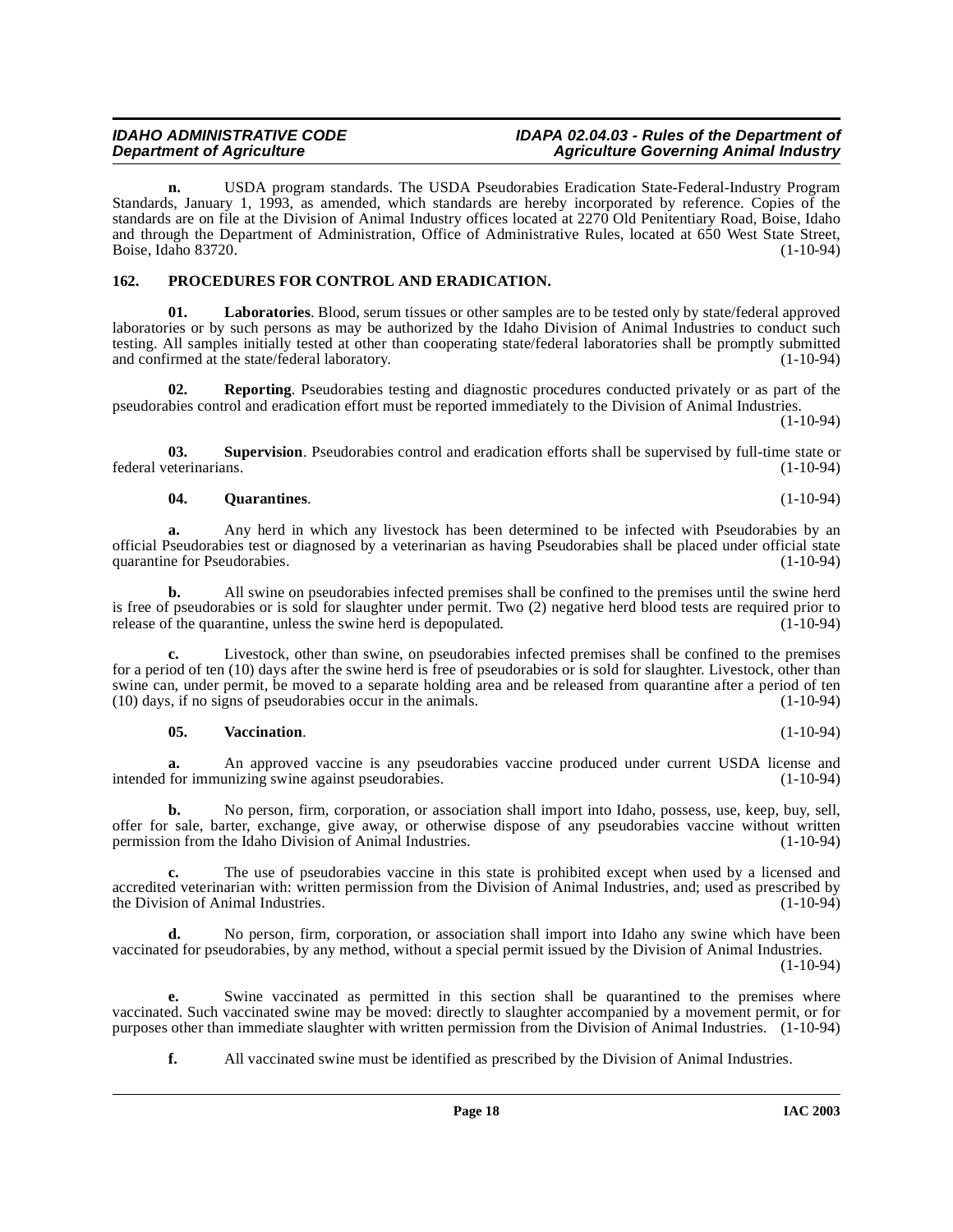#### <span id="page-18-9"></span><span id="page-18-0"></span>**163. CLASSIFICATION OF SWINE.**

**01. Serum Neutralization Test**. Greater than or equal to one (1) in four (4) is positive; less than one (1) in four (4) is negative. (1-10-94)

<span id="page-18-18"></span><span id="page-18-10"></span>**02. ELISA Test**. Less than eight-tenths (0.8) is positive; eight-tenths (0.8) or greater is negative. (1-10-94)

# <span id="page-18-14"></span>**03. Latex Agglutinization Test - Positive Or Negative**. (1-10-94)

**04. Other Tests**. Other tests approved by USDA/APHIS and the Idaho Division of Animal Industries shall be used according to the manufacturer's instructions and under the direction of the Idaho Division of Animal Industries. (1-10-94)

#### <span id="page-18-11"></span><span id="page-18-1"></span>**164. ERADICATION METHODS.**

The elimination of pseudorabies from a herd shall be accomplished in accordance with the USDA Program Standards. (1-10-94)

### <span id="page-18-13"></span><span id="page-18-2"></span>**165. IDENTIFICATION OF INFECTED SWINE.**

All seropositive and infected swine are to be individually identified by placing an ear tag in the left ear of the animal. The reactor tag number must be recorded on movement documents. Identification must be accomplished within fifteen (15) days of the date the animals were reported as positive or infected. (1-10-94)

#### <span id="page-18-12"></span><span id="page-18-3"></span>**166. IDENTIFICATION OF EXPOSED SWINE.**

All exposed swine that are removed from the premises of origin must be individually identified by placing a swine identification tag in the right ear of the animal. The identification number must be recorded on movement documents. Individual identification may be waived for swine moving directly to slaughter on permit in a sealed vehicle.

 $(1-10-94)$ 

#### <span id="page-18-15"></span><span id="page-18-4"></span>**167. MOVEMENT AND SLAUGHTER OF INFECTED SWINE.**

Infected swine must be removed from the premises and sold for slaughter under State or Federal permit within fifteen (15) days of the date of identification. Infected swine shall remain on the premises where disclosed until a State or Federal permit for movement to slaughter has been obtained. Movement to slaughter must be to a recognized slaughter establishment. Infected swine upon delivery to the slaughter establishment, shall be slaughtered as soon as practical. The time limit for movement of the animals to slaughter may be extended for reasons mutually acceptable<br>to the State and Federal officials and the producer. (1-10-94) to the State and Federal officials and the producer.

#### <span id="page-18-16"></span><span id="page-18-5"></span>**168. MOVEMENT OF EXPOSED SWINE.**

Exposed swine can only be moved under permit for immediate slaughter at a recognized slaughter establishment or be returned to the herd of origin. When moved, the swine must be maintained separate and apart from all other classes of swine and other livestock. Quarantine pens at livestock markets or trucking facilities that have contained pseudorabies exposed swine must be thoroughly cleaned and disinfected before reuse. (1-10-94) pseudorabies exposed swine must be thoroughly cleaned and disinfected before reuse.

#### <span id="page-18-17"></span><span id="page-18-6"></span>**169. QUALIFIED PSEUDORABIES-NEGATIVE HERDS.**

The qualifying method and development of a pseudorabies-negative herd shall be accomplished in accordance with the USDA Program Standards. (1-10-94)

## <span id="page-18-19"></span><span id="page-18-7"></span>**170. SWINE CLEANING AND DISINFECTION.**

All pens, wherein swine are held prior to or after their sale, must be thoroughly cleaned and disinfected between sale days. (9-6-61)

# <span id="page-18-8"></span>**171. -- 174. (RESERVED).**

(1-10-94)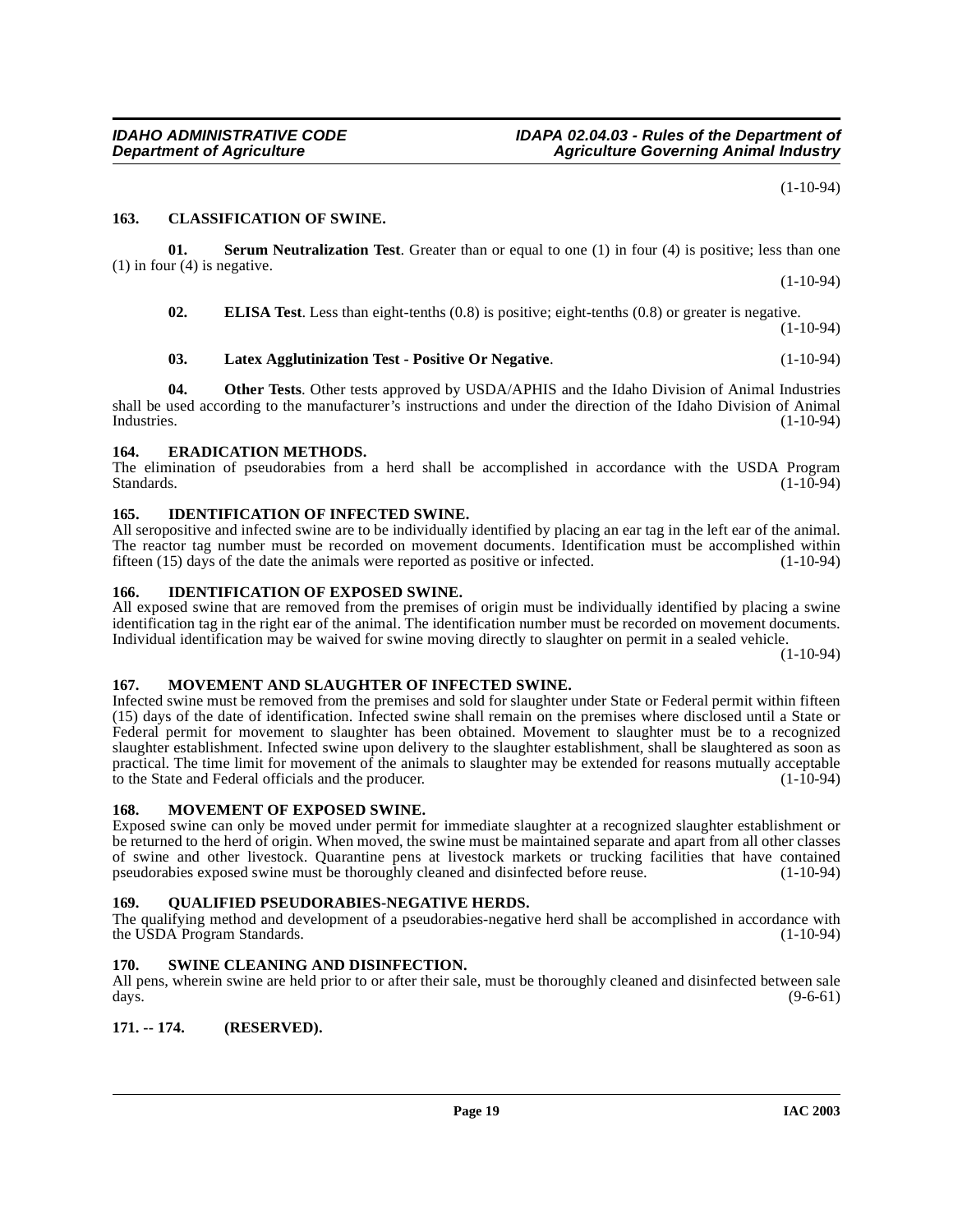# <span id="page-19-6"></span><span id="page-19-0"></span>**175. RABIES.**

**01. Quarantine**. In order to prevent the introduction or dissemination of rabies among the animals of the state, the bureau is authorized to quarantine any portion of this state, and it shall be unlawful to move any animals from or into such quarantined area except in accordance with the rules of this bureau. (9-6-61)

**02. Reporting**. It is hereby made the duty of all persons practicing veterinary medicine in this state, or owners or persons in charge of livestock, to report to the bureau all cases of rabies that they may find existing among the animals, within forty-eight (48) hours from the time that such case shall come to their knowledge. (9-6-61)

<span id="page-19-3"></span>**03. Discharging Authority**. State veterinarians and livestock inspectors of this bureau are authorized and empowered to inspect, quarantine, treat, condemn, slaughter and dispose of any animals affected or infected with rabies, or that have been exposed to any such disease, and to quarantine, clean and disinfect all premises where such animals have been kept, and for this purpose the said veterinarians, inspectors or agents, are authorized and empowered to call on sheriffs, constables and other peace officers to assist them in the discharge of their duties, and such officer shall give such assistance as may be required by said representatives of this bureau in carrying out the provisions of these rules. (9-6-61) provisions of these rules.

<span id="page-19-5"></span>**04. Investigation**. Upon notification to this bureau of any outbreak of rabies among the animals in this state, an investigation will be made by this bureau, and if deemed necessary by the officers of the bureau, a quarantine will be placed on the infected area and rules issued governing the handling and movement of all animals in the quarantine area, and the movement of animals into and out of such area. (9-6-61) quarantine area, and the movement of animals into and out of such area.

<span id="page-19-7"></span>**05.** Restraining Animal. When any animals show symptoms of rabies, or there is reasonable suspicion that symptoms of rabies are present in such animal, the owner or person in charge of such animal shall immediately restrain such animal by tying up, or confining within a pen or enclosure from which escape would normally be considered impossible, or both, separate from all animals or persons, sufficient to prevent such animal from biting, scratching or horning any animal or person. Such owner or person in charge shall immediately notify the director of the bureau of animal industry and shall, under no circumstances release such animal from such restraint without first obtaining permission for such release from the bureau. Should the exigencies of the case be such that it is reasonably deemed impossible to fully comply with the above provisions such animal shall be immediately destroyed and the provisions of Subsection 175.09 shall be fully and immediately complied with without delay. (9-6-61)

<span id="page-19-4"></span>**06. Exposure To Rabies**. All animals or persons bitten by an animal that shows symptoms or indications of being affected with rabies would be considered exposed; all animals in herds, bands or enclosures with animals which are bitten by a rabid animal shall be considered sufficiently exposed to justify being held under close observation, as provided for in Subsection 175.05 for a period of time, the length of such period shall be determined by the bureau.

<span id="page-19-1"></span>**a.** Any person bitten by such an animal should communicate with the local health officer immediately. (9-6-61)

**b.** Any animal known to be bitten by another animal which shows symptoms or indications or rabies, should be restrained immediately and a notice sent to this bureau by wire. (9-6-61)

**07. Brain Analysis**. It is necessary to have the unmutilated brain of an animal for analysis in order to make a laboratory diagnosis of rabies. The suspected rabid animal should not be killed, except that the provisions of Subsection 175.05 cannot be complied with, but shall be kept as provided for in Subsection 175.05 until the animal succumbs, in order that sufficient development of pathological lesions may occur for diagnostic purposes. (9-6-61)

<span id="page-19-8"></span>**08. Treatment Of Bitten Animal**. Treatment of animals that have been bitten by a rabid animal or an animal suspicious of being rabid. To prevent the development of rabies in the so exposed animal: Animals can be successfully treated by a competent veterinarian, by giving the pasteur treatment immediately after exposure. All animals so exposed shall be restrained in compliance with the provisions of Subsection 175.06 and so treated or immediately destroyed.

<span id="page-19-2"></span>**09.** Container And Packing. Consult express company and ascertain their rules and requirements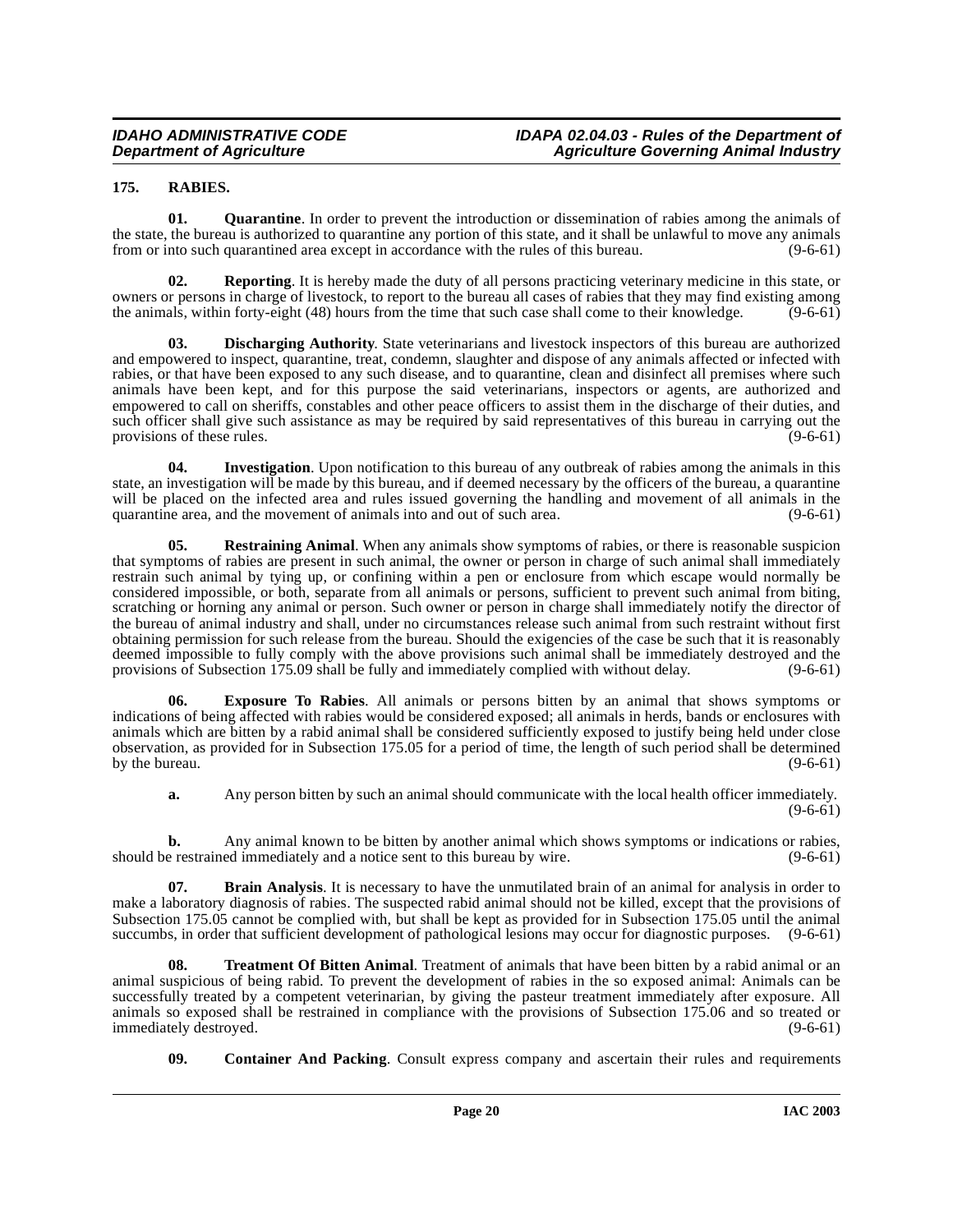<span id="page-20-4"></span>

|                          | concerning kind of container required and method of packing.                                                                                                               | $(9-6-61)$ |
|--------------------------|----------------------------------------------------------------------------------------------------------------------------------------------------------------------------|------------|
| a.                       | Sever the head from the body and drain the blood out thoroughly.                                                                                                           | $(9-6-61)$ |
| b.                       | Dust powdered borax on the raw surface of the head and also in the mouth and nostrils.                                                                                     | $(9-6-61)$ |
| c.                       | Wrap the head in several thicknesses of heavy paper.                                                                                                                       | $(9-6-61)$ |
| d.                       | Place the head in a tight can or box, pack in crumpled paper, sawdust, bran, straw or alfalfa meal.                                                                        | $(9-6-61)$ |
| e.                       | Express prepaid to State Livestock Disease Control Laboratory, Boise, Idaho.                                                                                               | $(9-6-61)$ |
| f.                       | Proper refrigeration.                                                                                                                                                      | $(9-6-61)$ |
| g.                       | Contact local veterinarian if available, and give a complete history.                                                                                                      | $(9-6-61)$ |
| 10.<br>suspected rabies. | <b>Handling Case Of Suspected Rabies.</b> Some don'ts to be remembered in handling a case of                                                                               | $(9-6-61)$ |
| $a_{\cdot}$              | Don't kill the animal unless the animal shows violent symptoms. The disease may not be far<br>enough advanced to show a positive diagnosis.                                | $(9-6-61)$ |
| b.<br>mutilated brain.   | Don't shoot the animal in the head and mutilate the brain, a diagnosis cannot be made on a                                                                                 | $(9-6-61)$ |
| c.                       | Don't pack the head in ice or in such a way that moisture containing virus might leak through the<br>container; as it is dangerous for anyone to handle in such condition. | $(9-6-61)$ |
| d.                       | Don't ship the head of an animal when the brain is mutilated.                                                                                                              | $(9-6-61)$ |
| e.                       | Don't take chances. Restrain or destroy a dog before it endangers human life and valuable                                                                                  |            |
| livestock.               |                                                                                                                                                                            | $(9-6-61)$ |
| f.                       | Don't wait. Report, at once, all cases to the State Bureau of Animal Disease Control Laboratory,<br>Boise, Idaho, phone 334-5811, Ext. 465, 466, or 471.                   | $(9-6-61)$ |

# <span id="page-20-0"></span>**176. -- 179. (RESERVED).**

# <span id="page-20-2"></span><span id="page-20-1"></span>**180. BIOLOGICALS.**

<span id="page-20-5"></span>**01. Restrictions On Biological Products**. Veterinary serums, vaccines, recombinant vaccines, bacterins, biologic remedies, diagnostic agents, immuno assay agents and diagnostic probes used in the treatment or diagnosis of disease of livestock, poultry, domestic animals, fish or fur bearing animals shall not be imported into or sold, distributed, or used within the state of Idaho unless such serum, vaccines, recombinant vaccines, bacterins, biologic remedies, diagnostic agents, immuno assay agents and diagnostic probes have been produced under an unrestricted license by the United States Department of Agriculture and the manufacturers shall have a permit issued by the Idaho Department of Agriculture, Division of Animal Industries. (3-14-88)

<span id="page-20-3"></span>**02. Experimental Treatment Or Diagnosis**. Any of the aforesaid veterinary serums, vaccines, recombinant vaccines, bacterins, biologic remedies, diagnostic agents, immuno assay agents and diagnostic probes which are "experimental" in nature shall not be imported into or sold, distributed, or used within the state of Idaho unless they have been produced under a conditional use permit from the United States Department of Agriculture and the manufacturers shall have a permit issued by the Idaho Department of Agriculture, Division of Animal Industries. (3-14-88)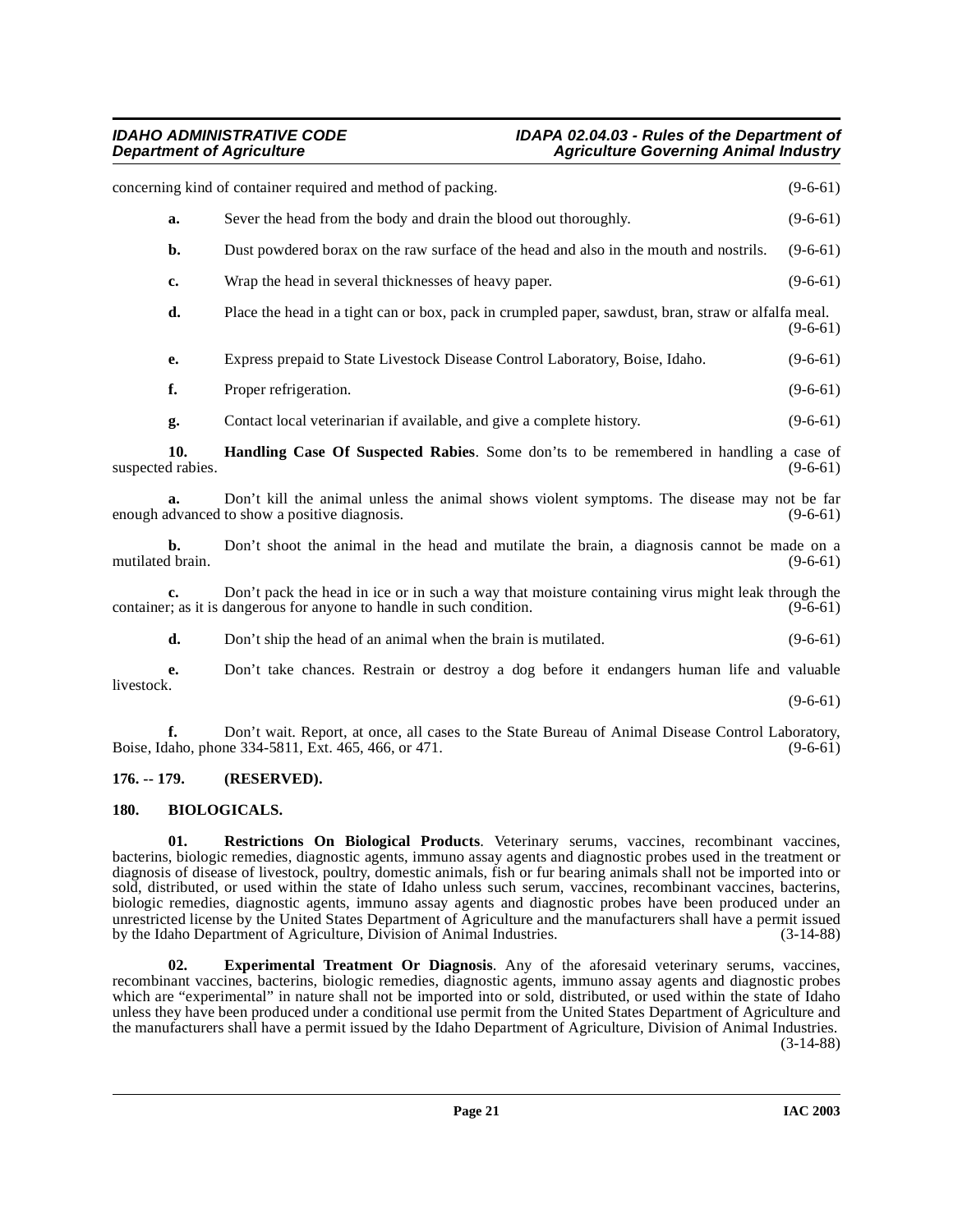### <span id="page-21-0"></span>**181. -- 184. (RESERVED).**

### <span id="page-21-8"></span><span id="page-21-1"></span>**185. FOOT AND MOUTH AND EXOTIC REPORTABLE DISEASES.**

**01. Reporting**. It is hereby made the duty of all persons practicing veterinary medicine in this state to report to the bureau immediately, by telephone or telegraph, any lesions or symptoms resembling foot and mouth disease or any other exotic diseases that they may find existing among the animals in the state. (9-6-61) disease or any other exotic diseases that they may find existing among the animals in the state.

<span id="page-21-10"></span>**02. Notice**. Every owner of livestock and every breeder or dealer in livestock and everyone bringing livestock into the state shall, on observing the appearance of any lesions or symptoms resembling foot and mouth disease among the livestock owned or in charge of him, or under his care, give immediate notice by telephone or telegraph to the bureau, stating the facts discovered by him as aforesaid, and any owner of livestock who shall fail to make report as herein provided shall forfeit any claim for indemnity for animals slaughtered or destroyed on account of foot and mouth disease in accordance with the provisions of these rules and acts of congress, rules made and promulgated by the bureau. (9-6-61)  $(9-6-61)$ 

<span id="page-21-7"></span>**03. Certificates Of Indebtness**. In the event of an outbreak of foot and mouth disease among any of the animals in this state, the state board of examiners is authorized and empowered, in case of extreme emergency and upon the recommendation of the bureau, to issue or cause to be issued certificates of indebtedness bearing interest at the rate of four percent (4%) per annum, for the purpose of reimbursing the owner of any affected or exposed animal or animals which have been appraised and slaughtered by direction of the bureau, and for property destroyed and for labor employed in digging trenches, and for disinfecting premises where such infected or exposed animals have been<br>(9-6-61) kept. (9-6-61)

### <span id="page-21-6"></span><span id="page-21-2"></span>**186. ACTINOMYCOSIS AND ACTINOBACILLOSIS (LUMP JAW).**

<span id="page-21-15"></span>**01. Selling Diseased Animal**. It shall be unlawful for any person, firm or corporation, agent or employee thereof knowingly to sell, offer for sale, or in any manner to part with to another any animal infected or affected with the disease known as actinomycosis and actinobacillosis (lump jaw) if the disease shows well marked clinical symptoms, or is in the advanced stage, except for immediate slaughter, and then only in accordance with the meat inspection rules and regulations of the state and U.S. Department of Agriculture. (9-6-61)

**Quarantine**. Animals showing well marked clinical symptoms or in the advanced stage of actinomycosis and actinobacillosis (lump jaw) passing through sales yards shall be placed in quarantine pens and sold as outlined in Subsection 186.01. (5-3-03)

<span id="page-21-9"></span>**03. Milk**. Milk from animals affected with actinomycosis and actinobacillosis (lump jaw) shall not be food purposes. (9-6-61) used for food purposes.

**04. Examination**. The fact of the infection with the disease known as actinomycosis and actinobacillosis (lump jaw) shall be determined by clinical examination made by state or federal veterinarians.

 $(9-6-61)$ 

#### <span id="page-21-3"></span>**187. -- 189. (RESERVED).**

#### <span id="page-21-11"></span><span id="page-21-4"></span>**190. POULTRY AND RATITES.**

Any person producing poultry or ratites for any of the following uses, is required to be in compliance with the NPIP program: (5-3-03)

<span id="page-21-14"></span><span id="page-21-13"></span>**01. Sale Of Live Birds Or Hatching Eggs**. The sale of live birds or hatching eggs; or (5-3-03)

**02. Release Of Live Birds**. Release of live birds, such as hunting clubs, hunting preserves, or dog trials; or the release of live birds into the wild. (5-3-03)

#### <span id="page-21-12"></span><span id="page-21-5"></span>**191. RECORD REQUIREMENTS.**

In addition to meeting the record keeping requirements of the NPIP program, all NPIP participants shall forward a copy of their annual flock qualification test results to the Division of Animal Industries within fifteen (15) days of the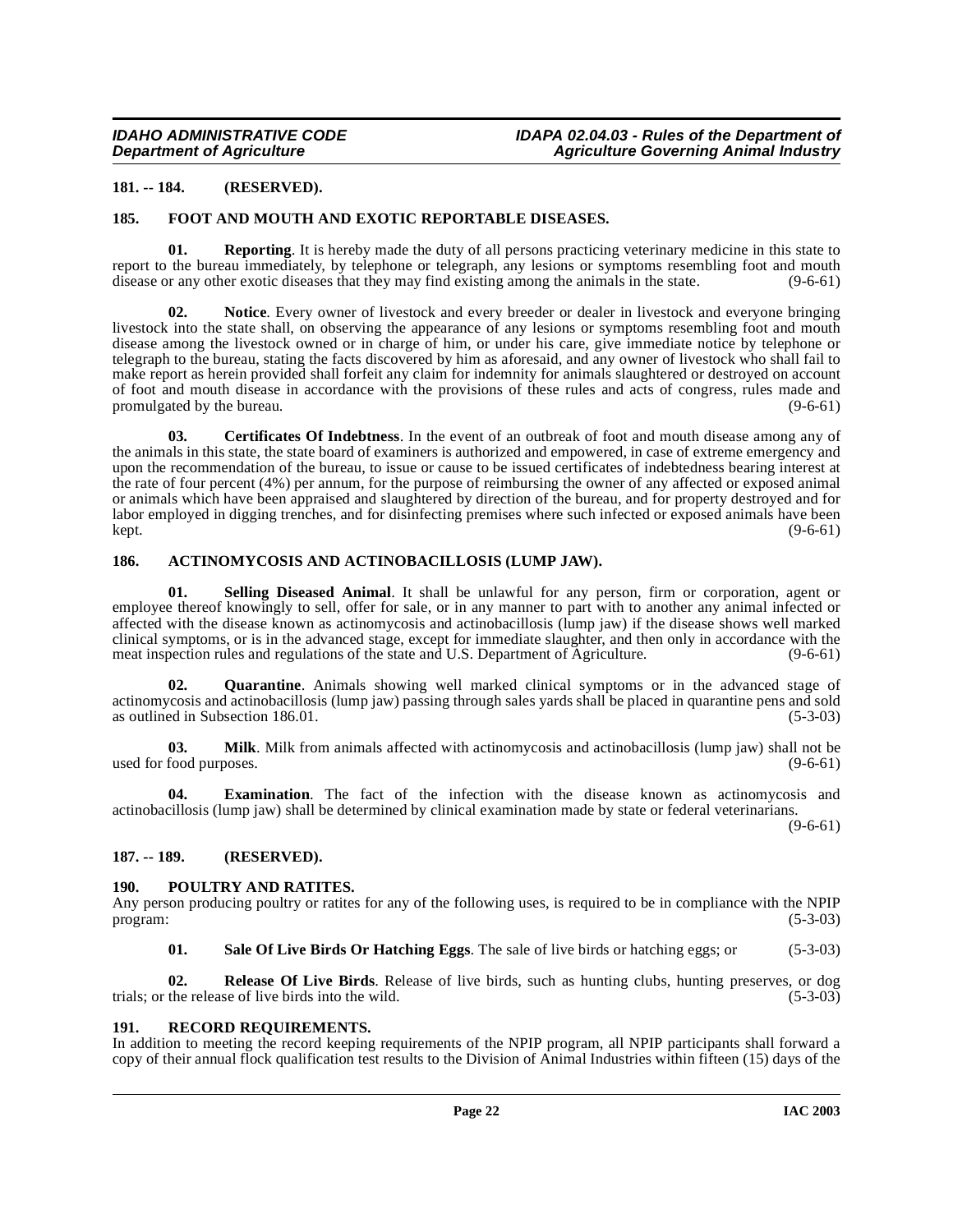completion of testing. (5-3-03)

### <span id="page-22-8"></span><span id="page-22-0"></span>**192. INSPECTIONS.**

The premises where participants in the NPIP program raise poultry or ratites shall be inspected at least once each calendar year by state or federal animal health officials.

**01. Scheduling Of Inspections**. State or federal animal health officials shall attempt to notify the NPIP participant prior to any inspection and shall schedule the annual inspections in advance with the NPIP participant.

 $(5-3-03)$ 

**02. Inspecting Records**. During normal business hours, state or federal animal health officials are authorized to inspect, review, and copy any poultry or ratite records deemed necessary to ensure compliance with these rules. State or federal animal health officials will attempt to notify the owner or operator of the premises where records are kept prior to inspecting records. (5-3-03)

### <span id="page-22-9"></span><span id="page-22-1"></span>**193. NPIP CERTIFICATES OF PARTICIPATION.**

During January of each year, the Division of Animal Industries will issue NPIP participation certificates to the owners of poultry and ratites that meet the following requirements: (5-3-03) owners of poultry and ratites that meet the following requirements:

**01. Records**. Each NPIP participant must have on file records of their flock qualification testing; and  $(5-3-03)$ 

**02.** Inspection Forms. Each NPIP participant shall have on file a copy of the annual inspection form previous vear documenting compliance with the NPIP program. (5-3-03) from the previous year documenting compliance with the NPIP program.

### <span id="page-22-2"></span>**194. -- 199. (RESERVED).**

### <span id="page-22-7"></span><span id="page-22-3"></span>**200. EQUIDAE (HORSES, MULES, ASSES) - EQUINE INFECTIOUS ANEMIA (EIA).**

<span id="page-22-10"></span>**01. Official EIA Tests**. Official tests for EIA shall include the AGID test, the C-ELISA test and other a approved by USDA or the Bureau of Animal Health. EIA tests approved by USDA or the Bureau of Animal Health.

**a.** Equine blood samples collected for official EIA tests shall be collected by a state or federal animal health official or a veterinarian who is licensed in the state in which the animal being tested is located. (3-20-97)

**b.** Official EIA test samples shall be accompanied to the testing laboratory by an official EIA test report on which is recorded the name and address of the owner or person in charge of the animal, the breed, sex, age and identification of the animal being tested. Identification shall include identifying tattoos, brands, color and distinctive markings. The veterinarian or animal health official collecting the EIA test samples shall record the date the samples were collected and affix his signature to the official EIA test report. (3-20-97) the samples were collected and affix his signature to the official EIA test report.

**c.** Official EIA tests shall be conducted in a laboratory approved by USDA or the state of Idaho to conduct EIA tests. (3-20-97)

<span id="page-22-5"></span>**02. EIA Is A Reportable Disease**. All laboratories conducting EIA tests on Idaho origin equids and all veterinarians who diagnose EIA in Idaho equids shall report positive results of all EIA tests and diagnoses to the Bureau of Animal Health within twenty-four (24) hours of such test or diagnosis. Negative test results shall be reported within forty-eight (48) hours. (3-20-97)

<span id="page-22-6"></span>**03. EIA Test Positive Animals Declared To Be Infected**. Any equid which is positive to an official EIA test shall be declared to be infected with EIA and shall be designated as an EIA reactor. The Bureau of Animal Health may require or recommend a re-test of EIA reactors in order to confirm infection or identification of the animal. In cases where a confirmatory test is conducted, the final determination of infection will be delayed until the results of the confirmatory test are available. The animal on which a confirmatory test is to be conducted shall be placed under an official hold order until the results of the confirmatory test are available. (3-20-97) placed under an official hold order until the results of the confirmatory test are available.

<span id="page-22-4"></span>**04. Disposition Of EIA Reactors**. Equids found to be infected with EIA shall be: (3-20-97)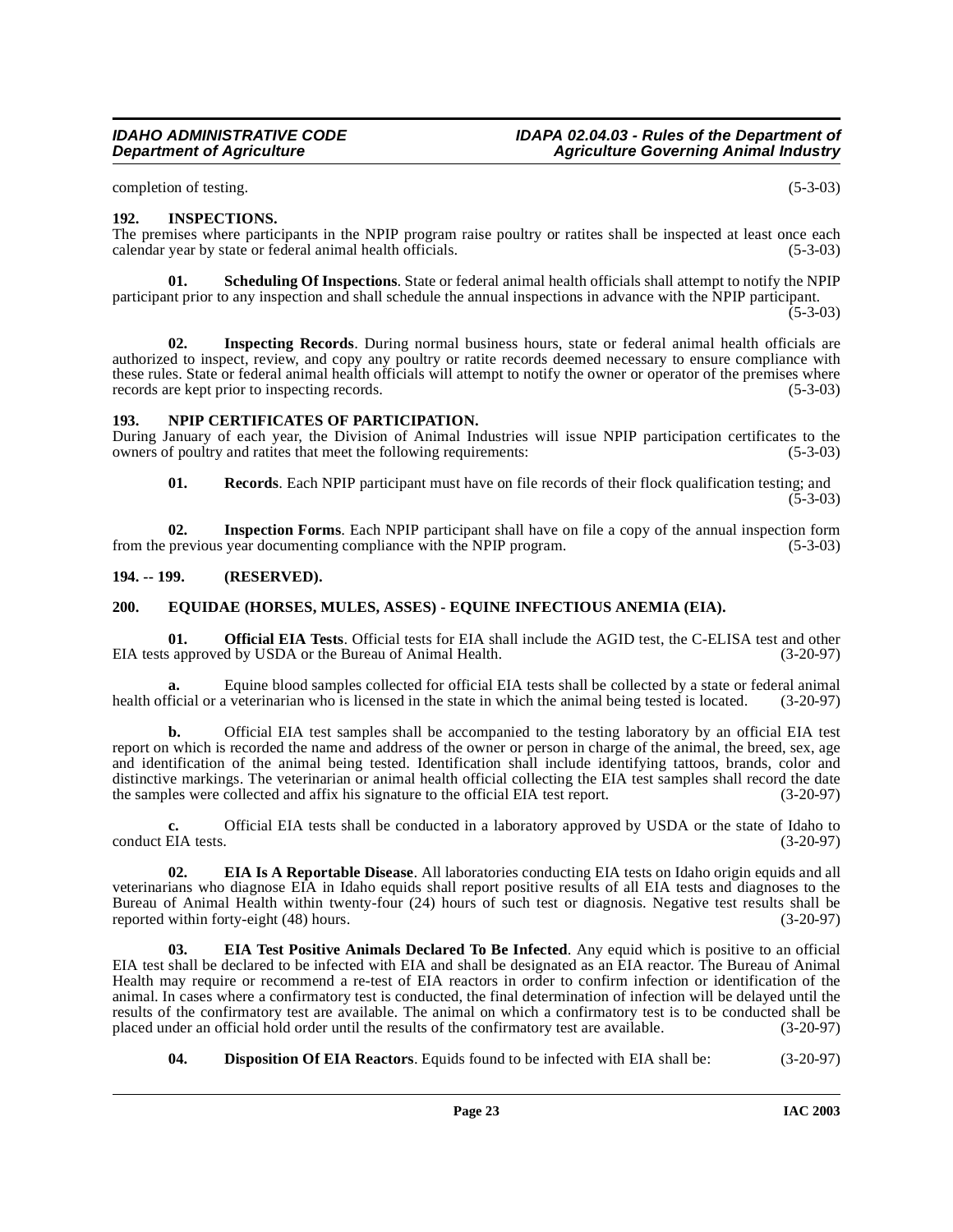**a.** Quarantined to the premise where the animal was found to be infected, the owner's premise, or premise that is approved by the Bureau of Animal Health. (3-20-97) another premise that is approved by the Bureau of Animal Health.

| - b. | The infected animal shall remain under quarantine until it is:                | $(3-20-97)$ |
|------|-------------------------------------------------------------------------------|-------------|
|      | Consigned to slaughter at a USDA approved equine slaughter establishment, or, | $(3-20-97)$ |

- ii. Euthanized and buried or incinerated, or, (3-20-97)
- <span id="page-23-5"></span><span id="page-23-4"></span>iii. Donated to a university or other research facility for use in EIA research projects. (3-20-97)

**05. Isolation Of EIA Reactors In Quarantine**. The quarantine premise or area for EIA reactors shall provide no less than two-hundred (200) yards separation from all other equids. The quarantine area and quarantined animals therein may be monitored periodically by representatives of the Bureau of Animal Health to ensure that provisions of the quarantine are being met.

**06. Identification Of EIA Reactors**. All equids found to be infected with EIA shall be identified with an "82 A" brand on the left neck or left shoulder of the animal. Identification as an EIA reactor shall be accomplished within fifteen (15) days of notification that the animal is infected with EIA. The "82 A" brand shall be at least two (2) inches high and may be either a hot iron brand or a freeze brand. (3-20-97)

<span id="page-23-8"></span>**07. Testing Of Exposed Equids**. EIA exposed equids shall include all equids that are held, for at least seven (7) days, within two-hundred (200) yards of the location where an EIA reactor is or was maintained. (3-20-97)

**a.** Exposed equids shall be placed under a hold order until the animals have been tested negative to EIA at least forty-five (45) days after the last reactor animal has been removed from the premise. Individual exposed equids, which have not had a negative forty-five (45) day test, may be allowed to move under hold order for specific purposes if they have a negative EIA test prior to movement. Such movement shall not be for longer than fifteen (15) days. (3-20-97) days. (3-20-97)

**08.** Findings And Effective Date. The amendments to IDAPA 02.04.03.200 confer a benefit to the dustry by protecting the equine industry against Equine Infectious Anemia. (3-20-97) equine industry by protecting the equine industry against Equine Infectious Anemia.

# <span id="page-23-3"></span><span id="page-23-0"></span>**201. EXTENDED VALIDITY EQUINE CERTIFICATES.**

Provided there is a written agreement between the Bureau of Animal Health and the chief livestock sanitary official of the state of destination, Idaho origin equids may be moved from Idaho for shows, rides or other equine events and return on an extended validity equine certificate under a state system of equine certification acceptable to the Bureau of Animal Health and the state of destination. The Bureau of Animal Health may authorize the movement of equidae<br>into or out of Idaho on extended validity equine certificates under the following conditions: (3-20-97) into or out of Idaho on extended validity equine certificates under the following conditions:

<span id="page-23-6"></span>**01. Limitations Of Certificate**. The movement does not involve the sale or change of ownership of the equid, animal breeding activities or movements that involve stays of longer than ninety (90) days. Movements for these purposes shall be accompanied by a certificate of veterinary inspection. (3-20-97)

<span id="page-23-7"></span>**02. Purpose Of Certificate**. The movement involves short term travel to or from the state of Idaho for participation in equine activities, including but not limited to, participation in equine events, shows, rodeos, ropings, trail rides and search and rescue activities. (3-20-97)

<span id="page-23-2"></span>**03. Completion, Reporting, And Approval Of Certificate**. The extended validity equine certificate is properly completed, the required tests and certifications are recorded on the certificate and a copy of the completed certificate is submitted to and approved by the Bureau of Animal Health. (3-20-97)

<span id="page-23-1"></span>**04. Certificate Validity**. Extended validity equine certificates shall be valid for no longer than six (6) months from the date the EIA sample is collected, if an EIA test is required, or six (6) months from the date of inspection if no EIA test is required. (3-20-97) inspection if no EIA test is required.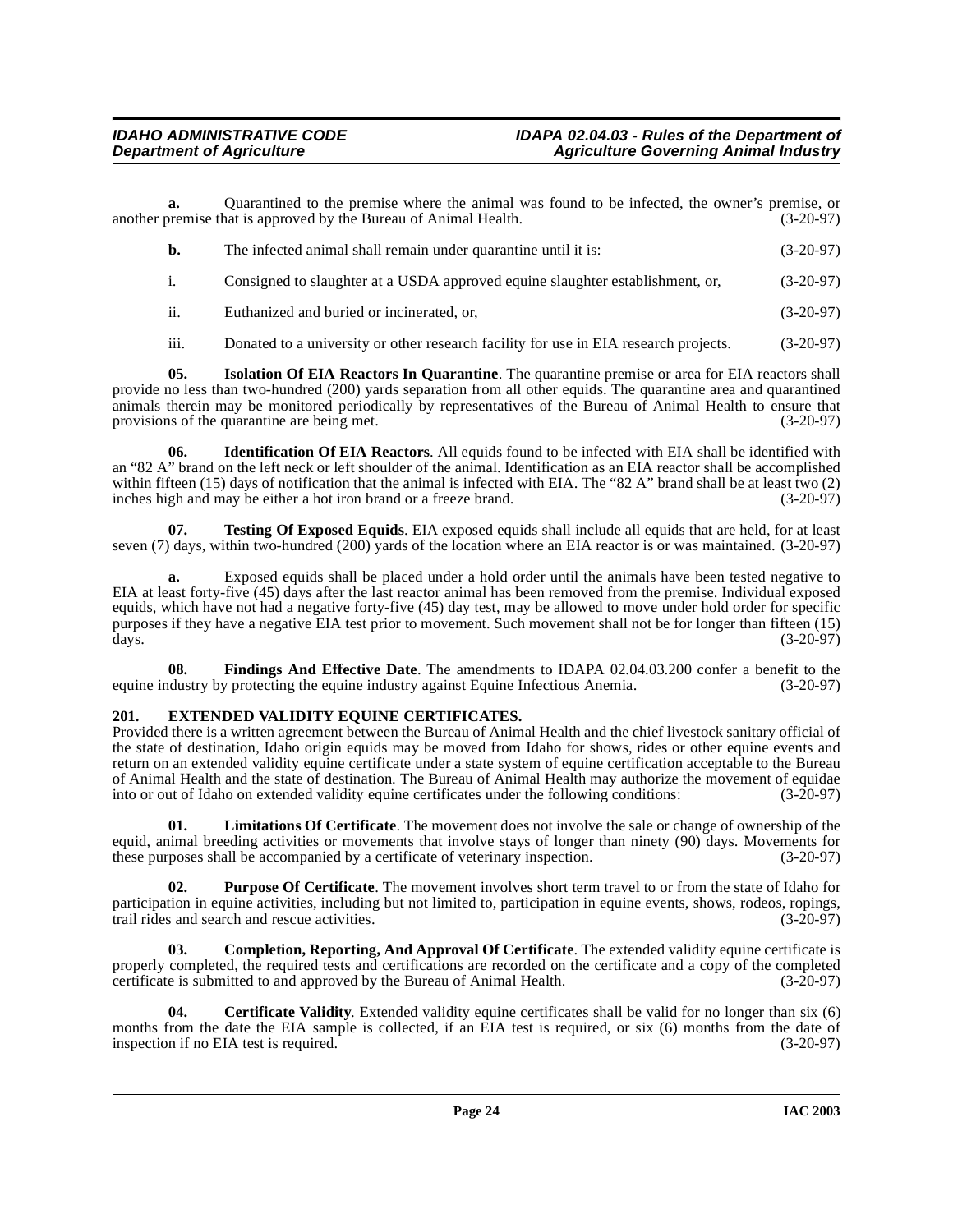<span id="page-24-9"></span>**05. Reporting Itinerary**. The recipients of extended validity equine certificates shall be required to submit a travel itinerary to the Bureau of Animal Health within ten (10) working days following the date of expiration of the certificate. The travel itinerary shall include a listing of all travel, including dates, purpose and destinations of travel, that the equid has made out of the state of Idaho during the validity of the certificate. (3-20-97)

<span id="page-24-5"></span>**06. Cancellation Of Certificate**. The Bureau of Animal Health may cancel any extended validity equine certificate in the event of serious or emergency disease situations or for certificate holders' failure to comply with the rules which apply to such certificates. Cancellation of the certificates may be accomplished by written or verbal notice to certificate holders. Verbal notice shall be confirmed by written notice. The canceled certificate will become invalid on the date and at the time of notification. (3-20-97)

**07. Findings And Effective Date**. This new Section, IDAPA 02.04.03.201, confers a benefit to the equine industry by providing a reasonable, effective mechanism for interstate movement of equidae among the states of the region.  $(3-20-97)$ 

# <span id="page-24-0"></span>**202. -- 204. (RESERVED).**

# <span id="page-24-7"></span><span id="page-24-1"></span>**205. DOURINE.**

<span id="page-24-6"></span>**Control Of Diseased Animals**. When it becomes necessary in order to prevent the spread of dourine and to aid in the extermination and an appropriation is not available therefore, this bureau provided for the control of the diseased animals in the following manner: (9-6-61)

**a.** The fact of infection with the disease shall be determined by the complement-fixation test applied in the laboratory of the U.S. Department of Agriculture. (9-6-61)

<span id="page-24-10"></span>**b.** The diseased animals shall be handled and disposed of as provided in Section 030. (9-6-61)

**02. Sale Of Diseased Animal**. No horses, mules, or asses shall be offered for sale or moved in any manner from an area or premises quarantined by a representative of this bureau or the U.S. Agricultural Research Service, for dourine, without state or federal inspection and certification of freedom from disease for the purpose of such movement. Owners and custodians of horses, mules, or asses, for whom inspection is made, shall provide such reasonable facilities and render such assistance as may be required by the inspector. (9-6-61)

<span id="page-24-8"></span>**03. Prohibitions**. If stallions or jacks shall be allowed to run at large in an area quarantined by this bureau or the federal bureau for dourine, or if there shall be any breeding of horses or asses in a herd in the quarantined area in which there is a horse or ass which has been exposed to the infection of dourine, within eighteen (18) months after said exposure, the movement of any horses or asses from the said area until certified by state or federal inspector as having passed the complement-fixation test for such disease is absolutely prohibited. (9-6-61)

# <span id="page-24-2"></span>**206. -- 219. (RESERVED).**

# <span id="page-24-11"></span><span id="page-24-3"></span>**220. TRICHOMONIASIS CONTROL AND ERADICATION PROGRAM.**

The Trichomoniasis testing season shall begin on September 1 of each year and continue until August 31 of the succeeding year. All bulls within the state of Idaho shall be tested for Trichomoniasis by March 31 of each Trichomoniasis testing season, except: (5-3-03) Trichomoniasis testing season, except:

<span id="page-24-4"></span>**01. Bulls In Public Grazing Allotments**. Bulls that are to be turned out on public grazing allotments shall be tested for Trichomoniasis by March 31 of each Trichomoniasis testing season or forty-five (45) days prior to turnout on a public grazing allotment, which ever occurs first. (5-3-03) turnout on a public grazing allotment, which ever occurs first.

<span id="page-24-12"></span>**02. Virgin Bulls**. All bulls, twenty-four (24) months of age or less, which have never serviced a cow shall be exempt from the Trichomoniasis testing requirements. (5-3-03)

**a.** Such bulls shall be identified by a registered veterinarian with an official Trichomoniasis bangle tag of the correct color for the current testing season and the identification recorded on a Trichomoniasis Test and Report Form. (5-3-03) Form. (5-3-03)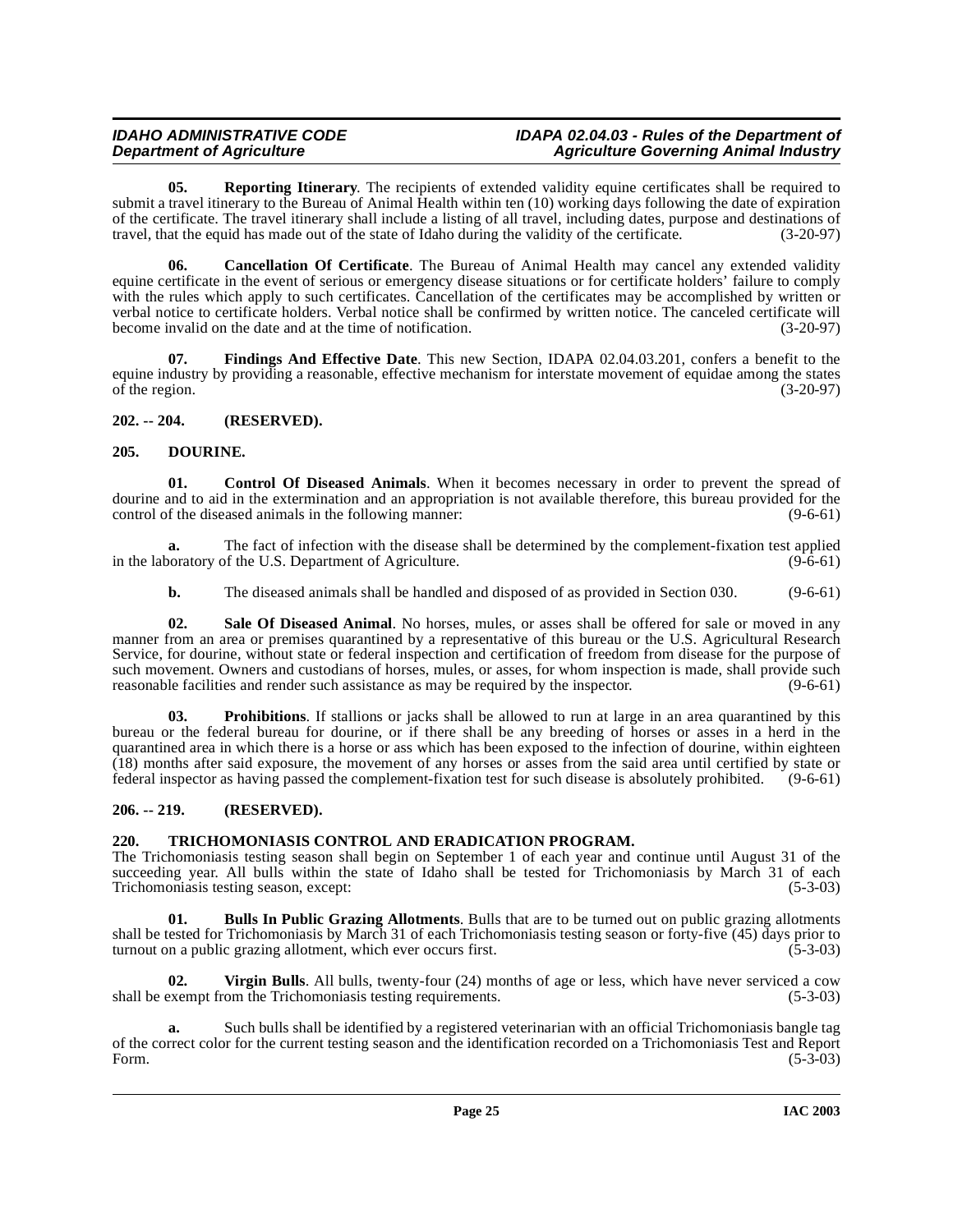**b.** If sold, such bulls shall be accompanied by a certificate signed by the owner or his representative that the animals are virgin bulls. (5-3-03) attesting that the animals are virgin bulls.

<span id="page-25-7"></span>**03. Dairy Bulls**. All dairy bulls in dry lot operations shall be exempt from the Trichomoniasis testing requirements. Dairy bulls that are pastured or grazed must meet the Trichomoniasis testing requirements. (5-3-03)

<span id="page-25-3"></span>**04. Bulls Consigned To Slaughter Or To An Approved Feedlot**. Bulls consigned directly to slaughter at an approved slaughter establishment or to an approved feedlot for finish feeding for slaughter are exempt from testing requirements. (5-3-03)

<span id="page-25-5"></span>**05. Bulls In Northern Idaho**. Bulls located in the area of Idaho north of the Salmon River are exempt from the annual testing requirement. This exemption does not apply to the sale and purchase of non-virgin breeding bulls, nor does it apply to bulls imported into the state for breeding purposes. (5-3-03)

# <span id="page-25-14"></span><span id="page-25-0"></span>**221. TRICHOMONIASIS TESTING IDENTIFICATION.**

The Division of Animal Industries shall determine the color of the official Trichomoniasis bangle tags to be used for each Trichomoniasis testing season. All bulls tested for Trichomoniasis shall be identified by an official Trichomoniasis bangle tag of the correct color for the current testing season and the identification recorded on a Trichomoniasis Test and Report Form. (5-3-03)

# <span id="page-25-4"></span><span id="page-25-1"></span>**222. BULLS FOR SALE.**

Bulls presented for sale at specifically approved livestock markets, shows, special sales, or by private contract in Idaho shall be accompanied by a certificate of negative test and a statement signed by the owner certifying "Trichomoniasis has not been diagnosed in the herd of origin"; or  $(5-3-03)$ 

<span id="page-25-13"></span><span id="page-25-12"></span><span id="page-25-11"></span>**01. Returned To Home Premises**. Such bulls shall be returned to home premise for official testing; or  $(5-3-03)$ 

**02. Sold Directly To Slaughter**. Such bulls shall be sold directly to slaughter at an approved slaughter establishment, an Idaho approved feedlot, as defined in IDAPA 02.04.20, "Rules Governing Brucellosis," or a rodeo producer without test; or (5-3-03)

**03. Placed Under A Hold Order**. Such bulls shall be placed under Hold Order by the livestock market veterinarian or a private veterinarian and shall have three (3) consecutive negative Trichomoniasis culture tests. The samples for each test shall be collected at least seven (7) days apart and cultured for Trichomoniasis to be eligible to receive a certificate of negative test; or (5-3-03)

<span id="page-25-15"></span>**04. Virgin Bulls**. Virgin bulls, twenty-four (24) months of age or less, which have never serviced a cow shall be identified with an official Trichomoniasis bangle tag of the correct color for the current testing season.

 $(5-3-03)$ 

<span id="page-25-10"></span>**05. Period Of Validity**. For resident breeding bulls sold in Idaho, the negative test shall be valid for up to ninety (90) days provided the bull(s) has had no contact with female cattle from the time of test to the time of sale.  $(5-3-03)$ 

<span id="page-25-6"></span>**06.** Contact With Female Cattle. Bulls that have had contact with female cattle subsequent to testing must be retested prior to sale. (5-3-03)

# <span id="page-25-8"></span><span id="page-25-2"></span>**223. IMPORTED BULLS.**

<span id="page-25-9"></span>**Non-Virgin Bulls**. Bulls imported into the state of Idaho shall be negative to a Trichomoniasis culture test within thirty (30) days prior to import and shall have had no contact with female cattle from the time of test to the time of import. (5-3-03)

**a.** The certificate of veterinary inspection upon which the bulls are imported shall contain a statement chomoniasis has not been diagnosed in the herd of origin." (5-3-03) that "Trichomoniasis has not been diagnosed in the herd of origin."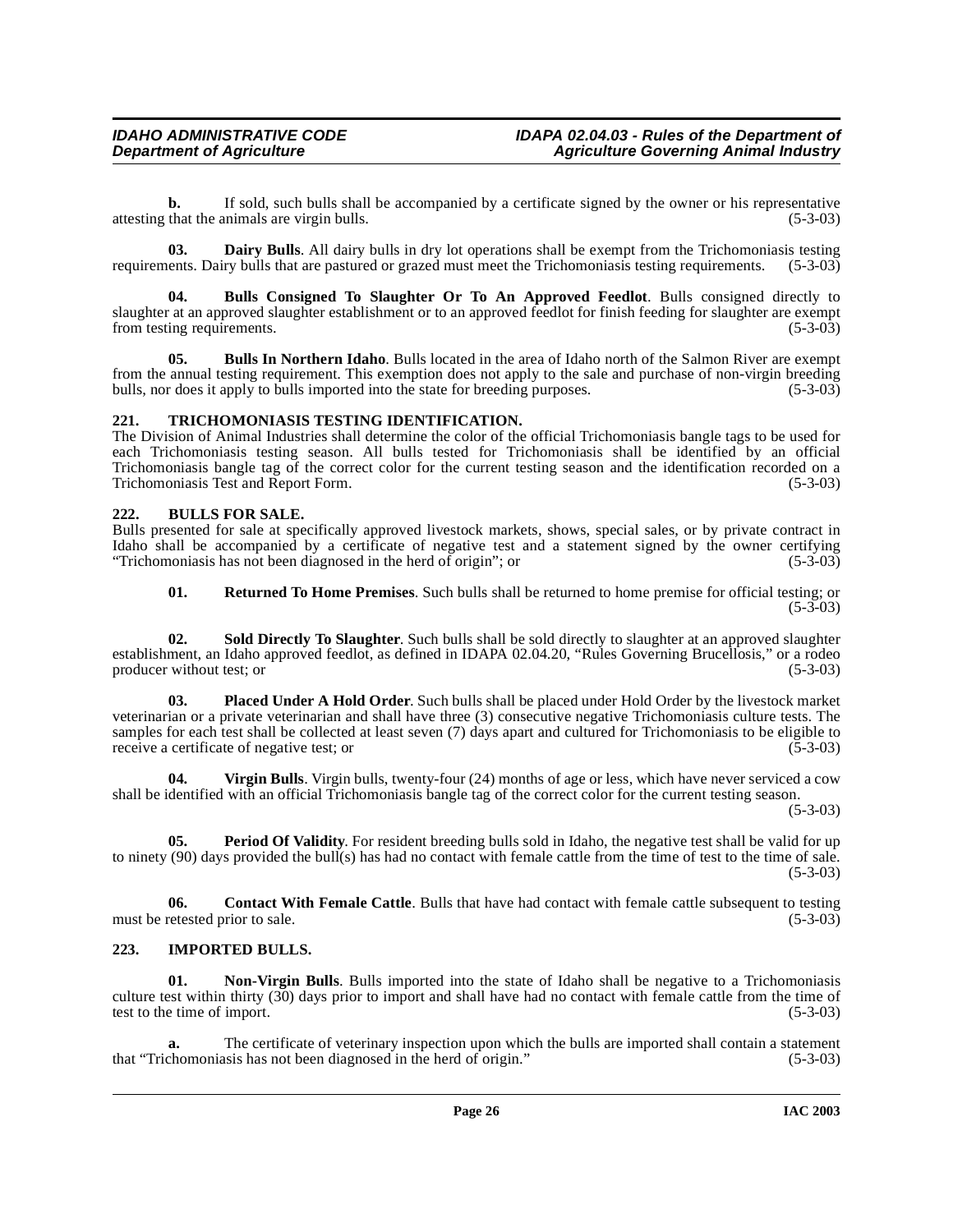**b.** Upon arrival at their destination in Idaho, all imported bulls shall be identified with an official Trichomoniasis bangle tag of the correct color for the current testing season, except imported dairy bulls that will be in a dry lot operation are not required to be identified with an official Trichomoniasis tag upon arrival at their destination. (5-3-03) destination. (5-3-03)

<span id="page-26-8"></span>**02.** Virgin Bulls. Bulls twenty-four (24) months of age or less that have never serviced a cow are not to be Trichomoniasis tested prior to import into Idaho, provided that: (5-3-03) required to be Trichomoniasis tested prior to import into Idaho, provided that:

Such bulls shall be accompanied by a certificate signed by the owner or the owner's representative attesting that the animals are virgin bulls and have never serviced a cow; and (5-3-03)

**b.** Upon arrival at their destination in Idaho, such bulls shall be identified with an official Trichomoniasis bangle tag of the correct color for the current testing season.  $(5-3-03)$ 

<span id="page-26-2"></span>**03. Bulls For Grazing**. Bulls that are entering Idaho for grazing purposes shall meet the Trichomoniasis test requirements of Section 220. A copy of the certificate of negative Trichomoniasis test shall accompany the grazing permit application. (5-3-03) accompany the grazing permit application.

# <span id="page-26-5"></span><span id="page-26-0"></span>**224. PUBLIC GRAZING.**

All bulls that are turned out on public grazing allotments shall be certified and identified as virgin bulls, or tested negative for Trichomoniasis at least forty-five (45) days prior to the turnout date, or before March 31 of each testing season, which ever occurs first. (5-3-03) season, which ever occurs first.

**01. Grazing Associations**. All bulls that are in a public grazing association or run in common on an allotment shall be considered part of one (1) herd. (5-3-03)

**02. Positive Tests**. If any bull owned by any of the producers in a grazing association or allotment tests positive on a Trichomoniasis test, the rest of the producers in the association or allotment shall be considered part of an infected bull herd and handled in accordance with Section 225. (5-3-03)

# <span id="page-26-4"></span><span id="page-26-1"></span>**225. INFECTED BULLS AND HERDS.**

Any bull or cow that is positive to a Trichomoniasis culture test shall be considered infected. A herd in which one (1) or more bulls or cows are found infected with Trichomoniasis shall be considered infected. (5-3-03)

<span id="page-26-6"></span>**01. Quarantine Of Infected Herds**. Any veterinarian that discovers an infected herd shall immediately place the herd under a hold order, and notify the Division of Animal Industries within forty-eight (48) hours that the test was positive. Upon notification of an infected Trichomoniasis herd, a state or federal animal health official shall conduct an epidemiological investigation of the infected herd and issue a quarantine. (5-3-03)

**02. Exposed Herds**. Herds identified as exposed through an epidemiological investigation shall be placed under a hold order. (5-3-03)

<span id="page-26-3"></span>**a.** Bulls in exposed herds shall be tested as determined by the Trichomoniasis epidemiologist.

(5-3-03)

**b.** All bulls tested in exposed herds and all purchased and home raised additions to the bull herd, including virgin bulls, shall be individually identified with an official Trichomoniasis bangle tag of the correct color for the current testing season and the tag number and status of the bull shall be recorded on an official Trichomoniasis test and report form.

**03. Testing Of Infected Herds**. Bulls in infected herds shall be tested negative for Trichomoniasis three (3) consecutive times before the quarantine can be released. Each of the tests shall be at least seven (7) days apart. The samples for each test shall be collected at least seven (7) days apart and cultured for Trichomoniasis to be eligible to receive a certificate of negative test. (5-3-03) eligible to receive a certificate of negative test.

<span id="page-26-7"></span>**a.** All bulls tested in the infected herd and all purchased and home raised additions to the bull herd,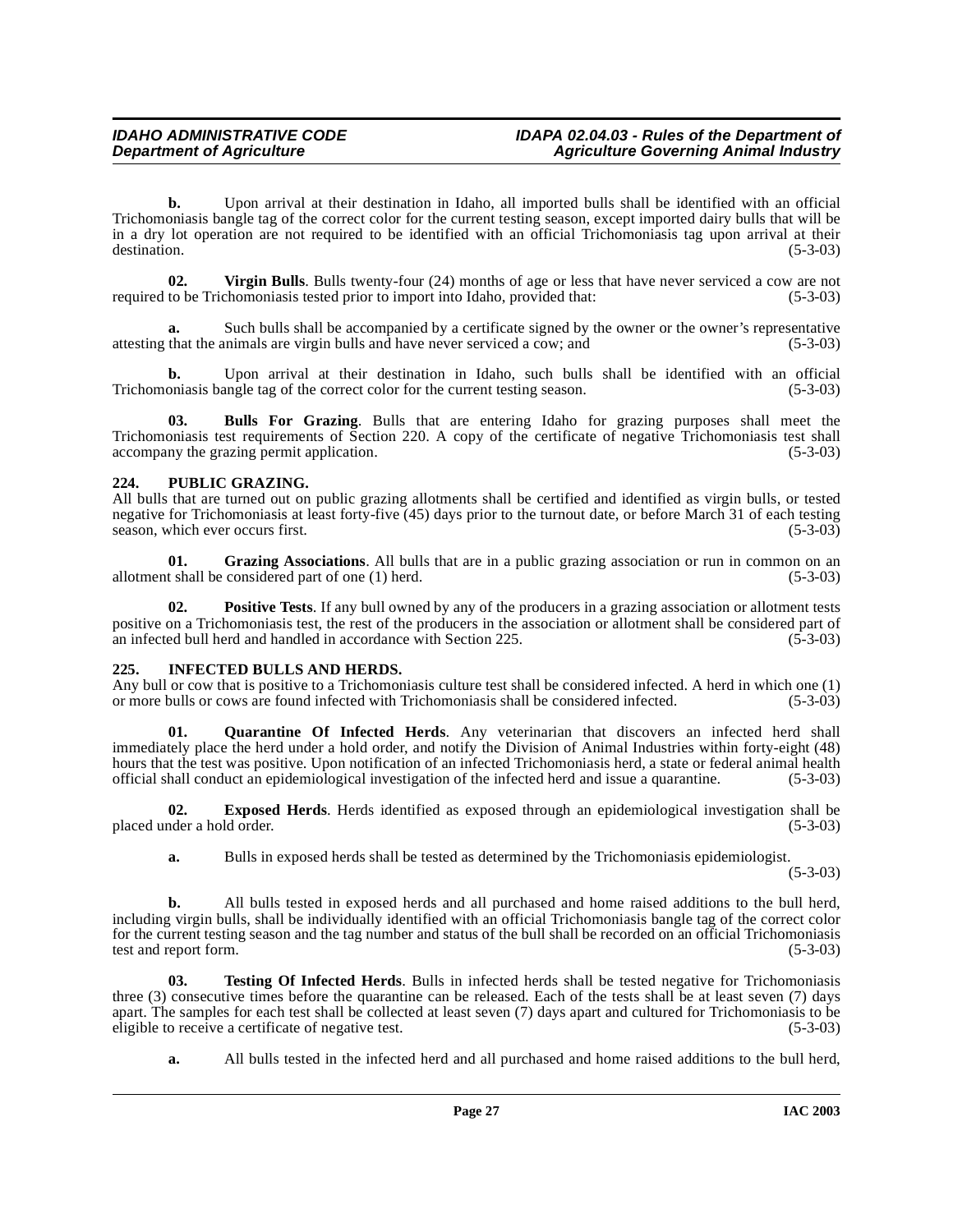including virgin bulls, shall be individually identified with an official Trichomoniasis bangle tag of the correct color for the current testing season and the tag number and status of the bull shall be recorded on an official Trichomoniasis test and report form. (5-3-03)

**b.** Bulls that have three (3) consecutive negative Trichomoniasis culture tests conducted at least seven (7) days apart shall be considered negative to Trichomoniasis and can be so certified. (5-3-03)

# <span id="page-27-6"></span><span id="page-27-0"></span>**226. MOVEMENT OF INFECTED ANIMALS.**

All infected bulls and cows shall be consigned to slaughter at an approved slaughter establishment or consigned to a specifically approved livestock market for sale to an approved slaughter establishment and shall remain under quarantine until moved to slaughter. All infected bulls and cows being moved from the premise of origin to a specifically approved livestock market for sale to slaughter, or directly to an approved slaughter establishment for slaughter, shall move on a VS 1-27 form issued by an accredited veterinarian or a state or federal animal health official. (5-3-03)  $\sigma$  official.  $(5-3-03)$ 

<span id="page-27-10"></span>**01. Slaughter Within Thirty Days**. All infected bulls and cows shall be moved to slaughter within thirty (30) days of the issuance of the quarantine. All infected bulls and cows shall be kept separate and apart from cattle or domestic bison of the opposite sex. The infected bulls and cows will remain under quarantine until moved to  $s$ laughter. (5-3-03)

**02. Exceptions**. The Division of Animal Industries may grant an extension of time after the owner submits a written request for extension of time for movement to slaughter to the Division of Animal Industries.

(5-3-03)

<span id="page-27-5"></span>**03. Contents Of Request For Extension Of Time**. The written request shall outline the reasons for the extension request and the length of extended time being requested. The total length of time an individual infected bull may remain under quarantine before being required to move to slaughter, including any and all requested extensions, shall not exceed ninety (90) days. (5-3-03) extensions, shall not exceed ninety (90) days.

# <span id="page-27-11"></span><span id="page-27-1"></span>**227. TREATMENT OF INFECTED BULLS.**

There are no treatments for Trichomoniasis approved for use in Idaho or the United States. (5-3-03)

# <span id="page-27-7"></span><span id="page-27-2"></span>**228. OFFICIAL LABORATORIES.**

Only laboratories approved by the Division of Animal Industries as official laboratories shall test official Trichomoniasis samples.

**01. Protocols**. Official laboratories shall operate in accordance with the "Official Idaho Protocol for of Trichomoniasis".  $(5-3-03)$ Culture of Trichomoniasis".

**02.** Check Test. Official laboratories shall pass an annual check test administered by the Division of ndustries. (5-3-03) Animal Industries.

# <span id="page-27-8"></span><span id="page-27-3"></span>**229. OFFICIAL TRICHOMONIASIS TESTS.**

**01. Official Culture Tests**. An official test is one in which the sample is received in the official laboratory, in good condition, within forty-eight (48) hours of collection and such sample is tested according to the "Official Idaho Protocol for Culture of Trichomoniasis". Samples in transit for more than forty-eight (48) hours will not be accepted for official testing and shall be discarded. Samples, which have been frozen or exposed to high temperatures, shall also be discarded. (5-3-03)

**02. Other Official Tests**. Other tests for Trichomoniasis may be approved by the Division of Animal Industries, as official tests, after the tests have been proven effective by research, have been evaluated sufficiently to determine efficacy, and a protocol for use of the test has been established. (5-3-03)

# <span id="page-27-9"></span><span id="page-27-4"></span>**230. REGISTERED VETERINARIANS.**

Only veterinarians registered with the Division of Animal Industries shall collect samples for official tests for Trichomoniasis within the state of Idaho. (5-3-03) Trichomoniasis within the state of Idaho.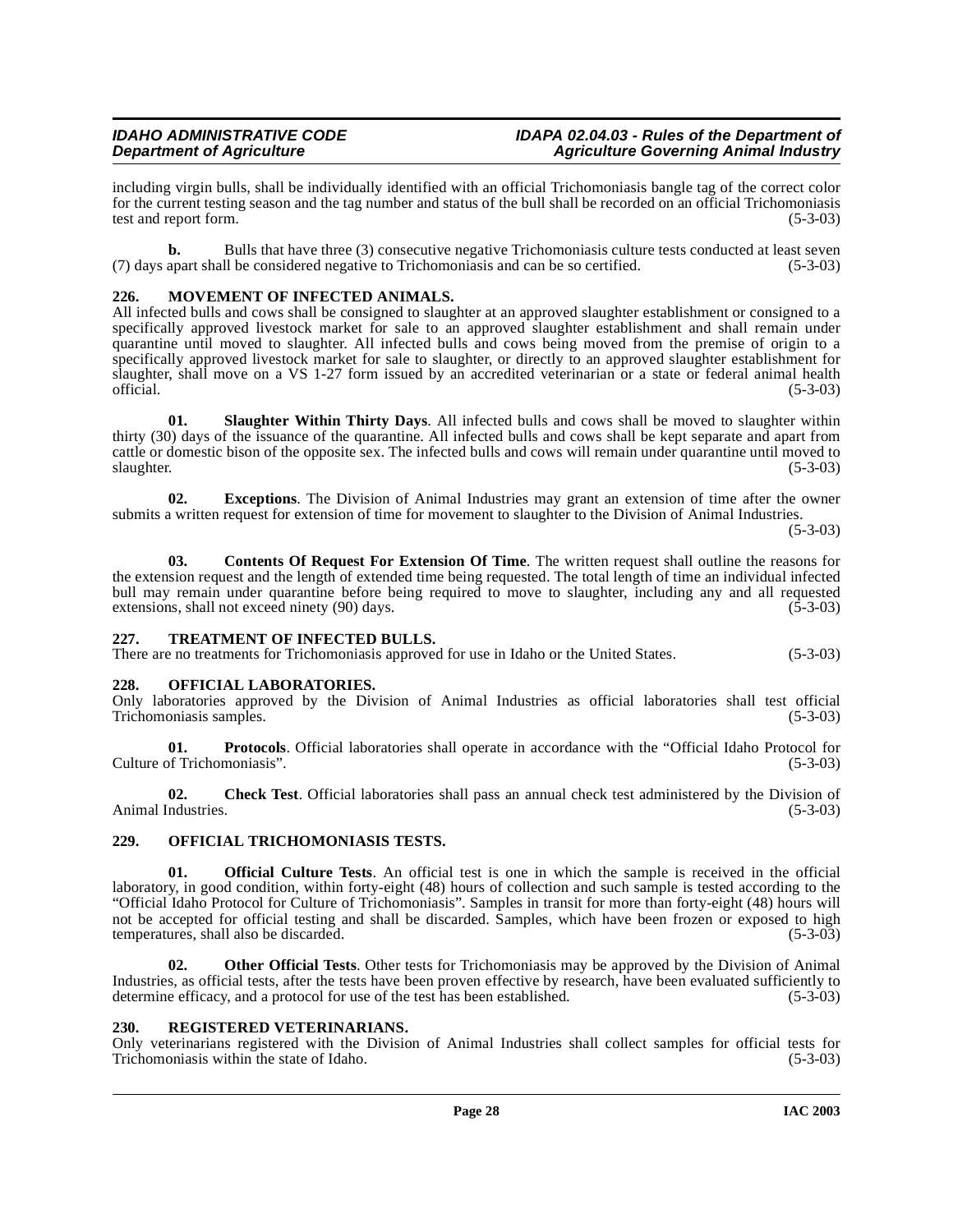**01. Use Of Official Laboratories**. Registered veterinarians shall only utilize official laboratories for culture of Trichomoniasis samples.

**02. Education Requirements**. All veterinarians shall attend an educational seminar on Trichomoniasis and proper sample collection techniques, conducted by the Division of animal Industries, prior to being granted registered status. (5-3-03)

# <span id="page-28-13"></span><span id="page-28-0"></span>**231. REPORTING OF TEST RESULTS AND OFFICIAL IDENTIFICATION.**

Registered veterinarians shall submit results of all Trichomoniasis tests and all official identification on official Trichomoniasis test and report forms to the Division of Animal Industries within five (5) business days of: (5-3-03)

**01. Receiving Results**. Receiving Trichomoniasis results from an official laboratory; or (5-3-03)

<span id="page-28-14"></span>**02. Identifying Virgin Bulls**. Identifying virgin bulls with official Trichomoniasis bangle tags.

(5-3-03)

# <span id="page-28-1"></span>**232. RODEO BULLS.**

Bulls currently in a rodeo string, bulls purchased under the feedlot exemption at a specifically approved livestock market, bulls purchased by private treaty, and bulls purchased in other states and imported into Idaho for rodeo purposes are exempt from Trichomoniasis testing under the following conditions: (5-3-03)

<span id="page-28-6"></span>**01. Division Approval**. The owner of the rodeo bulls has completed and submitted an application to the Division of Animal Industries, which the Division has approved; and (5-3-03)

<span id="page-28-8"></span>**02.** Not Mixed With Cows. The rodeo bulls are confined to a dry lot and not mixed with cows or used ling purposes; and (5-3-03) for breeding purposes; and

<span id="page-28-9"></span>**Permanently Identified**. All bulls in the rodeo string are permanently identified with official eartags or unique numbers hot iron branded on the animal; and (5-3-03)

<span id="page-28-10"></span>**04. Records Maintained**. The identification numbers are maintained in a permanent record file at the owner's premises and a copy of the record will be provided to the Division of Animal Industries upon request; and  $(5-3-03)$ 

<span id="page-28-3"></span>**05. Bulls Purchased**. Bulls purchased for addition to the rodeo string shall meet all other health requirements. Purchased bulls shall be immediately identified as specified in Subsection 232.03 of this rule. Official backtag and ear tag numbers on the bull at time of purchase shall be correlated to the permanent identification in the permanent record; and (5-3-03)

<span id="page-28-5"></span>**06. Bulls Removed For Slaughter**. Removal of bulls to slaughter is documented in the permanent record file; and (5-3-03) (5-3)

<span id="page-28-4"></span>**07. Bulls Removed For Breeding Purposes**. Bulls that are removed from the rodeo string for breeding purposes shall be tested negative to Brucellosis, Tuberculosis, and undergo three (3) consecutive negative cultures for Trichomoniasis. The samples for each test shall be collected at least seven (7) days apart and cultured for Trichomoniasis to be eligible to receive a certificate of negative test. (5-3-03)

# <span id="page-28-7"></span><span id="page-28-2"></span>**233. FEEDING BULLS OF UNKNOWN TRICHOMONIASIS STATUS.**

Bulls of unknown Trichomoniasis status may be fed for slaughter in an Idaho approved feedlot where the bulls are isolated from all female cattle. (5-3-03) isolated from all female cattle.

<span id="page-28-12"></span>**01. Removal Of Untested Bulls**. Untested bulls shall be sold directly to slaughter at an approved restablishment. (5-3-03) slaughter establishment.

<span id="page-28-11"></span>**02. Removal Of Bulls For Breeding Purposes**. Bulls that are removed for breeding purposes shall be tested negative to Brucellosis, Tuberculosis, and undergo three (3) consecutive negative cultures for Trichomoniasis.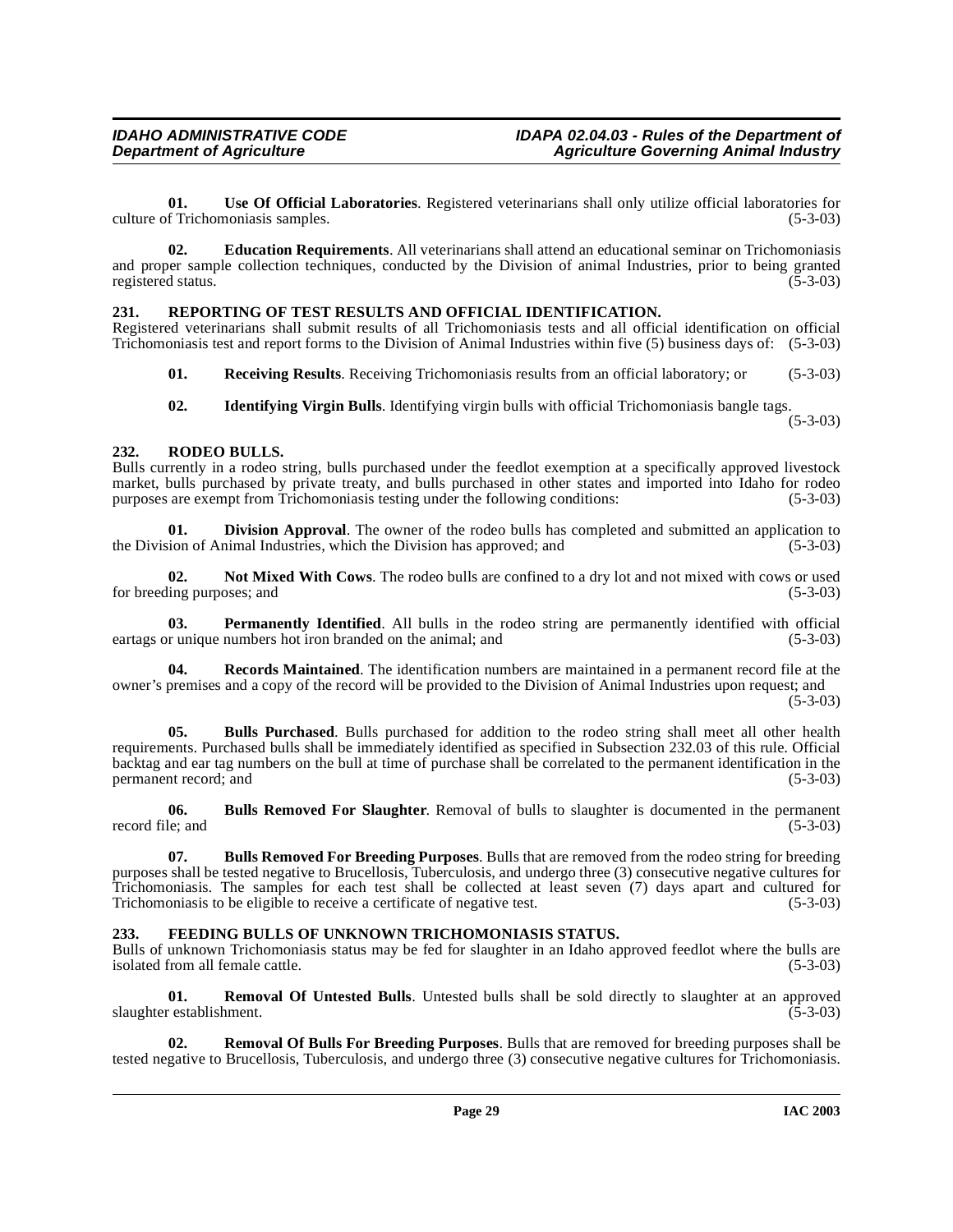The samples for each test shall be collected at least seven (7) days apart and cultured for Trichomoniasis to be eligible to receive a certificate of negative test. (5-3-03) to receive a certificate of negative test.

# <span id="page-29-0"></span>**234. -- 349. (RESERVED).**

### <span id="page-29-7"></span><span id="page-29-1"></span>**350. LIVESTOCK DEALER LICENSING.**

**01.** Records. Each licensed livestock dealer shall maintain records for at least three (3) years from the date of each transaction to which the Livestock Dealer Licensing Act applies. The names and addresses of the buyers and sellers of each transaction shall be recorded in the dealer's records. The State Brand Board has determined that the following are acceptable records: (9-6-61)

<span id="page-29-8"></span>

| а. | A copy of the market agency's invoice. | $(9-6-61)$ |
|----|----------------------------------------|------------|
|    |                                        |            |

<span id="page-29-6"></span><span id="page-29-5"></span>**b.** A copy of the livestock seller/dealer receipt. (9-6-61)

**02. Inspection**. Each licensed dealer shall make his records available to inspection of the State Brand Board and/or the Director of the Idaho Department of Agriculture, or their appointees during normal business hours.  $(9-6-61)$ 

**03. Fictitious Name Or Address**. Livestock shall be neither bought nor sold using a fictitious name or  $address.$  (9-6-61)

<span id="page-29-4"></span>**04. Compliance**. Livestock dealers shall comply with the existing laws and rules of the Idaho Department of Agriculture and the Idaho Department of Law Enforcement. (9-6-61)

#### <span id="page-29-2"></span>**351. -- 989. (RESERVED).**

#### <span id="page-29-3"></span>**990. PENALTIES.**

Penalties for violations of this chapter shall be assessed in accordance with Title 25, Chapters 2, 3, 6, and 37, Idaho  $\text{Code.}$  (5-3-03)

#### **991. -- 999. (RESERVED).**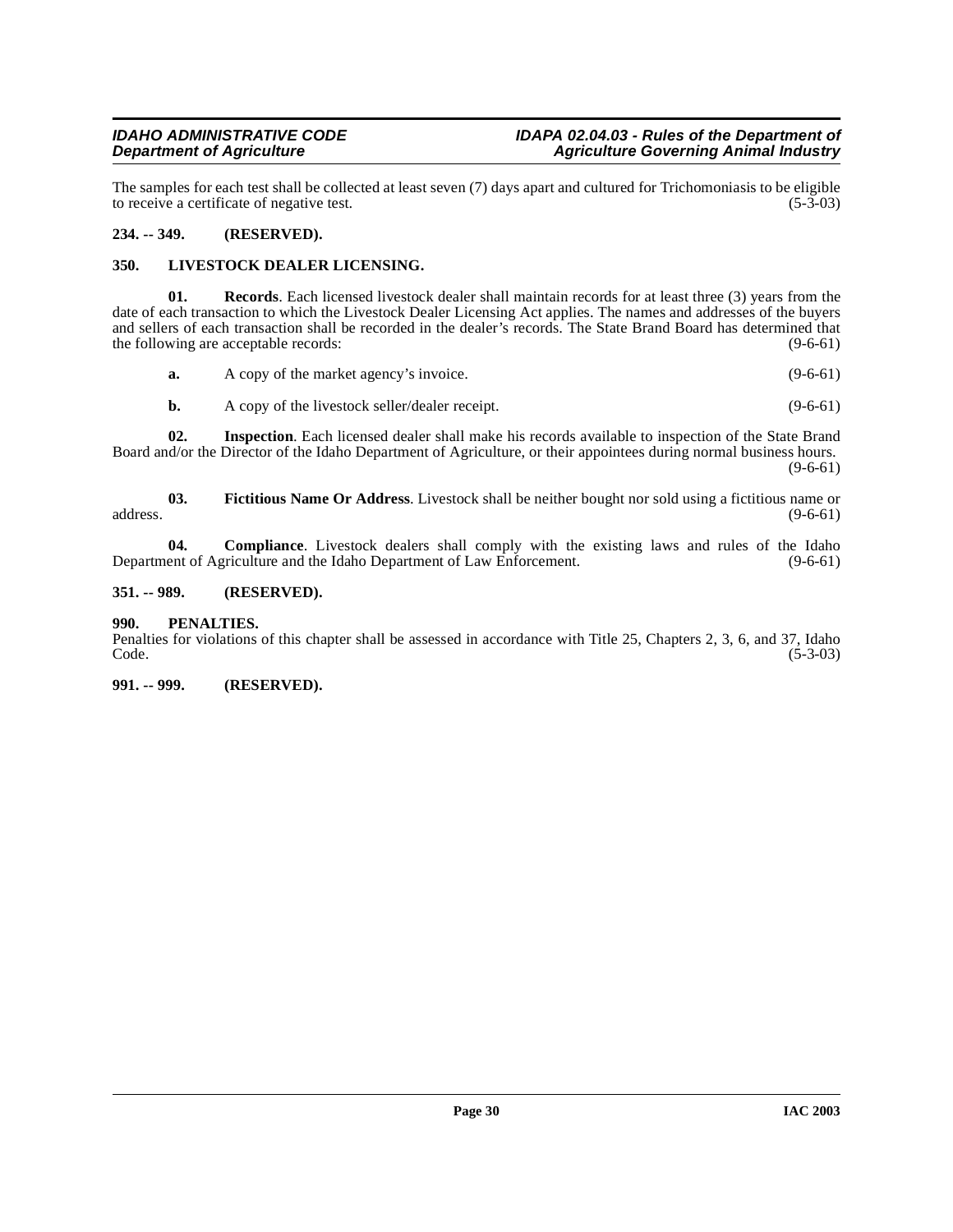# **Subject Index**

# **A**

Actinomycosis & Actinobacillosis (Lump Jaw), Animal Industry [22](#page-21-6) Artificial Insemination, Rules Governing Animal Industry [15](#page-14-4) Authorization, Quarantine, Rules Governing Animal Industry [5](#page-4-3) Authorized By Law, Slaughtering Of Diseased Animals, Rules Governing Animal Industry [7](#page-6-4) Authorized Veterinarians, TB, Rules Governing Animal Industry [9](#page-8-0)

#### **B**

Biologicals, Rules Governing Animal Industry [21](#page-20-2) Brain Analysis, Rabies, Rules Governing Animal Industry [20](#page-19-1) Brand & Tag, TB, Rules Governing Animal Industry [9](#page-8-1) Bulls Consigned To Slaughter Or To An Approved Feedlot, Trichomoniasis Control & Eradication Program, Rules Governing Animal Industry [26](#page-25-3) Bulls For Sale, Trichomoniasis Testing Identification, Rules Governing Animal Industry [26](#page-25-4) Bulls In Northern Idaho, Trichomoniasis Control & Eradication Program, Animal Industry [26](#page-25-5) Bulls In Public Grazing Allotments, Trichomoniasis Control & Eradication Program [25](#page-24-4) Bulls Purchased, Rodeo Bulls, Trichomoniasis Testing Identification [29](#page-28-3) Bulls Removed For Breeding Purposes, Rodeo Bulls, Trichomoniasis Testing Identification [29](#page-28-4) Bulls Removed For Slaughter, Rodeo Bulls, Trichomoniasis Testing Identification [29](#page-28-5) Bulls for Grazing, Imported Bulls, Trichomoniasis Testing Identification [27](#page-26-2) **C**

Cancellation Of Certificate, Extended Validity Equine Certificates, Rules Governing Animal Industry [25](#page-24-5) Cancer Eye - Epithelioma, Rules Governing Animal Industry [16](#page-15-2) Certificate Validity, Extended Validity Equine Certificates, Rules Governing Animal Industry [24](#page-23-1) Certificates Of Indebtness, Foot &

Mouth & Exotic Reportable Diseases, Rules Governing Animal Industry [22](#page-21-7)

- Classification Of Swine, Rules Governing Animal Industry [19](#page-18-9)
- Cleaning & Disinfection, Cattle Affected With Scabies, Rules Governing Animal Industry [15](#page-14-5)
- Cleaning Specifications, Contaninated Livestock, Rules Governing Animal Industry [7](#page-6-5)
- Cleansing Of Conveyances & Premises, TB, Rules Governing Animal Industry [12](#page-11-2)
- Completion, Reporting, & Approval Of Certificate, Extended Validity Equine Certificates, Rules Governing Animal Industry [24](#page-23-2)
- Compliance, Failure By Owners, TB, Rules Governing Animal Industry [11](#page-10-0)
- Compliance, Livestock Dealer Licensing, Rules Governing Animal Industry [30](#page-29-4)
- Contact With Female Cattle, Bulls For Sale, Trichomoniasis Testing Identification [26](#page-25-6)
- Container & Packing, Rabies Specimen, Rules Governing Animal Industry [20](#page-19-2)
- Contents Of Request For Extension Of Time, Movement Of Infected Animals, Trichomoniasis Testing Identification [28](#page-27-5)
- Control Of Diseased Animals, Dourine, Rules Governing Animal Industry [25](#page-24-6)

#### **D**

- Dairy Bulls, Trichomoniasis Control & Eradication Program, Rules Governing Animal Industry [26](#page-25-7) Definitions, IDAPA 02.04.03, Rules
- Governing Animal Industry [4](#page-3-1) Dip Time, Cattle Affected With Scabies, Rules Governing Animal Industry [14](#page-13-4)
- Discharging Authority, Rabies, Rules Governing Animal Industry [20](#page-19-3)
- Disinfecting Boats, Contaninated Livestock, Rules Governing Animal Industry [7](#page-6-6)
- Disinfecting Substances, Contaninated Livestock, Rules Governing Animal Industry [7](#page-6-7)
- Disinfecting Vehicles, Contaninated Livestock, Rules Governing Animal Industry [7](#page-6-8)

Disinfecting Yards, Pens & Alleys, Contaninated Livestock, Rules Governing Animal Industry [7](#page-6-9)

- Disinfection Of Premises, Buildings & Vehicles, Rules Governing Animal Industry [6](#page-5-2)
- Disinfection Of Swine Premises, Rules Governing Animal Industry [13](#page-12-0)
- Disposal Of Infected Cattle, TB, Rules Governing Animal Industry [11](#page-10-1)
- Disposal Of Swine, Rules Governing Animal Industry [13](#page-12-1)
- Disposition Of Bovine Tuberculosis Inspected Animals, TB, Rules Governing Animal Industry [9](#page-8-2)
- Disposition Of EIA Reactors, Rules
- Governing Animal Industry [23](#page-22-4) Division Approval, Rodeo Bulls,
- Trichomoniasis Testing
- Identification [29](#page-28-6) Dourine, Rules Governing Animal Industry [25](#page-24-7)

#### **E**

- EIA Is A Reportable Disease, Rules Governing Animal Industry [23](#page-22-5) EIA Test Positive Animals Declared To Be Infected, Rules Governing Animal Industry [23](#page-22-6) ELISA Test, Classification Of Swine,
- Rules Governing Animal Industry [19](#page-18-10)
- Equidae (Horses, Mules, Asses) Equine Infectious Anemia (EIA), Rules Governing Animal Industry [23](#page-22-7)
- Eradication Methods, Rules Governing Animal Industry [19](#page-18-11)
- Experimental Treatment Or Diagnosis, Biologicals, Rules Governing Animal Industry [21](#page-20-3)
- Exposed Herds, Infected Bulls & Herds, Trichomoniasis Testing Identification [27](#page-26-3)
- Exposure To Rabies, Rules Governing
- Animal Industry [20](#page-19-4)
- Exposure, Cattle Affected With Scabies, Rules Governing Animal Industry [14](#page-13-5)
- Extended Validity Equine Certificates, Rules Governing Animal Industry [24](#page-23-3)

# **F**

Federal Inspector [4](#page-3-2) Federal Supervision [4](#page-3-3) Feeding Bulls Of Unknown Trichomoniasis Status [29](#page-28-7)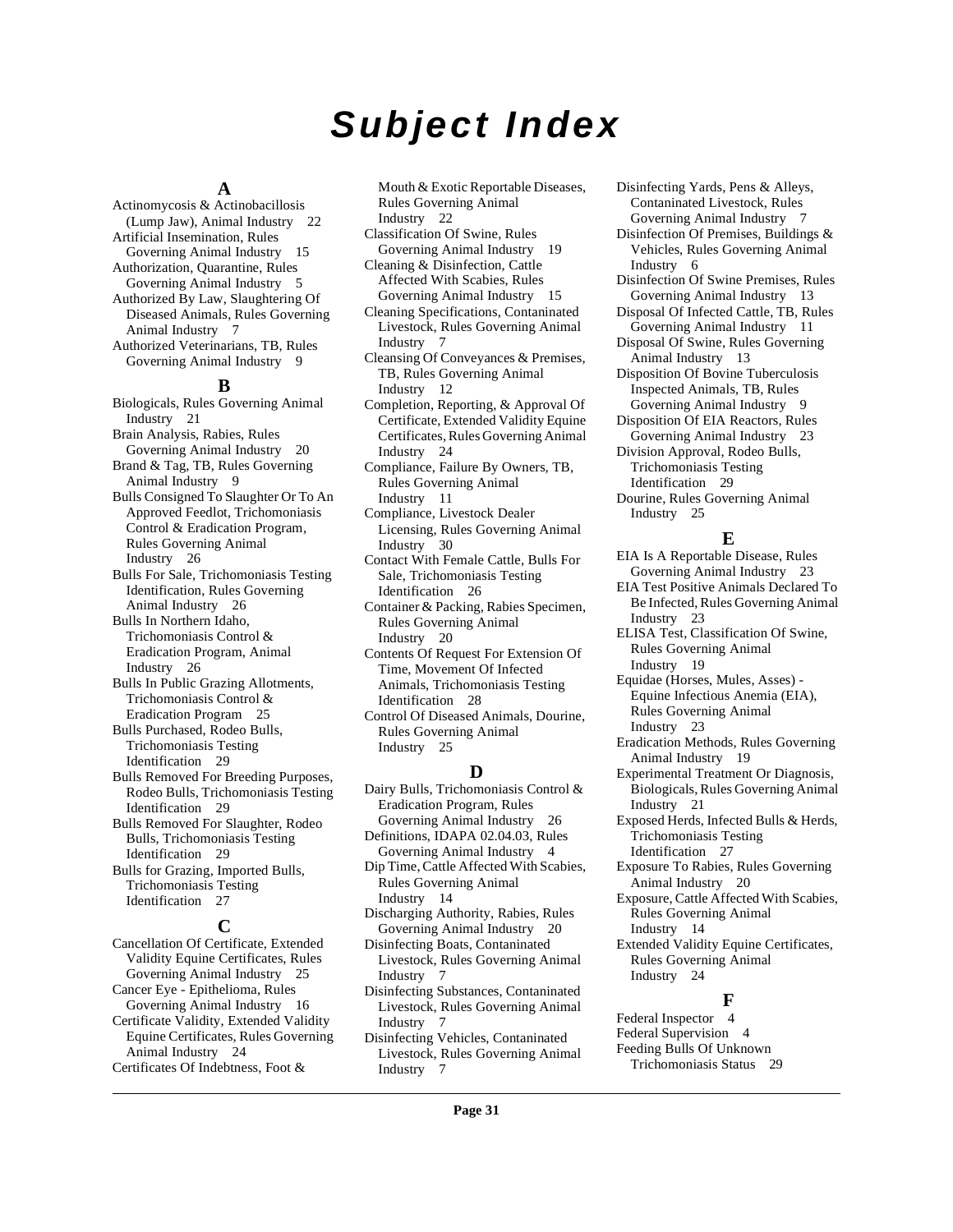# **Subject Index (Cont'd)**

Feeding To Swine, Garbage Feeding, Rules Governing Animal Industry [14](#page-13-6)

Fictitious Name Or Address, Livestock Dealer Licensing, Rules Governing Animal Industry [30](#page-29-5) Foot & Mouth & Exotic Reportable

Diseases, Rules Governing Animal Industry [22](#page-21-8) Free Area [4](#page-3-4)

# **G**

Garbage Feeding, Rules Governing Animal Industry [14](#page-13-7)

#### **H**

Handling Case Of Suspected Rabies, Rules Governing Animal Industry [21](#page-20-4) Health Certificates, Rules Governing Animal Industry [8](#page-7-8) Herd Quarantine, TB, Rules Governing Animal Industry [12](#page-11-3) Herds, TB, Rules Governing Animal Industry [8](#page-7-9) Hog Quarantine, Swine, Rules Governing Animal Industry [13](#page-12-2) Household Wastes, Garbage Feeding, Rules Governing Animal Industry [14](#page-13-8)

#### **I**

Identification Of EIA Reactors, Rules Governing Animal Industry [24](#page-23-4) Identification Of Exposed Swine, Rules Governing Animal Industry [19](#page-18-12) Identification Of Infected Swine, Rules Governing Animal Industry [19](#page-18-13) Importation For Slaughter, Swine, Rules Governing Animal Industry [13](#page-12-3) Imported Bulls, Trichomoniasis Testing Identification [26](#page-25-8) Indemnity Payment, TB, Rules Governing Animal Industry [9](#page-8-3) Infected Animals, Cancer Eye - Epithelioma, Rules Governing Animal Industry [17](#page-16-1) Infected Bulls & Herds, Trichomoniasis Testing Identification [27](#page-26-4) Injection Of Tuberculin, TB, Rules Governing Animal Industry [9](#page-8-4) Inspection & Investigation, Garbage Feeding, Rules Governing Animal Industry [14](#page-13-9) Inspection Of Animals, Rules Governing Animal Industry [8](#page-7-10) Inspection, Livestock Dealer Licensing, Rules Governing Animal

Industry [30](#page-29-6) Inspections, Poultry & Ratites, Rules Governing Animal Industry [23](#page-22-8) Interstate Movement [4](#page-3-5) Intrademic Test, TB, Rules Governing Animal Industry [9](#page-8-5) Intrastate Movement [4](#page-3-6) Investigation, Rabies, Rules Governing Animal Industry [20](#page-19-5) Isolation Of EIA Reactors In Quarantine, Rules Governing Animal Industry [24](#page-23-5) Issuance Denial, Artificial Insemination, Rules Governing Animal Industry [15](#page-14-6)

#### **L**

Latex Agglutinization Test - Positive Or Negative, Classification Of Swine, Rules Governing Animal Industry [19](#page-18-14) License Application, Artificial Insemination, Rules Governing Animal Industry [15](#page-14-7) License Expiration, Artificial Insemination, Rules Governing

Animal Industry [15](#page-14-8) License Renewal, Artificial Insemination, Rules Governing Animal Industry [15](#page-14-9)

Limitations Of Certificate, Extended Validity Equine Certificates, Rules Governing Animal Industry [24](#page-23-6)

Livestock Dealer Licensing, Rules Governing Animal Industry [30](#page-29-7)

#### **M**

Milk From Infected Animal, TB, Rules Governing Animal Industry [11](#page-10-2) Milk, Lump Jaw, Rules Governing Animal Industry [22](#page-21-9) Modified Accredited Areas, TB, Rules Governing Animal Industry [8](#page-7-11) Movement & Slaughter Of Infected Swine, Rules Governing Animal Industry [19](#page-18-15) Movement From Quarantine Area [14](#page-13-10) Movement In/From Quarantined, Rules Governing Animal Industry [8](#page-7-12) Movement Of Exposed Swine, Rules Governing Animal Industry [19](#page-18-16) Movement Of Infected Animals, Trichomoniasis Testing Identification [28](#page-27-6) Moving Contaminated Vehicle, Rules Governing Animal Industry [6](#page-5-3) Moving Infected Animals, Rules

Governing Animal Industry [6](#page-5-4)

Moving, Animals Affected/Exposed To Scabies, Rules Governing Animal Industry [14](#page-13-11)

Moving, Quarantined Animals, Rules Governing Animal Industry [6](#page-5-5)

#### **N**

NPIP Certificates Of Participation, Poultry & Ratites, Rules Governing Animal Industry [23](#page-22-9)

No Payment, TB, Rules Governing Animal Industry [10](#page-9-0)

Non-Virgin Bulls, Imported Bulls, Trichomoniasis Testing Identification [26](#page-25-9)

Not Authorized By Law, Slaughtering Of Diseased Animals, Rules Governing Animal Industry [7](#page-6-10)

Not Mixed With Cows, Rodeo Bulls, Trichomoniasis Testing Identification [29](#page-28-8)

Notice, Animals Affected/Infected With Scabies, Rules Governing Animal Industry [14](#page-13-12)

Notice, Foot & Mouth & Exotic Reportable Diseases, Rules Governing Animal Industry [22](#page-21-10)

#### **O**

Official EIA Tests, Rules Governing Animal Industry [23](#page-22-10) Official Laboratories, Trichomoniasis Testing Identification [28](#page-27-7) Official Trichomoniasis Tests, Rules Governing Animal Industry [28](#page-27-8)

Owner Responsibility, TB, Rules Governing Animal Industry [9](#page-8-6)

# **P**

Passing Examination, Artificial Insemination, Rules Governing Animal Industry [15](#page-14-10) Payment For Destroyed Animal [10](#page-9-1) Period Of Validity, Bulls For Sale, Trichomoniasis Testing Identification [26](#page-25-10) Permanently Identified, Rodeo Bulls, Trichomoniasis Testing Identification [29](#page-28-9) Permitted Dips, Cattle Affected With Scabies, Rules Governing Animal Industry [14](#page-13-13) Placed Under A Hold Order, Bulls For Sale, Trichomoniasis Testing Identification [26](#page-25-11) Possession, Sale & Disposal Prohibitions, Swine, Rules Governing Animal Industry [12](#page-11-4)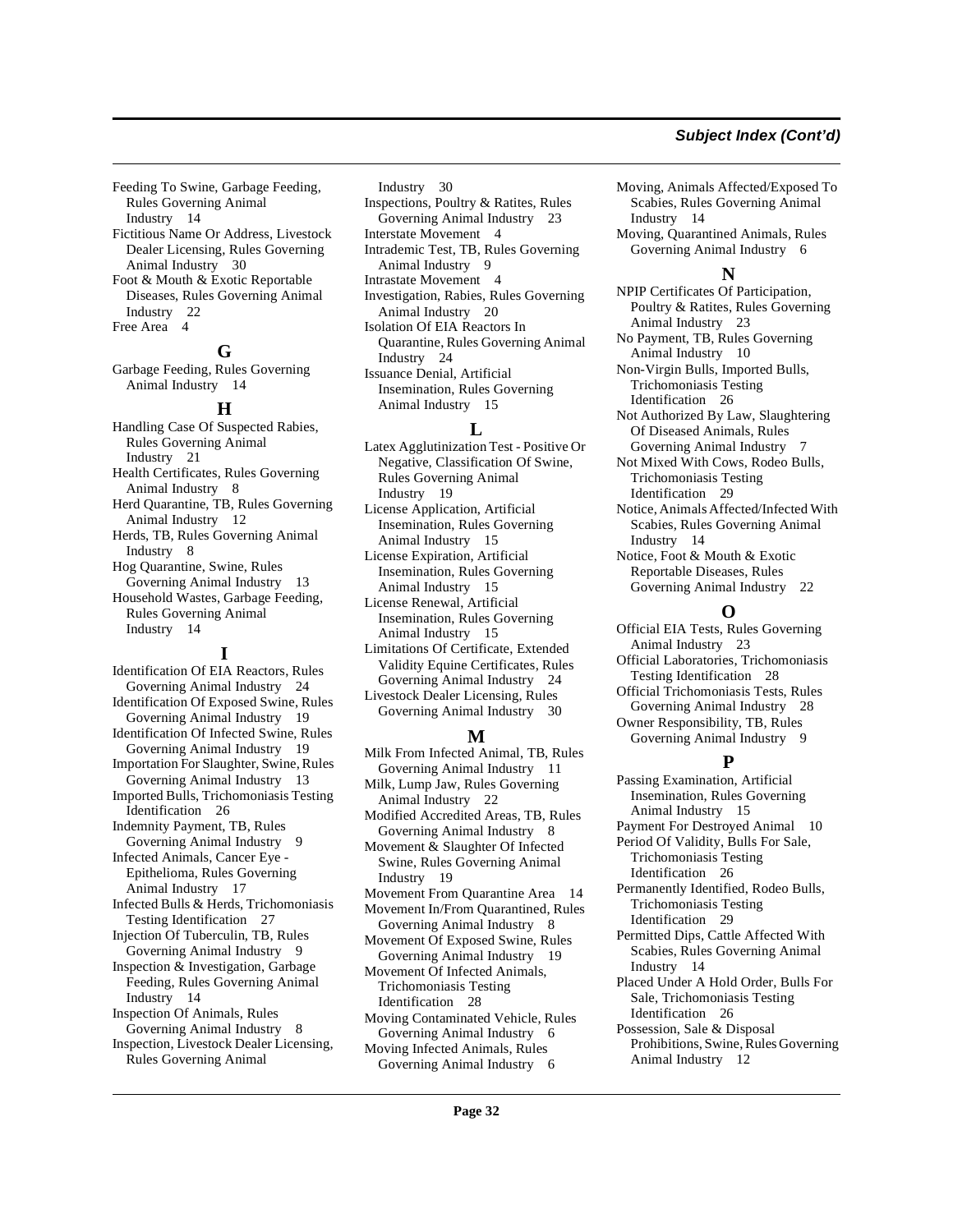#### **Subject Index (Cont'd)**

Poultry & Ratites, Rules Governing Animal Industry [22](#page-21-11)

- Procedures For Control & Eradication, Rules Governing Animal Industry [18](#page-17-1)
- Prohibitions, Dourine, Rules Governing Animal Industry [25](#page-24-8)
- Pseudorabies, Rules Governing Animal Industry [17](#page-16-2)
- Public Grazing, Trichomoniasis Testing Identification [27](#page-26-5)
- Pure-Bred Animal Appraisal, TB, Rules Governing Animal Industry [10](#page-9-2) Purpose Of Certificate, Extended
- Validity Equine Certificates, Rules Governing Animal Industry [24](#page-23-7)

# **Q**

Qualified Pseudorabies-Negative Herds, Rules Governing Animal Industry [19](#page-18-17) Quarantine Authorization, Swine, Rules Governing Animal Industry [13](#page-12-4) Quarantine Of Infected Herds, Infected Bulls & Herds, Trichomoniasis Testing Identification [27](#page-26-6) Quarantine, Rules Governing Animal Industry [5](#page-4-4) Quarantined [5](#page-4-5) Quarantined Area [4](#page-3-7) Quarantines, Pseudorabies, Rules Governing Animal Industry [18](#page-17-2)

#### **R**

Rabies, Rules Governing Animal Industry [20](#page-19-6) Ratites [5](#page-4-6) Receiving Contaminated Vehicle, Rules Governing Animal Industry [6](#page-5-6) Record Requirements, Poultry & Ratites, Rules Governing Animal Industry [22](#page-21-12) Records Maintained, Rodeo Bulls, Trichomoniasis Testing Identification [29](#page-28-10) Records, Livestock Dealer Licensing, Rules Governing Animal Industry [30](#page-29-8) Registered Veterinarians, Trichomoniasis Testing Identification [28](#page-27-9) Release Of Live Birds, Poultry & Ratites, Rules Governing Animal Industry [22](#page-21-13) Removal Of Bulls For Breeding Purposes, Feeding Bulls Of Unknown Trichomoniasis Status [29](#page-28-11) Removal Of Untested Bulls, Feeding

Bulls Of Unknown Trichomoniasis Status [29](#page-28-12)

- Renewal Delinquency, Artificial Insemination, Rules Governing Animal Industry [15](#page-14-11)
- Reporting Itianary, Extended Validity Equine Certificates, Rules Governing Animal Industry [25](#page-24-9)
- Reporting Of Test Results & Official Identification, Trichomoniasis Testing [29](#page-28-13)
- Reports, TB, Rules Governing Animal Industry [10](#page-9-3)
- Requirement Compliance, State Federal Sales Yard, Rules Governing Animal Industry [15](#page-14-12)
- Restraining Animal, Rabies, Rules Governing Animal Industry [20](#page-19-7)
- Restrictions On Biological Products, Biologicals, Rules Governing Animal Industry [21](#page-20-5)
- Returned To Home Premises, Bulls For Sale, Trichomoniasis Testing Identification [26](#page-25-12)
- Rodeo Bulls, Trichomoniasis Testing Identification [29](#page-28-14)

### **S**

- Sale Of Diseased Animal, Dourine, Rules Governing Animal Industry [25](#page-24-10)
- Sale Of Live Birds Or Hatching Eggs, Poultry & Ratites, Rules Governing Animal Industry [22](#page-21-14)
- Sanitary Condition, State Federal Sales Yard, Rules Governing Animal Industry [16](#page-15-3)
- Sanitary Measures [12](#page-11-5)
- Scabies Cattle, Rules Governing Animal Industry [14](#page-13-14)
- Scabies, Rules Governing Animal Industry [14](#page-13-15)
- Section I, Cancer Eye Epithelioma, Rules Governing Animal Industry [16](#page-15-4)
- Section II, Cancer Eye Epithelioma, Rules Governing Animal Industry [16](#page-15-5)
- Section III, Cancer Eye Epithelioma, Rules Governing Animal Industry [16](#page-15-6)
- Selling Diseased Animal, Lump Jaw, Rules Governing Animal Industry [22](#page-21-15)
- Serum Neutralization Test, Classification Of Swine, Rules Governing Animal Industry [19](#page-18-18)
- Shipping Prohibitions, Swine, Rules

Governing Animal Industry [12](#page-11-6) Slaughter Within Thirty Days, Movement Of Infected Animals, Trichomoniasis Testing Identification [28](#page-27-10) Slaughter, Cattle Affected With Scabies, Rules Governing Animal Industry [14](#page-13-16) Slaughtering Of Diseased Animals, Rules Governing Animal Industry [7](#page-6-11) Sold Directly To Slaughter, Bulls For Sale, Trichomoniasis Testing Identification [26](#page-25-13) State - Federal Sales Yard, Rules Governing Animal Industry [15](#page-14-13) State Animal Health Official [5](#page-4-7) State Inspector [5](#page-4-8) State Supervisors [5](#page-4-9) Supervision Of Cleaning & Disinfection, Rules Governing Animal Industry [6](#page-5-7) Supervision, Pseudorabies Control & Eradication, Rules Governing Animal Industry [18](#page-17-3) Swine Cleaning & Disinfection, Rules Governing Animal Industry [19](#page-18-19)

- Swine Entrance Into Idaho, Rules Governing Animal Industry [13](#page-12-5)
- Swine, Rules Governing Animal Industry [12](#page-11-7)

# **T**

Tagging & Forms For Tuberculosis Cattle, Rules Governing Animal Industry [11](#page-10-3) Temporary License, Artificial Insemination, Rules Governing Animal Industry [15](#page-14-14) Temporary Quarantine, Rules Governing Animal Industry [5](#page-4-10) Testing Of Exposed Equids, Rules Governing Animal Industry [24](#page-23-8) Testing Of Infected Herds, Infected Bulls & Herds, Trichomoniasis Testing Identification [27](#page-26-7) Training, Artificial Insemination, Rules Governing Animal Industry [15](#page-14-15) Transit Inspection, Rules Governing Animal Industry [7](#page-6-12) Transportation Of Tuberculosis Cattle [11](#page-10-4) Transportation, Quarantine, Rules Governing Animal Industry [6](#page-5-8) Treatment Of Bitten Animal, Rabies, Rules Governing Animal Industry [20](#page-19-8) Treatment Of Infected Bulls, Trichomoniasis Testing